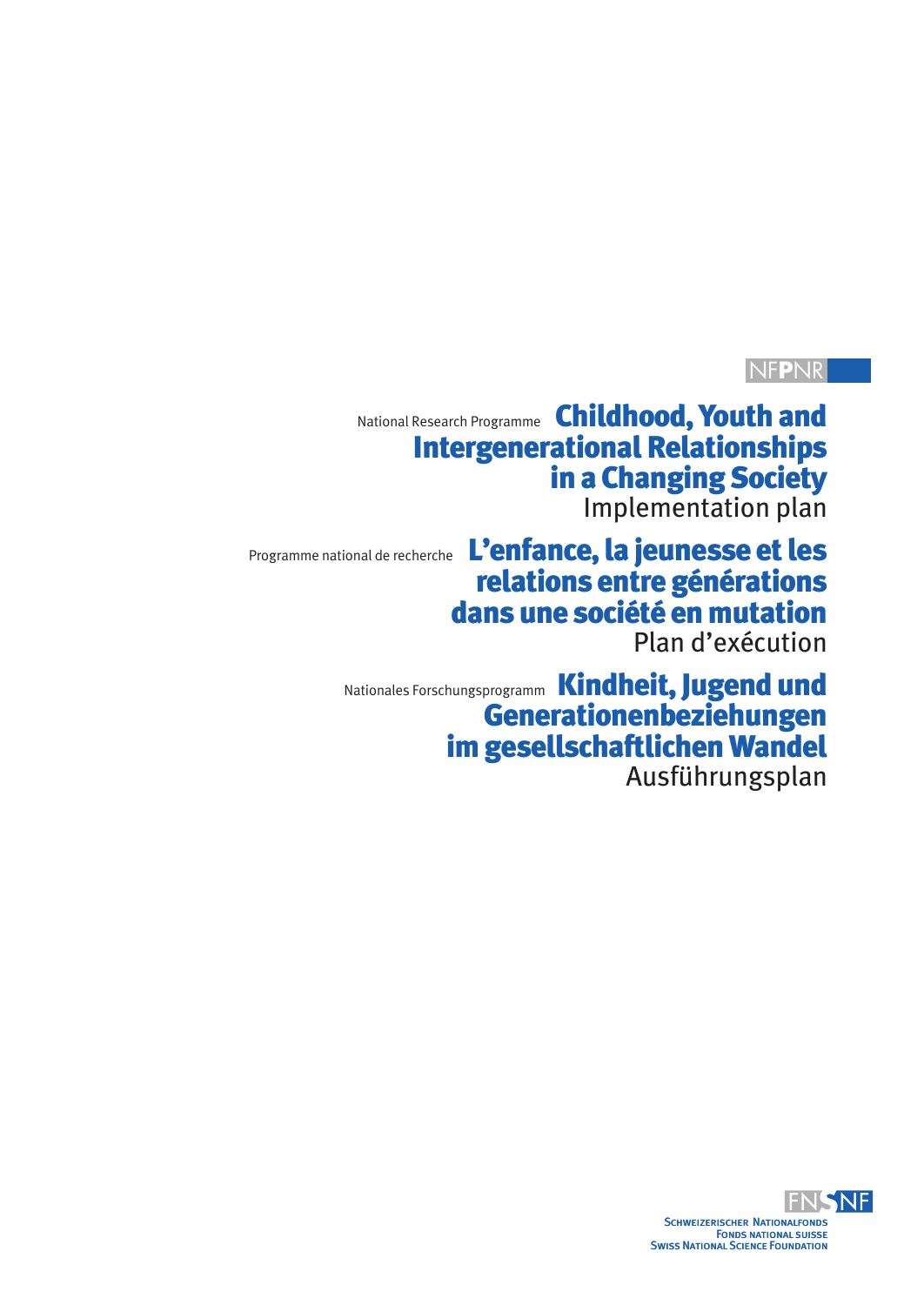# **Index**

#### **1. Abstract** …5

- **2. Introduction** …6
- **3. Origins of the NRP** …7
- **4. Programme goals** …7
- 4.1. Methodological objectives
- 4.2. Research objectives
- 4.3. Addressees and application of the results

# **5. Organisation of the NRP** …12

- 5.1. Project Outlines and Research Proposals
- 5.2. Selection Criteria
- 5.3. Schedule
- 5.4. VAT Value Added Tax

# **6. NRP Management and Administration** …14

- 6.1. Main Actors
- 6.2. Members of the Research Council and of the Steering Committee

# **Table des matières**

- **1. Résumé** …19
- **2. Introduction** …20
- **3. Historique du PNR** …21

# **4. Objectifs du**

- **programme** …21
- 4.1. Objectifs
- 4.2. Objectifs matériels
- 4.3. Destinataires et champs d'application
- des résultats

# **5. Organisation du PNR** …27

- 5.1. Esquisses de projet et requêtes de recherche
- 5.2. Critères de sélection
- 5.3. Calendrier
- 5.4. TVA

# **6. Direction et**

# **administration du PNR** …29

- 6.1. Acteurs principaux
- 6.2. Membres du Conseil de la Recherche et du Comité de direction

# **Inhalt 1. Zusammenfassung** …35

**2. Einleitung** …36 **3. Entstehung des NFP** …37 **4. Programmziele** …37 4.1. Methodologische Ziele 4.2. Inhaltliche Ziele 4.3. Adressaten und Anwendungsbereiche der Resultate

# **5. Organisation des NFP** …44

- 5.1. Projektskizzen und Forschungsgesuche
- 5.2. Auswahlkriterien
- 5.3. Zeitplan
- 5.4. Mehrwertsteuer

# **6. Leitung und Verwaltung des NFP** …46

- 6.1. Hauptakteure
- 6.2. Mitglieder des Forschungsrates der Abteilung IV und der Leitungsgruppe

# méthodologiques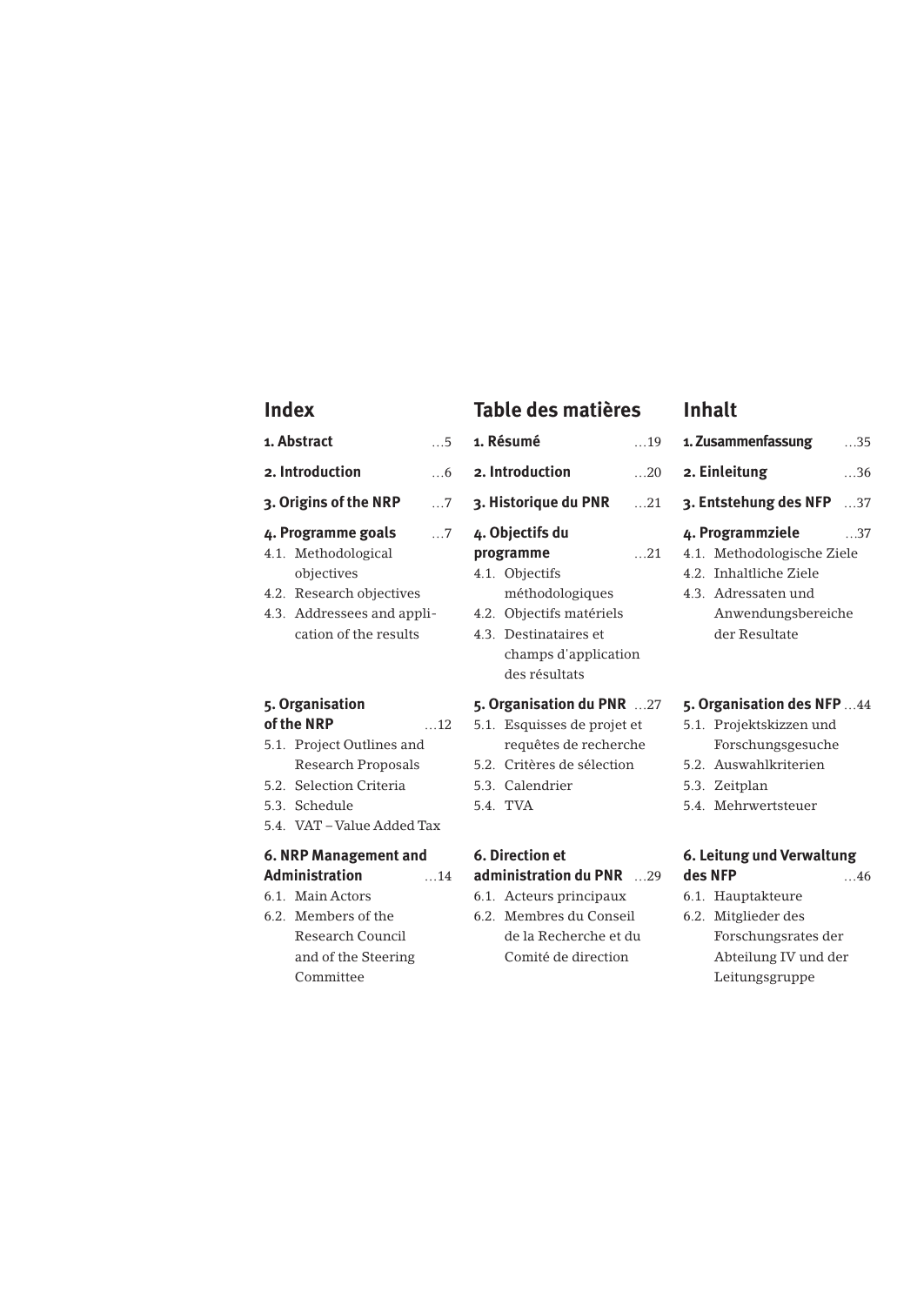# NF**P**NR

National Research Programme Childhood, Youth and Intergenerational Relationships in a Changing Society Implementation plan

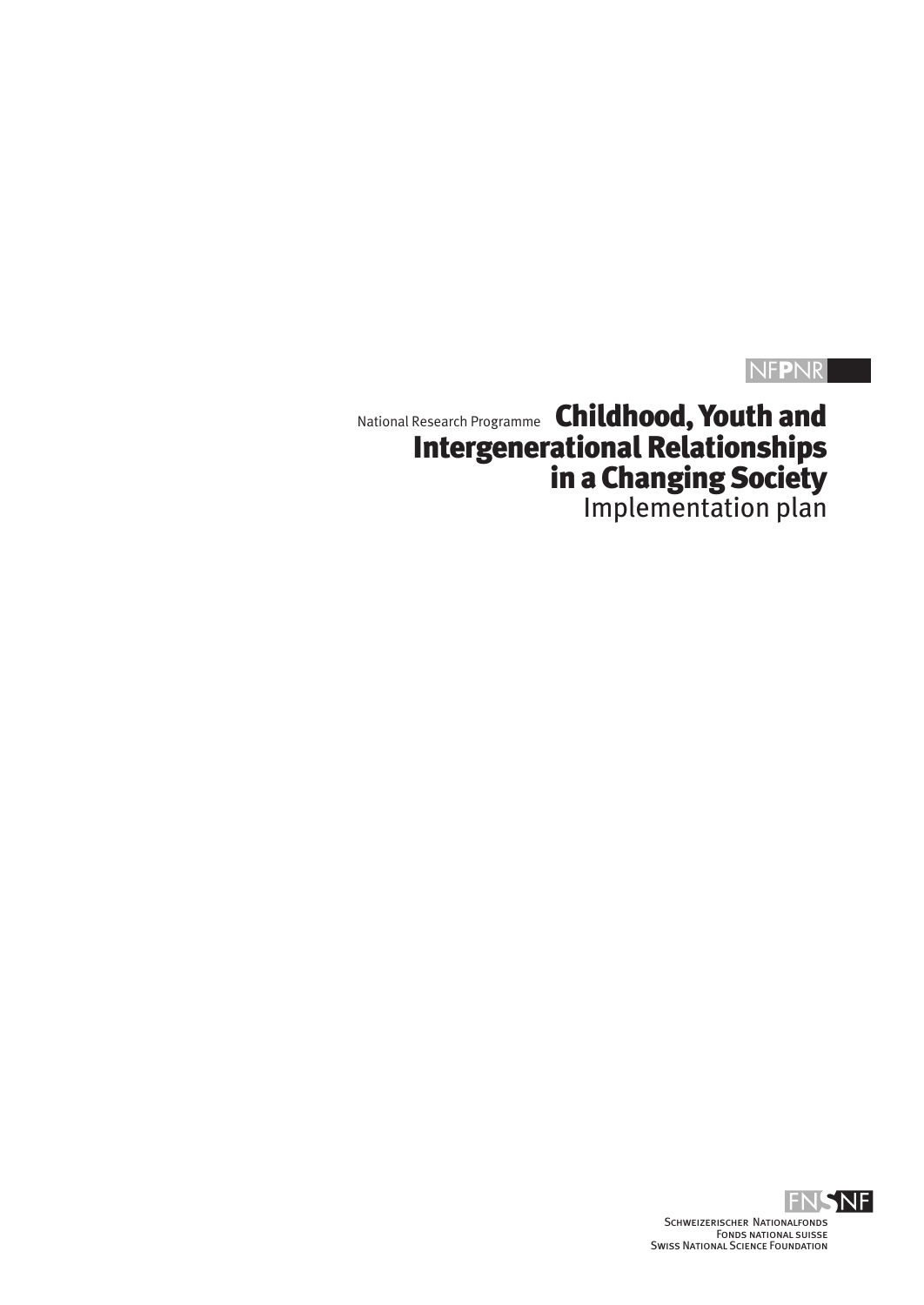### **What are National Research Programmes (NRP)?**

National Research Programmes serve as a framework for research projects that contribute to the solution of current problems. NRP topics are selected by the Federal Council (Federal Government); Division IV of the Swiss National Science Foundation (SNSF) is entrusted with their implementation. 54 National Research Programmes have been launched since their introduction in 1975.

The main characteristics of NRPs are:

- Interdisciplinary topics and research approach
- Problem-oriented research combining basic and applied research
- Validation of methods and implementation of results
- Research topics are defined and funding is fixed in advance
- Research work is limited to five years.

Swiss National Science Foundation Division IV,Wildhainweg 20 P.O. Box, 3001 Berne Phone +41 (0)31 308 22 22 Fax +41 (0)31 305 29 70 Internet: www.snf.ch e-mail: nfp@snf.ch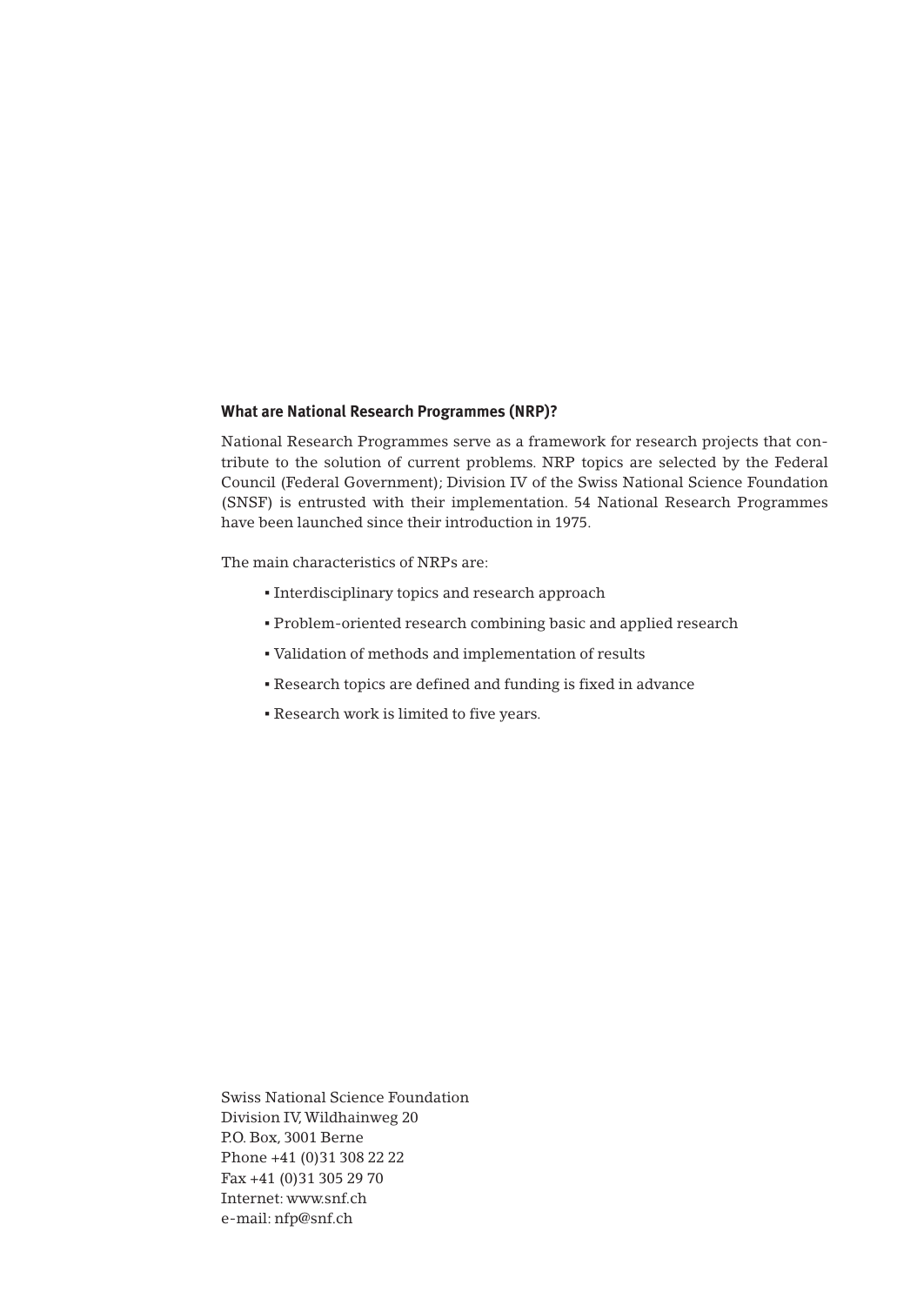# **1. Abstract**

The present National Research Programme (NRP) aims to shed new light on the living conditions and the needs of children and adolescents in Switzerland, and how these may evolve in the future. It focuses on relevant intergenerational and legal issues, which have hitherto been largely overlooked by Swiss research. The results should help highlight possible needs for action in policy terms, by the federal, cantonal and municipal administrative authorities, the economy and not-for-profit organisations, as well as the measures to be implemented.The NRP will pursue the paramount concerns voiced in the international debate on children, adolescents and intergenerational relationships, making use of social reporting from several countries, and referring to the state-of-the art in international social science research.

The focus of research is threefold, and will be dealt with in the following modules: *1. Living conditions of children and adolescents in intergenerational situations. 2. Family and extrafamilial systems, 3. Education, leisure, media and consumption.* Three main topics structure the content: *a) Difference and diversity, b) Individual competence and developmental tasks, c) Relationship dependency and interdependency.* These topics will create an interdisciplinary and timely link between the individual research projects, i.e. modules.

The NRP should generate a conceptual basis for a future-oriented policy relative to children and the young, create the conditions for a global, transgenerational social policy, and promote life course analyses in Switzerland. More specifically, it should provide practical bases and innovative suggestions to strengthen the family and extrafamilial infrastructures – municipal, cantonal and federal – required for children and adolescents to thrive, and for the implementation of legal provisions.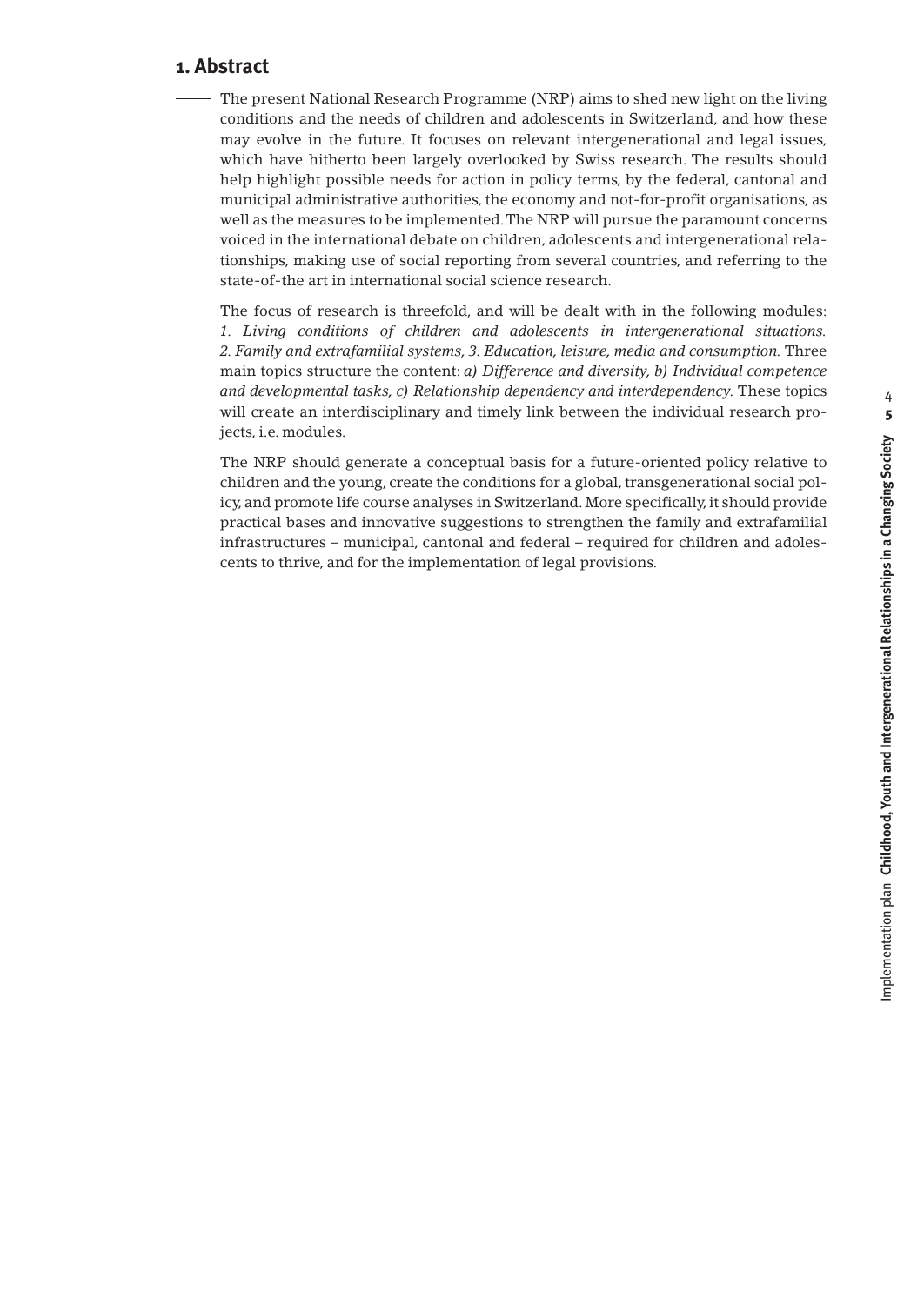# **2. Introduction**

Aginst a backdrop of ongoing demographic and social change, the present National Research Programme (NRP) aims to investigate the living conditions and needs of children and adolescents in Switzerland. It assumes as a basic premise that the young can actively contribute to shaping their living environment, and should do so. With these considerations in mind, the NRP will attempt to ascertain whether there is a need to act at policy level, and with the involvement of administrative federal, cantonal and municipal bodies, as well as the economy and not-for-profit organisations, and to ascertain what measures ought to be implemented if such a need exists. Current intervention programmes will also be evaluated.The NRP will pursue the relevant issues – children, families, society and social policies – that inform the international debate, integrating input from social reporting from various countries, and the state-of-the-art in international social science research.

The NRP will take a particular interest in intergenerational relations and – since individuals, different age groups and society as a whole do not develop at the same rate – on how generations follow on from each other. It will attempt to establish a meaningful link between child and youth policy issues and current family and social policy, putting the problems into a wider social policy perspective. This approach should also contribute to a more concrete definition of «a new intergenerational contract». Of further importance to the NRP is an investigation of legal issues relative to child and youth policy. One aim is to study the practical relevance of legislation for children and young people, and set up recommendations for the revision of existing laws, or for new legal provisions.A number of countries have already carried out implementation research in this area, the results of which should be used in Switzerland. Socio-legal and comparative law investigations, which have been largely neglected in Switzerland to date, will be a further focus.

The NRP has three main research topics: *a) Difference and diversity, b) Individual competence and developmental tasks, c) Relationship dependency and interdependency.* Research on these topics will be carried out in three modules: *1) Living conditions of children and adolescents in intergenerational situations, 2) Family and extrafamilial systems, 3) Learning, leisure, media and consumption.* A majority of the projects is likely to be submitted by the relevant disciplines or subdisciplines (educational studies, psychology, psychiatry, sociology, gender studies, legal studies, history, media and communication science). However, contributions from disciplines that have hitherto not tackled child and youth related issues will be welcome (economics, political science, environmental studies, demography). In view of the complexity of these problems, interand transdisciplinary approaches will be especially favoured. For the application of results, studies on the rights of children and adolescents and on their position within the legal system will be given special attention. New approaches to the philosophical and socio-ethical role of the young and of intergenerational relationships are also necessary.

The NRP will cross-reference with other research projects that deal or have dealt directly or indirectly with children and adolescents.A continuity of research and a more comprehensive view of young people's living situations may be obtained by integrating results from previous National Research Programmes, (Ageing, Effectiveness of Swiss Educational Systems, Social and Legal Status of Women) and by creating synergies with current NRPs (Migration and Intercultural Relations, Violence in Daily Life and Organized Crime, Formation and Employment, Future Problems of the Welfare State) and with the SPP Switzerland: Towards the Future. The new NRP «Childhood, Youth and Intergenerational Relationships in a Changing Society» will provide an intergenerational perspective that has yet not been systematically investigated. Given the complexity and high socio-political relevance of these issues – the threat of intergenerational conflict or of the breakdown of intergenerational support within families, for example – they deserve priority status on the research agenda. The programme should also make a significant contribution to the advancement of social studies in Switzerland, and provide them with a fresh outlook, i.e. the point of view of children and adolescents.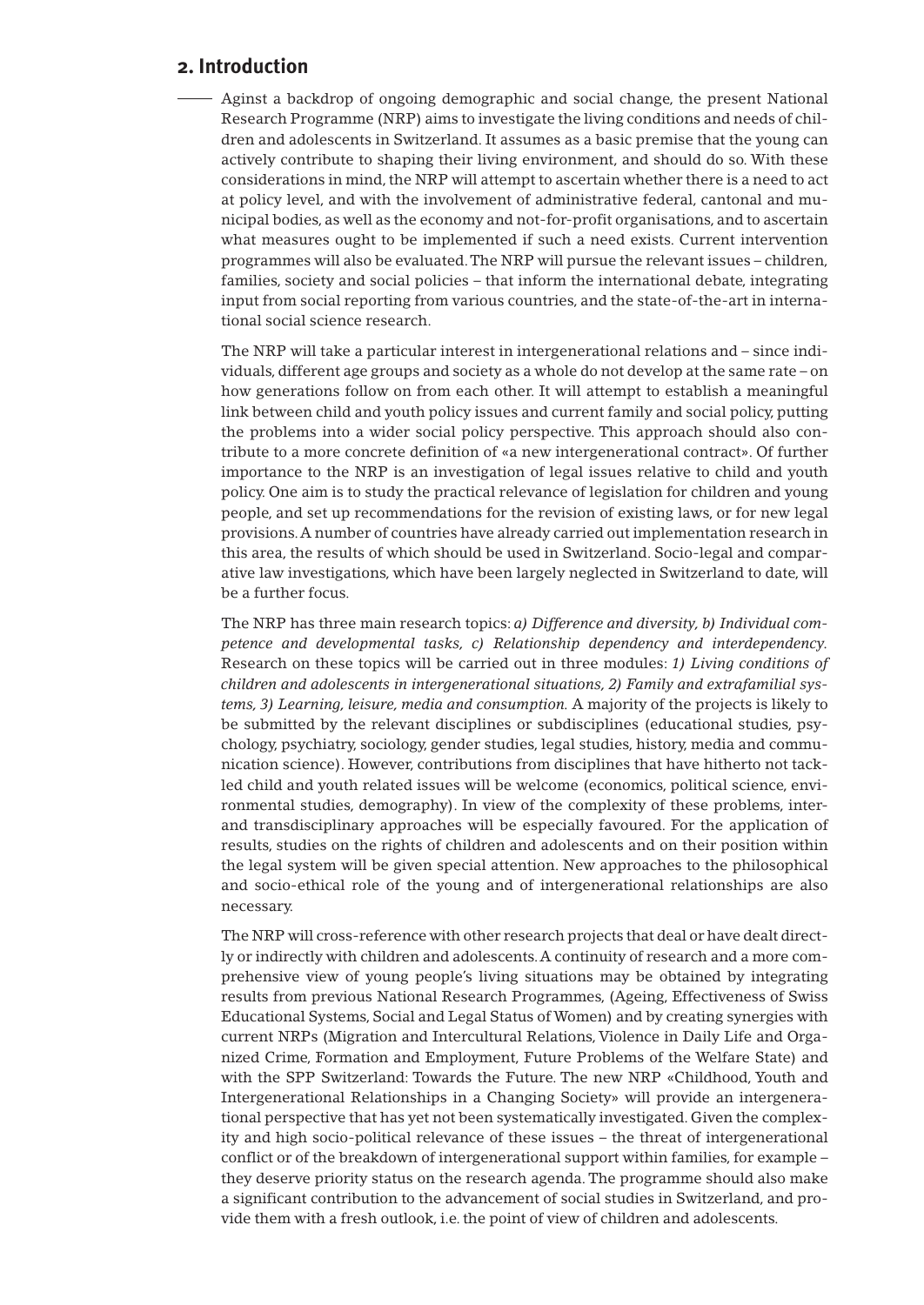# **3. Origins of the NRP**

On 23 August 2000 the Federal Council approved the launch of three new additional National Research Programmes and entrusted the Swiss National Science Foundation with their implementation.

«Childhood, Youth and Intergerational Relationships in a Changing Society» is one of them. It has been awarded a credit line of CHF 12 million for a five-year period. The Research Council has charged a seven-member Steering Committee with the elaboration of an Implementation Plan based on a Programme Outline, and with the subsequent strategic management of the programme. The Steering Committee (see 6.2) started its work on 1 April 2001.

# **4. Programme goals**

### **4.1. Methodological objectives**

Regardless of their specific content, the research projects should focus on the following objectives:

a) **Diachronic relevance:** Social phenomena can be comprehensively assessed only if account is taken of *developments over time*. New findings should be related to earlier observations. The paramount importance of this methodological principle is documented by the fact that the notion of «a changing society» has been specified in the programme name. Understanding the dynamics of social change is essential for an assessment of potential policy moves and their implementation.

b) **Inter- and multidisciplinary relevance:** Since so many scientific disciplines deal with children, adolescents and intergenerational issues, this NRP will aim above all to promote an inter- and multidisciplinary discourse. Multidisciplinary research groups are particularly appropriate for overcoming traditional boundaries between the different scientific disciplines.

c) **International relevance:** Over and above the intertemporal and interdisciplinary aspects, the programme will also strive to provide a spatial dimension to the research. New findings on childhood, youth and intergenerational relations in Switzerland will be assessed against the backdrop of experiences abroad, paying particular attention to the performance of Switzerland in an international comparison. This aspect is also of great importance for policy recommendations.

# **4.2 Research objectives**

#### **Main research topics**

The NRP is structured around three central topics, which will provide the focus for individual research projects regardless of the researchers' scientific discipline and interdisciplinary approach.

a) **Difference and diversity:** Differential aspects, such as age- and gender groups, will have to be systematically accounted for, as well as social, ethnic, cultural and regional differences. It will be particularly important to establish what causes the differences or – on the contrary – similarities. Equality is a major concern when dealing with difference and diversity in living situations, particularly with regard to unequal distribution and opportunities. This ties in with the question of what equality means for the distribution of resources between generations, and between children and adolescents from different social and/or ethnic backgrounds.

b) **Individual competence and developmental tasks:** From an early age onward, children are able to contribute actively to their development. Children and adolescents have a creative potential with regard to social relationships and to the shaping of their own life, that may be fostered or restricted depending on the situation they live in.The differentiated encouragement of their competence to act through various forms of co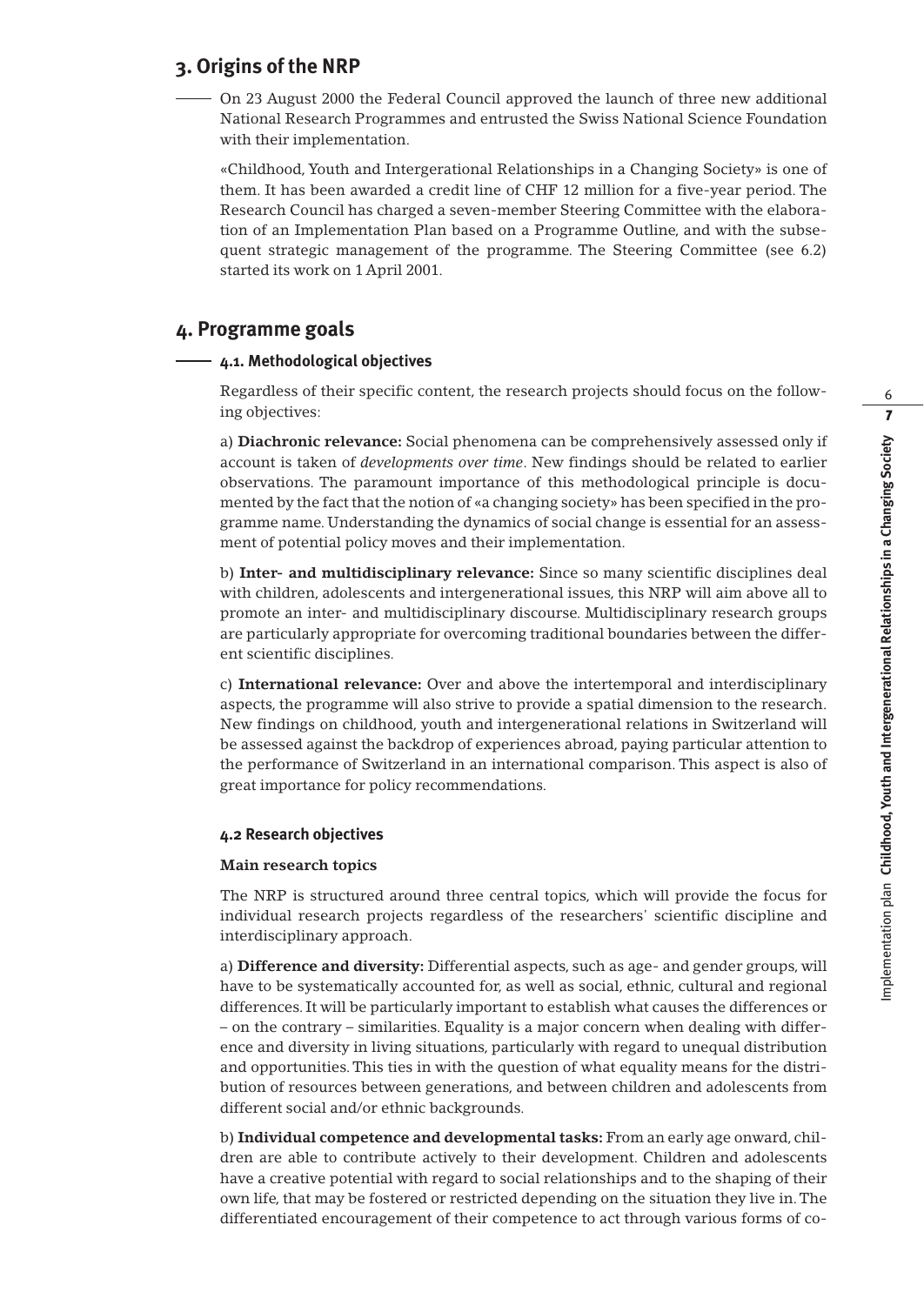determination or participation is central to research on children and adolescents. The young are dependent on parents and other adults, who must assume responsibility and constantly adapt reciprocal needs. The family is especially important in this context: the question here is, what can society and the legal system do to help parents, consequently helping children and adolescents.

c) **Relationship dependency and interdependency:** As individuals, but also as members of a group, children and adolescents relate to their peers as well as to younger and older persons within and outside the family. Their parents and grandparents are also integrated within a generational sequence. Living situations and lifestyles exercise significant influence here, as does the numerical balance between generations (with regard to social security, for example). Intergenerational relationships are therefore very important when studying the social role of children and adolescents both within the family, and outside of it. Research projects that explicitly investigate the integration of children and adolescents within relationship structures, areas of conflict, and the prerequisites for successful relationship building, endow the principle of «solidarity» and its concomitant value orientations with concrete meaning.

# **Modules (research focus)**

The NRP projects will focus on research linked to or generated by societal developments.These include demographic change (from increased life expectancy to stagnating birth rates), the altered perception of the relationship between the individual, society and the state, the transformation of industrial society to a service and information society, and the growing pluralism of values and ways of life. Owing to the modernisation and demographic change of the past decades, biographies have become less standardised and some traditional forms of living together are becoming dysfunctional.The numerical balance between generations has been upset, and age limits that used to function along relatively hard and fast lines are shifting (time of leaving the parental home, for example).

As already mentioned, the NRP is structured around three main topics and divided into three modules (see table below). The first module will collect and process empirical data documenting the living conditions of children and young people, and/or deal with methodological questions relative to data collection.The other two modules follow the internationally recognised socio-environmental classification of living arrangements, according to which the narrowest living environment for the child's primary development is examined first: this is usually the family. At the next level, families entertain direct relations with other living environments around them.As a child develops, these are supplemented by formal and informal extrafamilial systems that dispense learning and leisure (peer group, school, societies). The media and consumer behaviour play a central role here.

In addition to the three general methodological objectives stated above, which specify that research in the NRP should be intertemporal, interdisciplinary and internationally relevant, other quantitative and qualitative methods of empirical social research, analysis of documentation, etc. may be used. Intervention studies will be welcome.

| topics<br>Main | diversity<br>and<br>ifference | and<br>ce<br>component<br>tasks<br>developmental<br>Individual | and<br>dependency<br>interdependent<br>Relationship<br>$\widehat{\phantom{a}}$ | <b>Modules</b>                                                                                                                                                    |
|----------------|-------------------------------|----------------------------------------------------------------|--------------------------------------------------------------------------------|-------------------------------------------------------------------------------------------------------------------------------------------------------------------|
|                |                               |                                                                |                                                                                | Module 1: Intergenerational living conditions of children and<br>adolescents                                                                                      |
|                |                               |                                                                |                                                                                | Module 2: Family and extrafamilial systems<br>a) Family, society and state<br>b) Socio-psychological aspects of modified family and<br>generational relationships |
|                |                               |                                                                |                                                                                | Module 3: Learning, leisure, media, consumption                                                                                                                   |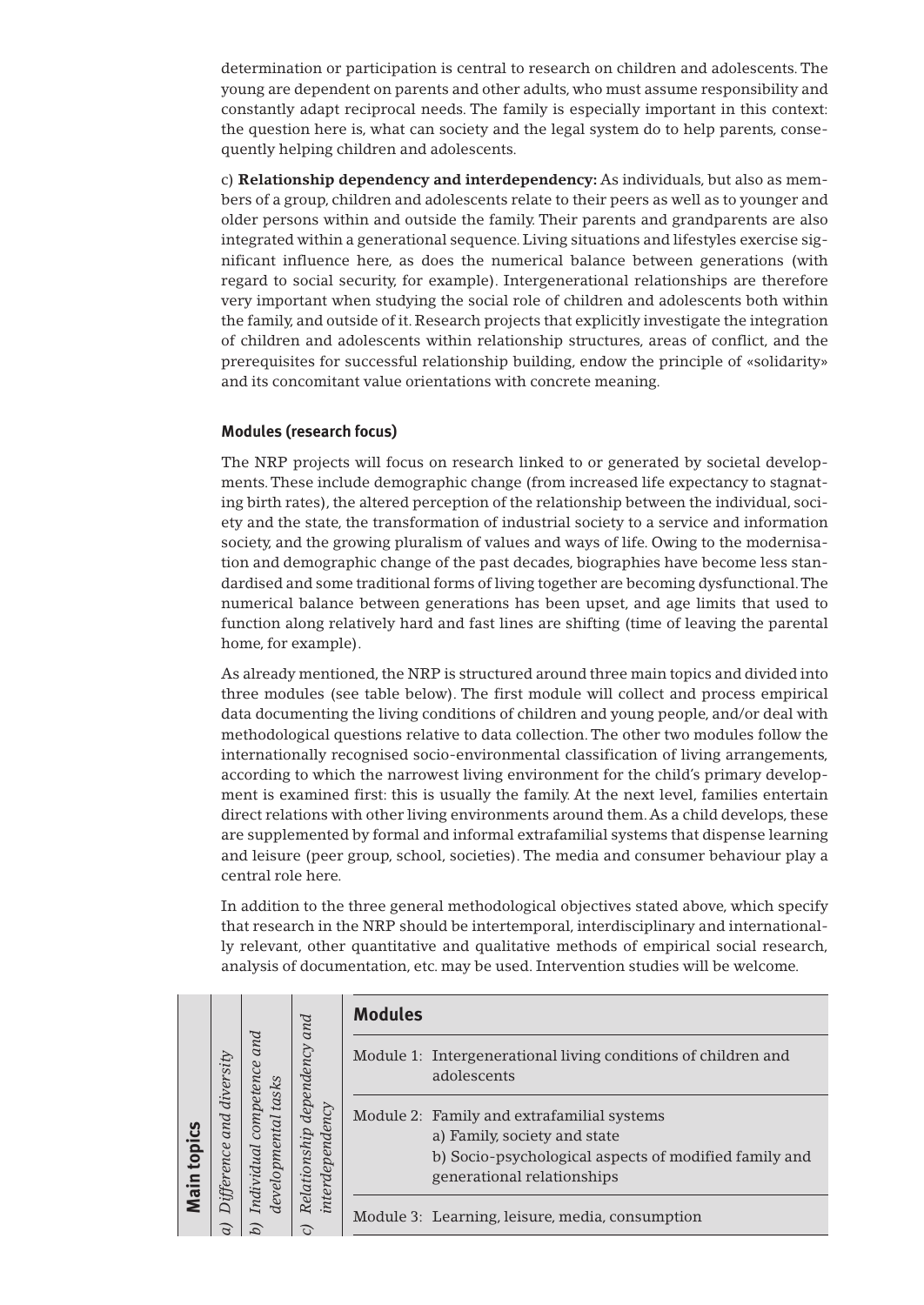#### **Module 1: Living conditions of children and adolescents in intergenerational relationships**

The precise, empirical description of children's and adolescents' living conditions provides an indispensable basis not only for policies aiming to implement targeted intervention measures, but for science too. Often, it is the growing awareness of a social problem that sets off a new investigative impulse, which in turn generates new topics for scientific study. This was the case for research on child poverty, sexual abuse, and forms of deviant behaviour, which have all suffered from a serious research deficit. Ignorance of the scope and/or the severity of the relevant phenomena significantly hampers their in-depth scientific investigation, and consequently may preclude the necessary political moves.The empirically oriented studies conducted within this module should provide solid facts. In this sense, the module has the same crossover character as the entire NRP.

In particular, the researchers should ascertain whether administrative data provide enough information. Gaps might be filled by non-governmental sources, such as the Swiss Household Panel (SHP), or by ad-hoc data collection, both quantitative and qualitative. Data collected specifically for the module should include surveys of children and adolescents. Data could also be collected through interviews with professionals working with children and adolescents, or by evaluating existing data sets.

The module could make a further independent research contribution by identifying data deficits and formulating concrete corrective recommendations for the Federal Statistics Office and other bodies which provide administrative statistics.

Another possibility would be to design an independent survey of children and young people, a first for Switzerland.The preliminaries would have to resolve methodological questions, i.e. the design of the cohort, the sample size, the requirements for representativeness, longitudinal structure (and if so, which), the basic content of the questionnaire, surveying techniques, and possible co-funding by other project partners.

It would also be of interest to put the systematic compilation of Swiss data sources on children and adolescents into an international comparison. The main goal here would be to develop simple and robust, but valid indicators. This could be done in co-operation with international organisations active in Switzerland (Unicef, ILO) or with the EU's «European Observatory on Family Matters». The production of an «Atlas of Children, Adolescents and Generations», along the same lines as the already existing «Swiss Old Age Atlas» and the «Women's and Equality Atlas for Switzerland» is a further possibility.

Approximately 30% of the overall resources available for research in the NRP should be earmarked for this module.

# **Module 2: Family and extrafamilial systems**

Since most children and adolescents still grow up in the family, changes that affect families and society have a direct bearing on the real lives of children and adolescents.

The last century saw some significant changes to and within families, as well as to the relationship between the family, society, and the state. Let us consider only the major sociodemographic developments: an overall fall in the number of marriages and births with a concomitant rise in the number of divorces, of births out of wedlock, unmarried partnerships and «patchwork families»; the effects of reproductive medicine, of changes to the age pyramid and to the role of women in the family, society and the workplace, and changes in the workplace itself.

Owing to the complexity of the issues, Module 2 has been divided into two sub-modules.The first focuses on the specific role of the family, and of extrafamilial systems, the state and society in child and adolescent development, and of how they interact. The second deals with the socio-psychological implications of modified family and intergenerational relationships.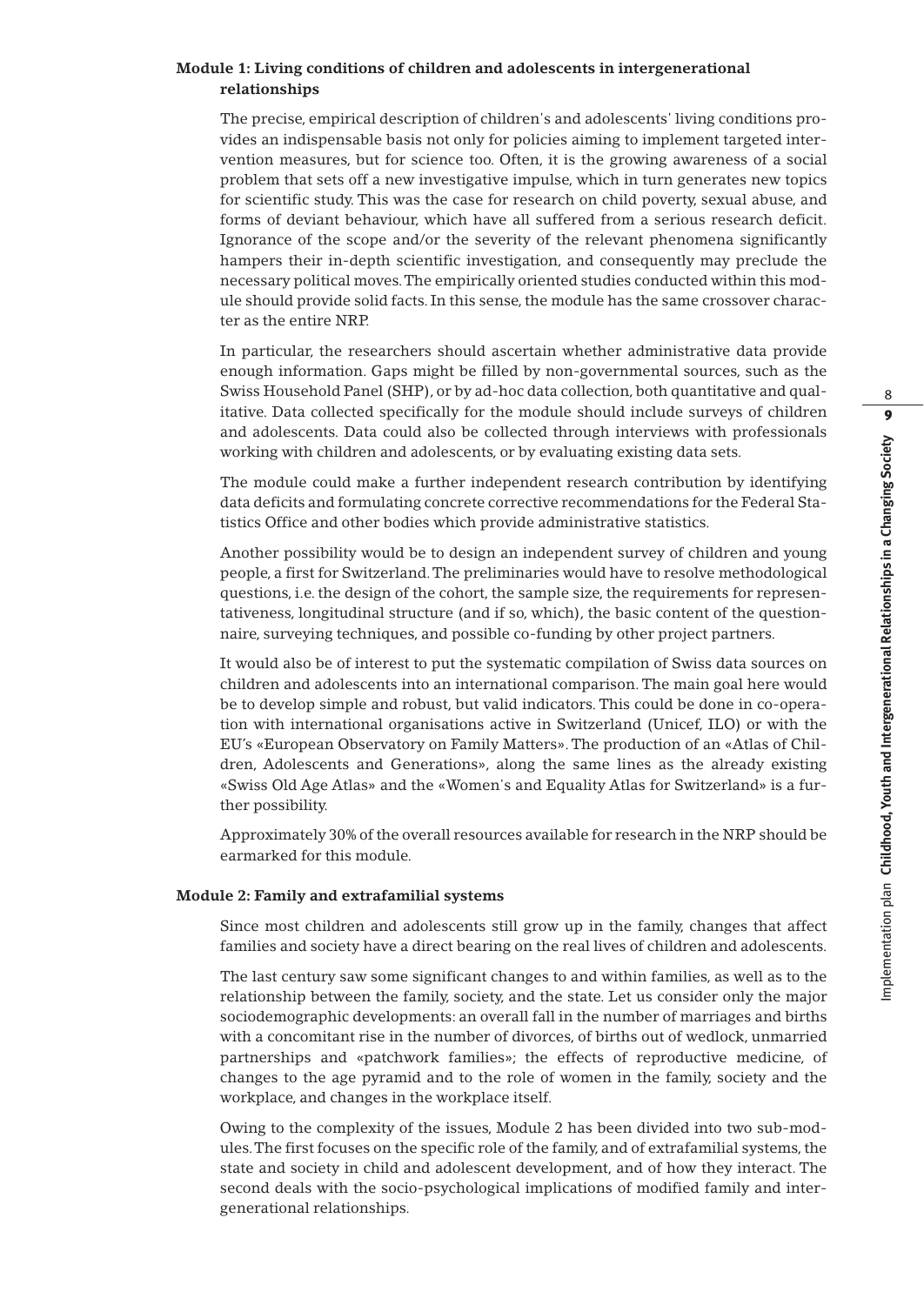#### **a) Family, society, state**

The first question that comes to mind in this context concerns Swiss policy on children, adolescents and families.What institutional forms does it take, and how does it relate to non-institutional areas? What are its aims? How does it determine the world in which children and adolescents live, their neighbourhoods, municipalities and towns? What infrastructure policies would be favourable to families? What possible impact could they have?

A second group of issues deals with delimiting the tasks of the family, of society and of the state. How is the duty to support distributed between the family and the state? What are the respective child-rearing responsibilities of the family and of extrafamilial child care and educational institutions? How do the regulatory mechanisms in legislation on child support and in fiscal and social legislation interact?

The third body of issues concerns the participatory rights of children and adolescents. Pursuant to the UN Convention on the Rights of the Child, these rights should be upheld in all proceedings involving the young, but are also vital in other areas such as health care and education.

The demarcation of roles between the family, society and the state is particularly important with regard to the protection of children and minors under civil, criminal and public law.The main issue today is to shield children and minors from violence and sexual abuse.

Special problems may arise concerning children of foreign origin. Does the UN Convention on the rights of the child have implications for the rights of foreigners and asylum? What can one say about the relationship between the interests of the child and parental authority, particularly in families of first generation immigrants? What are the implications for naturalisation, and civic and political rights for first, second and third generation immigrant children and adolescents? What special problems might arise in cases of transcultural adoption?

# **b) Socio-psychological effects of changing family and intergenerational relationships**

Changing social conditions and modified family structures mean that children and adolescents are exposed to socialisation not only within the family, but also in various other groups and social settings (day nurseries, after school care centres, clubs and associations, the school community, the peer group). How do these alternative forms of socialisation affect their development? How do changing social conditions, particularly the multiplicity of values, multicultural factors, inequitable socio-economic resources, shifting family structures and gender roles, relate to the values that children and adolescents hold themselves? How do they affect their lifestyle? How are traditional, sometimes gender stereotyped role models passed on, and how do the young deal with them, particularly during transitional periods (puberty, choosing careers or areas of study, leaving the family home)? Participation of children and adolescents in society include their rights of independent relationships. It is of interest to analyse how changing social conditions and intergenerational relationships affect the relationships among infants, schoolchildren and adolescents and their living conditions.

More and more young people experience a change in their family circumstances while growing up (divorce or one/both parent(s) entering a new relationship). In many families, both parents work part or full time. How do the young perceive and deal with these situations? How do they influence their long-term development? Do they have a say in what happens, and if so, in what form? What is the role of children in divorce and mediation proceedings? What are the regulations concerning parental authority, visiting rights and child support? How do these influence the situation after a divorce? Do legal professionals influence families in times of crisis, and if so, how? Usually, new family forms or living communities, such as patchwork families, follow the break-up of the nuclear family. How does the new situation affect the development of children and adolescents, in particular their bonding behaviour, their general well being and their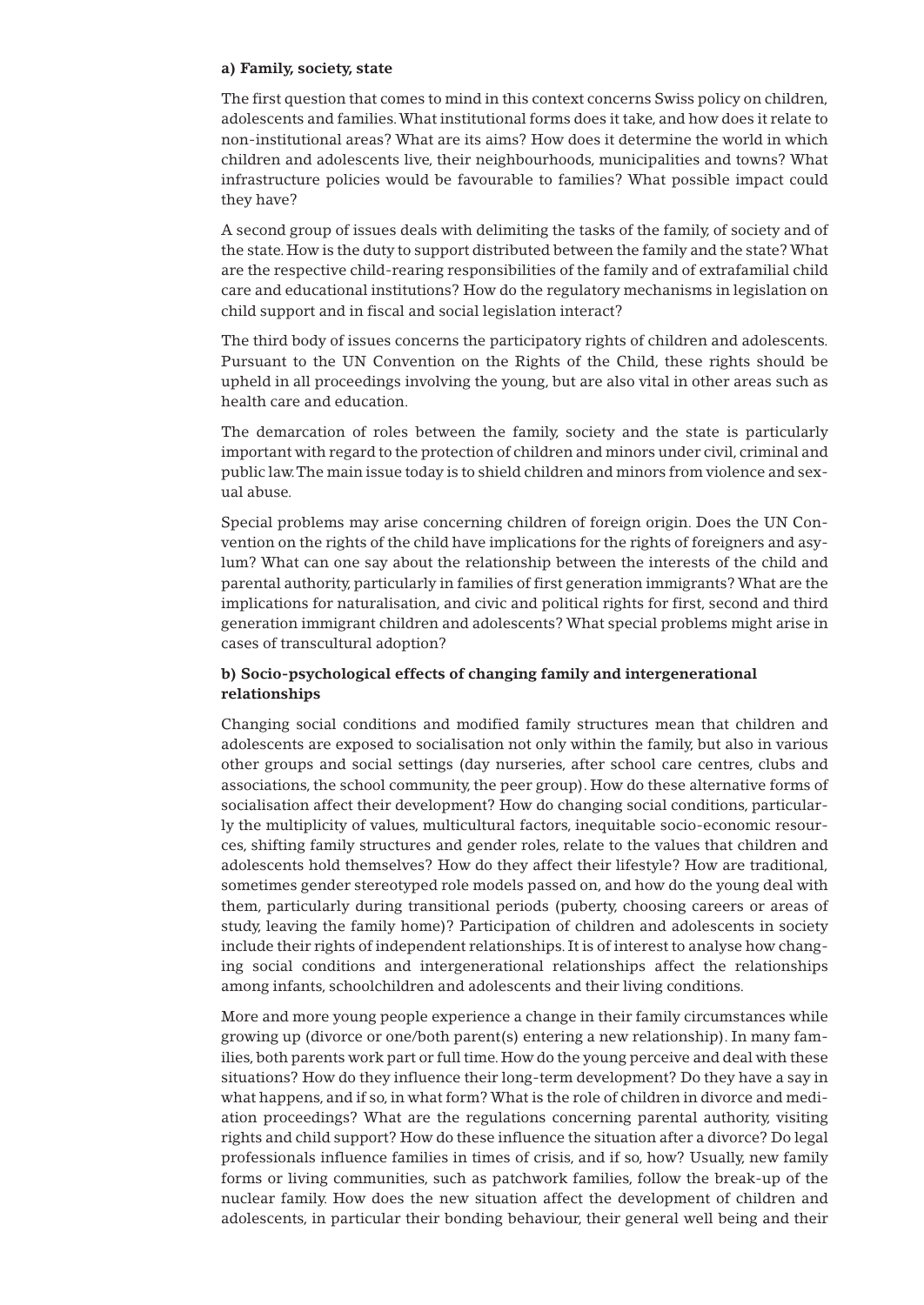health? Does the identity-building process depend on the gender of the young person and of the parent moving out of the family? What is the impact of the break-up of the family and its reformation on family and intergenerational commitment (grandparents, for example)?

Relationships between generations have undergone a fundamental change, giving rise to more conflicts concerning lifestyles and values than in years past. Considering demographic evolution and social change, we may well ask what role the elderly – grandparents for example – play for the young, and conversely, what importance elders attribute to the younger generations. Undoubtedly, there is a need to set up programmes to promote day-to-day intergenerational dialogue.

Behavioural disorders among the young have been on the rise in recent years (Attention Deficit and Hyperactivity Disorder/ADHD, depression, aggressiveness, suicidal tendencies, eating disorders, substance abuse and borderline disorders). Many children and adolescents are increasingly exposed to physical and/or mental violence and sexual exploitation or abuse.What socio-cultural and individual framework conditions (risk or protective factors) influence the development of young people? What elements foster dysfunctional family structures? To what extent are violence and abuse or exploitation of the young within and outside the family linked? What is the effect on peer group problems? More research on the development and evaluation of preventive and intervention measures, and on the different applications of therapeutic resources, is required. It is also important to look at how the problems and illnesses of the young and their parents can in turn affect personal and family development, intrafamilial functioning, the financial situation and social integration.

Module 2 with its two sub-modules, is an important part of the NRP, and will receive approximately 50% of the resources available for the programme.

#### **Module 3: Learning, recreation, the media and consumption**

The social and technical changes that have occurred over the last decades have not only affected relationships within families and between generations; they have also influenced extrafamilial areas of life and forms of socialisation.The peer group, the school, the media and the new technologies, leisure activities and consumption play an increasingly important part in the lives of young people.

Recreational activities favoured by children and adolescents are shaped by their consumption of media and new technologies (Internet, mobile phones etc.). The current generation is to a large extent socialised through and by the media.This situation raises two main questions: first, how differently do young people cope with the media and the new technologies, and what are the predictors of such competence? Second, what are the effects of different levels of consumption with regard to general well-being, violent tendencies, family conflicts, financial problems, and stereotypes of gender, agespecific roles, and intergenerational relations.

More traditional individual and group activities, – sports, cultural, social and religious – are nevertheless still important. In view of the changing forms of social interaction, what is the part families or extrafamilial systems play in the choice and form of youngsters' recreational activities? How important are organised group activities in this era of individualisation? What specific needs can they fulfil? How can they contribute to fostering understanding between the generations? Besides determining the extent to which access to, preferences for, and use of the various recreational possibilities vary, the subjective and objective boundaries between performance and leisure defined by adults in charge and the young themselves are also of interest: performance-orientation, setting performance levels too high or too low in sports, music, etc. How do these relate to general well-being and health?

The evolution from an industrial to a service, knowledge and information society has had a particularly powerful impact on education, teaching and learning. Schools and teachers are confronted with rising and increasingly complex educational and sociali-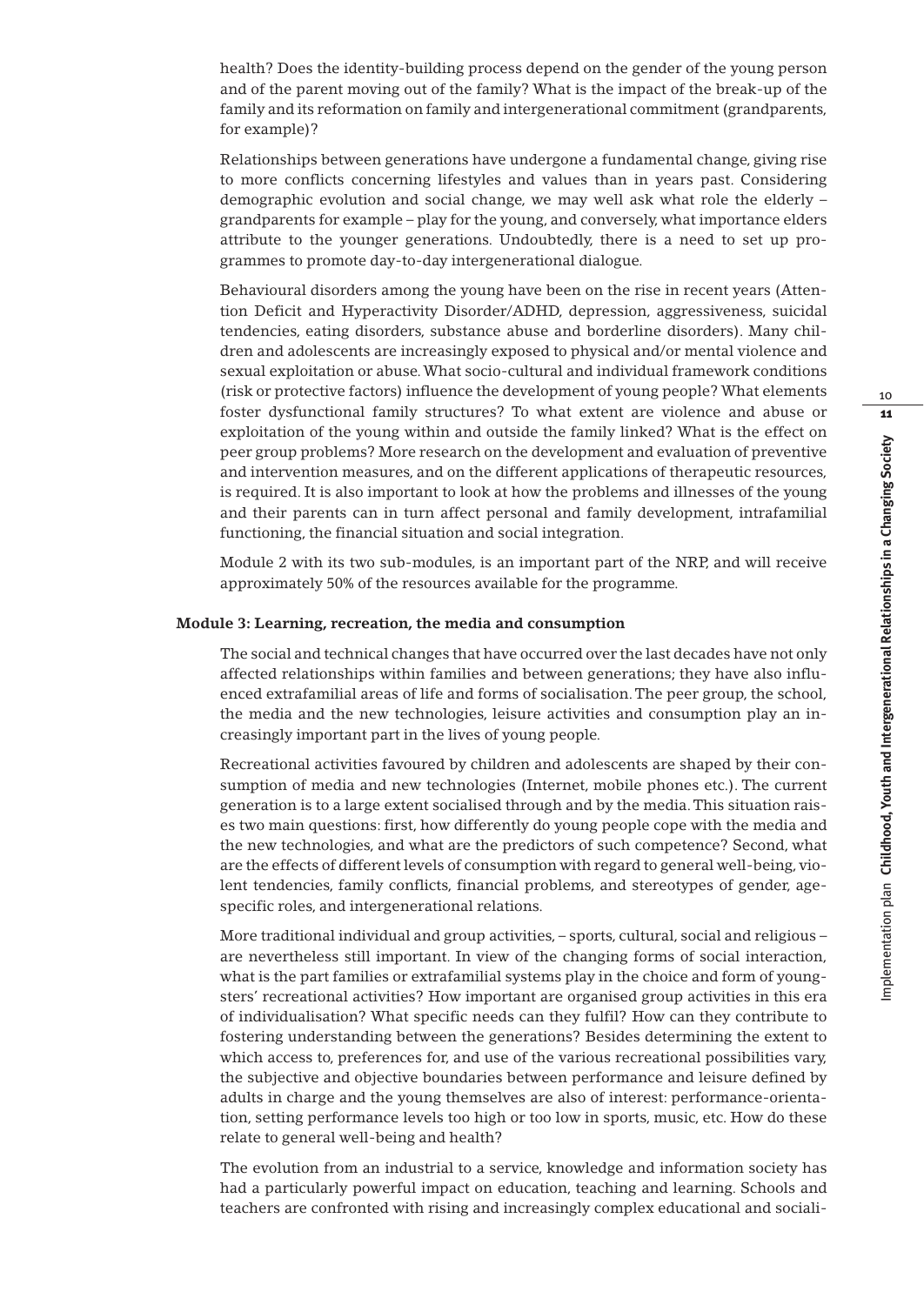sation tasks, which raise numerous questions: the stress involved in teaching and learning, life-long education, forms and possibilities of participation in schools by children and adolescents, forms of communication and relations between the various actors (children, adolescents, teaching staff, parents, authorities, etc.). A major issue is equal access to knowledge and information (difference versus inequality linked to gender, social status and background, ethnic origins).

Approximately 20% of the NRP's resources will be allocated to this module.

#### **4.3. Addressees and application of the results**

The findings of the NRP are addressed to the national and international research community, to children and adolescents, parents, teachers, the general public, the authorities at federal, cantonal and municipal level, (potential) institutional parties, those in charge of family, childhood and youth policies, decision-makers in organisations and associations, youth associations, the economy, professional associations, charities, media professionals, and the authorities in charge of media-related issues.

The findings are to serve as a decision-making basis for prevention and intervention programmes in the medium and long term, for institutions and funding.The data, particularly those collected in Module 1, will serve to back up reporting to the UN Convention, and to other national and international bodies.The findings will be used to evaluate, improve and develop the infrastructure and legal provisions, and to launch initiatives aimed at strengthening participation in different areas and situations.They will be highly relevant for legal policies and practice, including such aspects as hearings with children and adolescents, mediation involving specialists from different professions, and child advocacy.

Media education that is relevant to our times and actively involves children and the young may also be furthered by the studies, which could put the debate on media influence on a more objective footing, and provide new bases for programme planning. Finally, the studies should highlight non-organised activities that deserve to be promoted, and how to set up the necessary infrastructure.

# **5. Organisation of the NRP**

#### **5.1. Project Outlines and Research Proposals**

The five years covered by the NRP will be divided into two phases, of which the first will last three years, the second two years at the most. The second phase should enable deeper and wider research in the individual topic areas, however the syntheses and implementation are more heavily weighted.

A two-phase application procedure has been set up to facilitate the organisation of the programme and define priorities more stringently. Project outlines will have to be submitted first, followed by a full research proposal. All documents will have to be written in English in order to allow for evaluation by a panel of international experts. Submission of outlines and proposals in French or German is possible, where there is adequate grounds to do so.

Interested researchers should first submit a project outline (maximum 5 pages: three pages for the scientific part and two for the administrative/financial part in compliance with the special form of this NRP), featuring the following information:

- Abstract
- Theme of the project and its precise objectives
- Theoretical approaches and concepts
- Methods to be used
- Time frame and milestones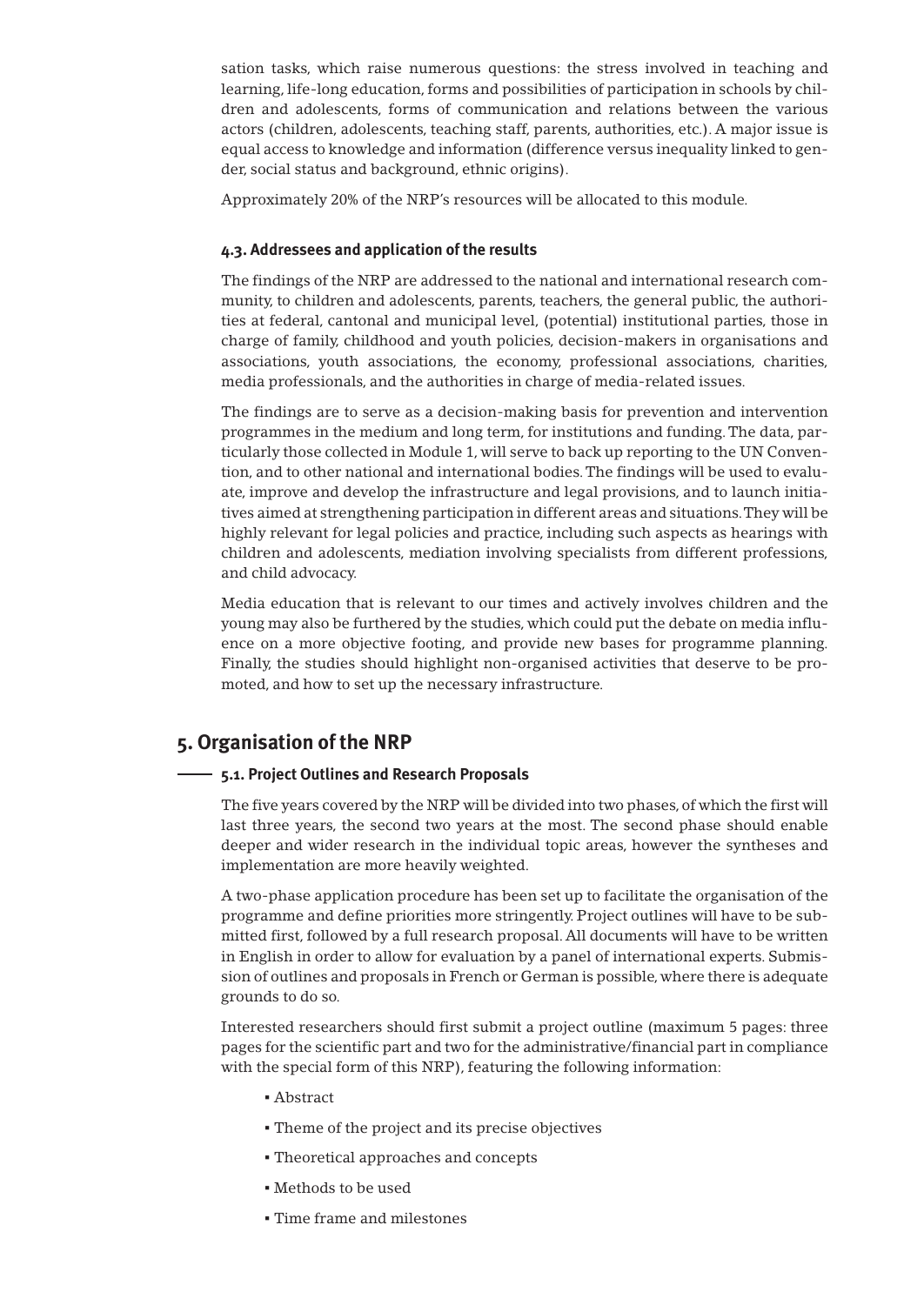- Expected use and possible implementation of the results
- Co-operation with researchers from other fields and/or with private or public institutions; links to groups abroad and international co-operation
- Estimation of required human and financial resources (salaries and running costs)/financial input by third parties

Basing its judgement upon the outcome of the project outline screening process, the Steering Committee will select project outlines and invite their authors to submit a detailed research proposal to Division IV of the Swiss National Science Foundation. These proposals, submitted on NRP forms, will have to follow SNSF guidelines and must be limited to a period of no more than 36 months.The research proposals will also be reviewed by international experts.

The Steering Committee will then select the proposals to be submitted to the Research Council (Division IV, Executive Council) for approval or rejection.

### **5.2. Selection Criteria**

A call for projects in an open, competitive manner will be launched within the Swiss scientific community. Project outlines and full research proposals will be evaluated on grounds of the following criteria:

- **Compliance with objectives:** The projects must reflect the programme's main theme and the anticipated direction of the research focus.They should comply with the overall NRP framework.
- **Scientific quality and originality:** The projects must correspond to the current theoretical and methodological state-of-the-art position with respect to knowledge and international scientific standards.They must tackle problems which are relevant for the future or introduce new aspects to recognised problems.
- **Applications and** National Research Programmes are explicitly called upon to promote applications and development. In consequence, preference will be given to projects that focus on these two aims and are pertinent to practice.
- **Cost-benefit ratio:** Project outlines and research proposals will also be evaluated in terms of expected cost-effectiveness.

Personnel and infrastructure: The success of a project may depend on the scientific expertise of the research group or access to an adequate research infrastructure.

#### **5.3. Schedule**

The following datelines have been set:

| • Call for project outlines:                   | March 4, 2002    |
|------------------------------------------------|------------------|
| • Deadline for submission of project outlines: | June 1, 2002     |
| • Invitation to submit research proposals:     | September 2002   |
| • Deadline for submission of proposals:        | December 2, 2002 |
| • Start of research:                           | April 1, 2003    |
|                                                |                  |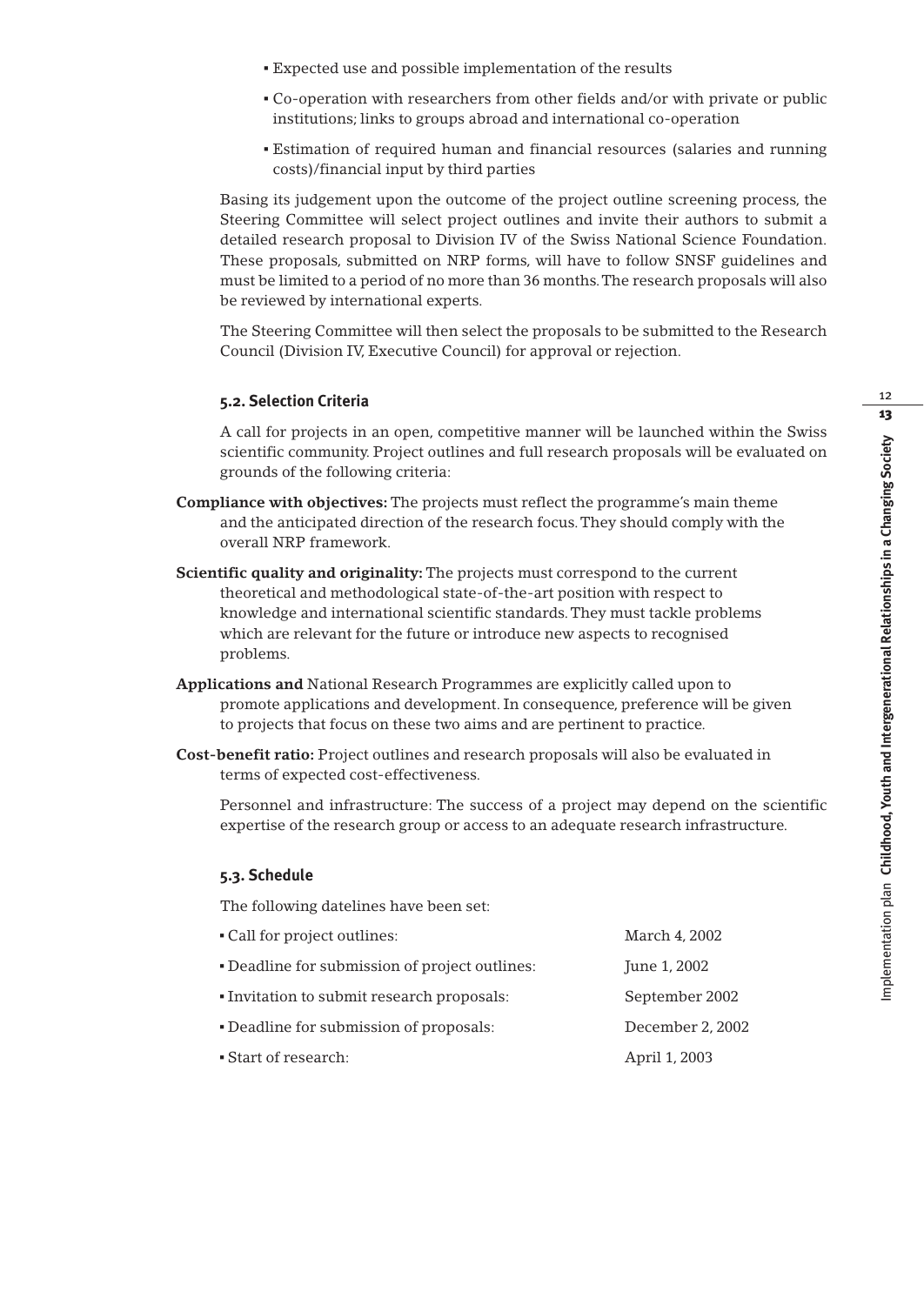All project outlines, written in English, must be postmarked no later than June 1, 2002 and addressed to:

Swiss National Science Foundation Division IV NRP «Childhood,Youth and Intergenerational Relationships in a Changing Society» Wildhainweg 20, CH-3001 Berne Phone: 031 308 22 22 Fax: 031 305 29 70 e-mail: nfp@snf.ch Internet: http://www.snf.ch

Project outlines must be submitted on the special forms for this NRP, in accordance with SNSF guidelines. Compliance with National Science Foundation guidelines requires that research proposals be submitted on the general NRP forms. Both may be downloaded from our Website www.snf.ch.

Project outlines and research proposals must be sent to the Swiss National Science Foundation by post and by email. Outlines and proposals sent only by electronic means cannot be accepted for legal reasons. Merit review is preceded by a formal selection by the secretariat of Division IV based on the following criteria: use of official forms, completeness of information and submission within set deadlines. Only if these formal criteria are met are applications assessed for content.

The secretariat of the NRP «Childhood,Youth and Intergenerational Relationships in a Changing Society» will gladly supply you with any additional information you may require.

# **5.4. VAT – Value Added Tax**

The SNSF only funds scientific research on the basis of proposals submitted to it, but commissions no projects. Hence, beneficiaries of SNSF grants are not subject to VAT.

# **6. NRP Management and Administration**

# **6.1. Main Actors**



# **Division IV of the Research Council; Expert Advisor**

Division IV consists of 18 members representing a wide range of scientific disciplines. As part of the Research Council, Division IV is in charge of the overall operation of the National Research Programmes, the Priority Programmes and the National Centres of Competence in Research. The Research Council decides, in most cases, on the acceptance or refusal of projects.

The Expert Advisor represents Division IV in the Steering Committee. He or she submits its recommendations to the Research Council for acceptance or refusal.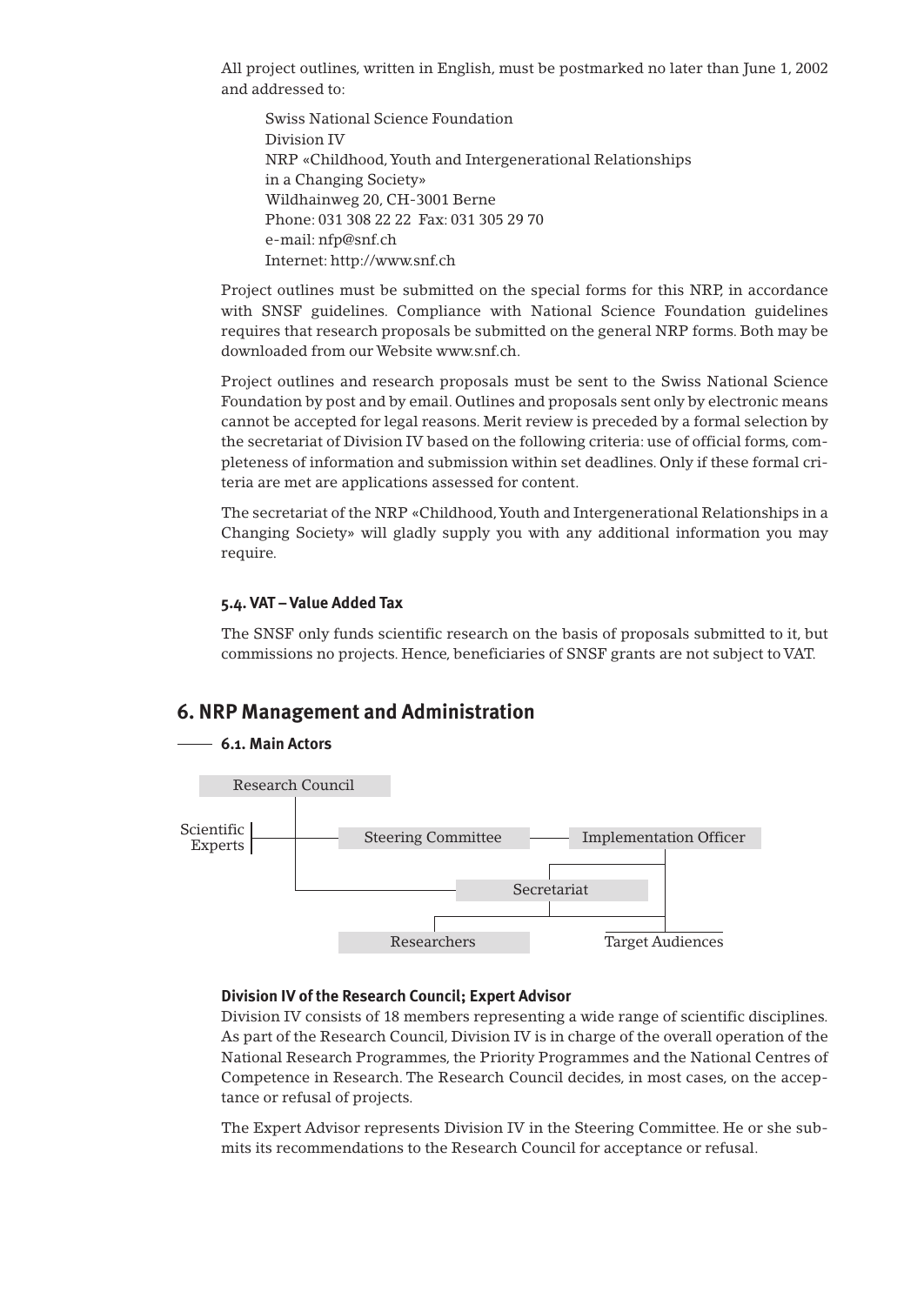### **Steering Committee**

The Steering Committee is a small, flexible body, whose duties throughout the entire programme are predominantly strategic ones. It is in charge of the programme's scientific quality and implementation.The Steering Committee is the formative body giving the programme its profile, and guaranteeing the necessary continuity and coherence in any decisions.

Ideally, the Steering Committee consists of five Members and a President, representing science and industry. Science is preferably represented by non-Swiss members. For special tasks, such as drawing up the Implementation Plan, for expert reviews in the course of project evaluation, as well as for the actual implementation, the Steering Committee will call in independent experts.

The meetings of the Steering Committee are attended by the Expert Advisor as well as by the scientific collaborator of the Division IV-Secretariat.

#### **Secretariat**

The Secretariat of Division IV of the SNSF is in charge of operative management, implementing the decisions of the Research Council and the Steering Committee. It is the point of contact for administrative and financial purposes, and in charge of project supervision and coordination.

# **Scientific Experts**

Each NRP has a pool of predominantly non-Swiss scientific experts in the field, who are consulted by the Steering Committee and who ensure scientific quality control.

#### **Implementation Officer**

The Implementation Officer is designated by the steering committee after conferring with the Press- and Information Office of the Swiss National Science Foundation and consequently elected by the Research Council. He or she has a clearly defined mandate with the responsibility for the subject-valid conception of the implementation, the realisation of the implementation measures to professional standards and the quality assurance in the public relations sector. He or she works closely with the administrative offices of the Swiss National Science Foundation. With this implementation, an advantageous supplementary benefit (added value) is attained for the overall programme.

# **6.2. Members of the Research Council and of the Steering Committee**

#### **Division IV of the Research Council, SNSF**

Presidency: Prof. Marco Baggiolini (President) Prof. Paul Messerli (Vice-President)

#### **Sub-Division National Research Programmes (NRP):**

Prof. Paul Messerli, Geographisches Institut, Universität Bern (President) Prof. Astrid Epiney, Institut de droit européen, Université de Fribourg Prof.Yves Flückiger, Faculté des sciences économiques, Université Genève Prof. Felix J. Frey, Abteilung Nephrologie/Hypertonie, Inselspital, Universität Bern Prof.Thomas A. Kaden, Institut für anorganische Chemie, Universität Basel Prof. Ulrich Klöti, Institut für Politikwissenschaften, Universität Zürich Prof. André Musy, Institut d'Aménagement des Terres et des Eaux, EPFL Lausanne Prof. Isabel Roditi, Institut für Zellbiologie, Universität Bern Prof. Béatrice E.Veyrassat-Herren, Département d'Histoire économique, Université de Genève Prof. Danielle Yersin,Tribunal Fédéral Suisse, Lausanne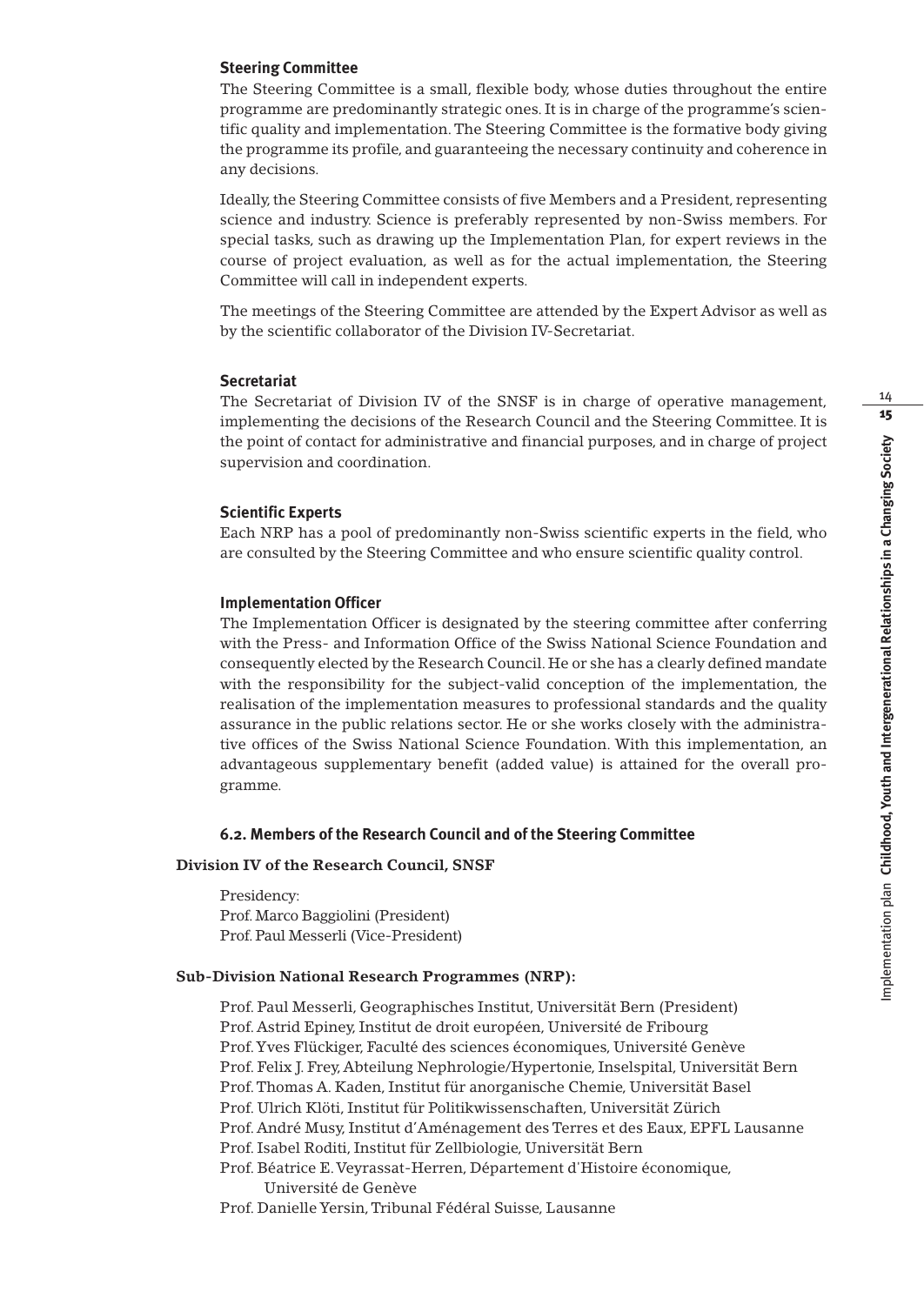In an advisory capacity: Gerhard M. Schuwey, Director of the Federal Office for Education and Science (FOES), Berne

### **Sub-Division National Centres of Competence in Research (NCCR):**

Prof. Marco Baggiolini,Theodor Kocher-Institut, Universität Bern (President) Prof. Martin Hasler, Dép. d'électricité, EPF-Lausanne Prof. Dieter Imboden, ETH Zürich Dr. Phil Janson, IBM Forschungslabor, Rüschlikon Mme Véronique Jost Gara, 1322 Croy Prof. René Lévy, Institut d'anthropologie et de sociologie, Université de Lausanne Prof.Wolf Linder, Institut für Politikwissenschaft, Universität Bern Dr. Jürg Meier, Novartis International AG, Basel Prof. Louis Schlapbach, Physikalisches Institut, Universität Fribourg

In an advisory capacity: Dr. Oreste Ghisalba, Novartis Pharma AG, Basel Dr. Paul-Erich Zinsli, Vice Director of the Federal Office for Education and Science (FOES), Berne

# **NRP «Childhood,Youth and Intergenerational Relationships in a Changing Society»**

### **Steering Committee**

President:

PD Dr. Pasqualina Perrig-Chiello, Institut für Psychologie Universität Bern und Institut Universitaire Kurt Bösch, Sion

Members:

PD Dr. Felix Büchel, Max-Planck-Institut für Bildungsforschung, Berlin, Deutschland

- PD Dr. Barbara Buddeberg-Fischer, Abteilung für Psychosoziale Medizin, Psychiatrische Poliklinik, Universitätsspital Zürich
- Dr. Regula Gerber, Zentralstelle für Familienfragen, Bundesamt für Sozialversicherung, Bern
- Prof. Dr. Cléopâtre Montandon, Faculté de psychologie et des sciences de l'éducation, Université de Genève
- Prof. Dr. Franz Schultheis, Département de Sociologie, Université de Genève

Prof. Dr. Ingeborg Schwenzer, Institut für Rechtswissenschaft, Universität Basel

### **Implementation Officer:**

N.N.

#### **Expert Advisor of the Research Council, Division IV, SNSF:**

Prof. Christian Suter, Professur für Soziologie, ETH Zürich

#### **Scientific Collaborator, Secretariat of Division IV:**

Dr. Barbara Flückiger Schwarzenbach

#### **Federal Office for Education and Science, Berne:**

lic. phil. Sama Bose Thoma, Wissenschaftliche Adjunktin, Sektion Nationale Forschungsinstitutionen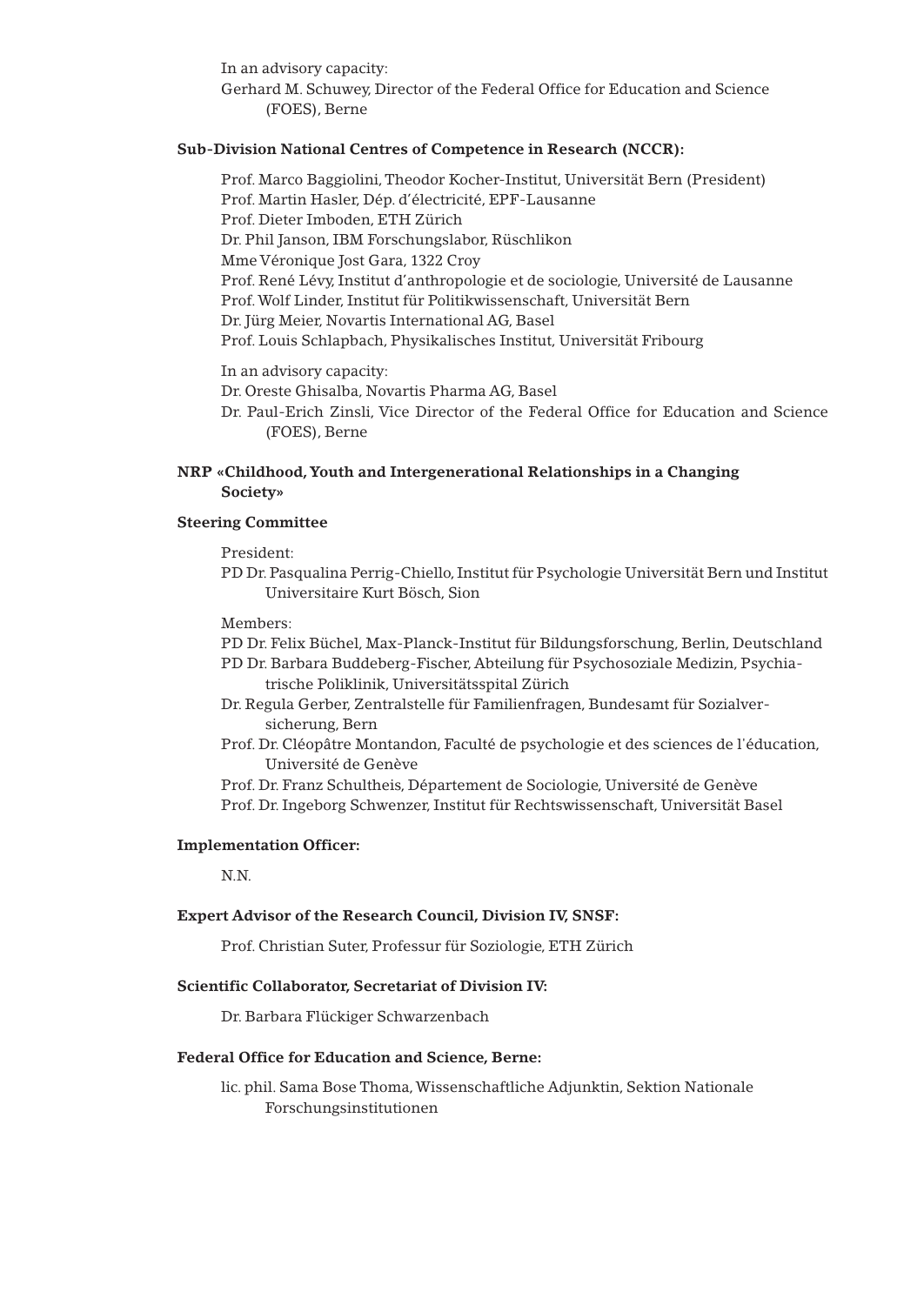# NF**P**NR

Programme national de recherche L'enfance, la jeunesse et les relations entre générations dans une société en mutation Plan d'exécution

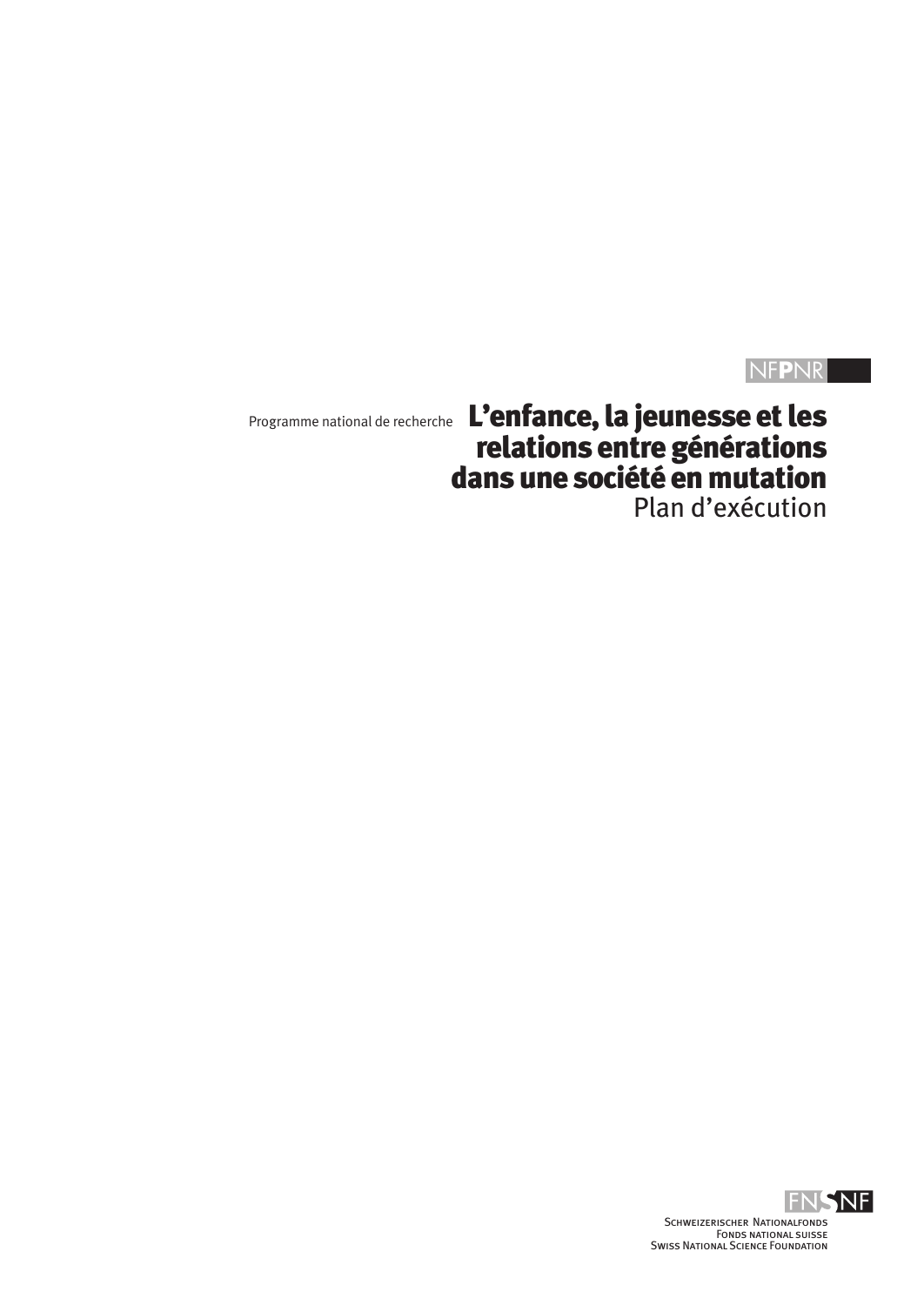#### **Qu'est-ce qu'un programme national de recherche (PNR)?**

Dans le cadre des PNR sont réalisés des projets de recherche contribuant à la solution d'importants problèmes actuels. Le Conseil fédéral fixe les thèmes qui devraient être étudiés dans les PNR. La mise en œuvre des programmes est confiée au Fonds national. Depuis leur introduction en 1975, ce ne sont pas moins de 54 Programmes nationaux de recherche qui ont été décidés.

Les caractéristiques principales des PNR sont:

- thèmes supradisciplinaires et approches de recherche interdisciplinaires
- recherche orientée problèmes et située entre la recherche purement fondamentale et la recherche appliquée
- validation des méthodes et valorisation des résultats
- cadre thématique et financier fixé
- durée des travaux de recherche limitée à 5 ans.

Fonds national suisse de la recherche scientifique Division IV,Wildhainweg 20 Case postale, 3001 Berne Tél. +41 (0)31 308 22 22 Fax +41 (0)31 305 29 70 Internet: www.snf.ch e-mail: nfp@snf.ch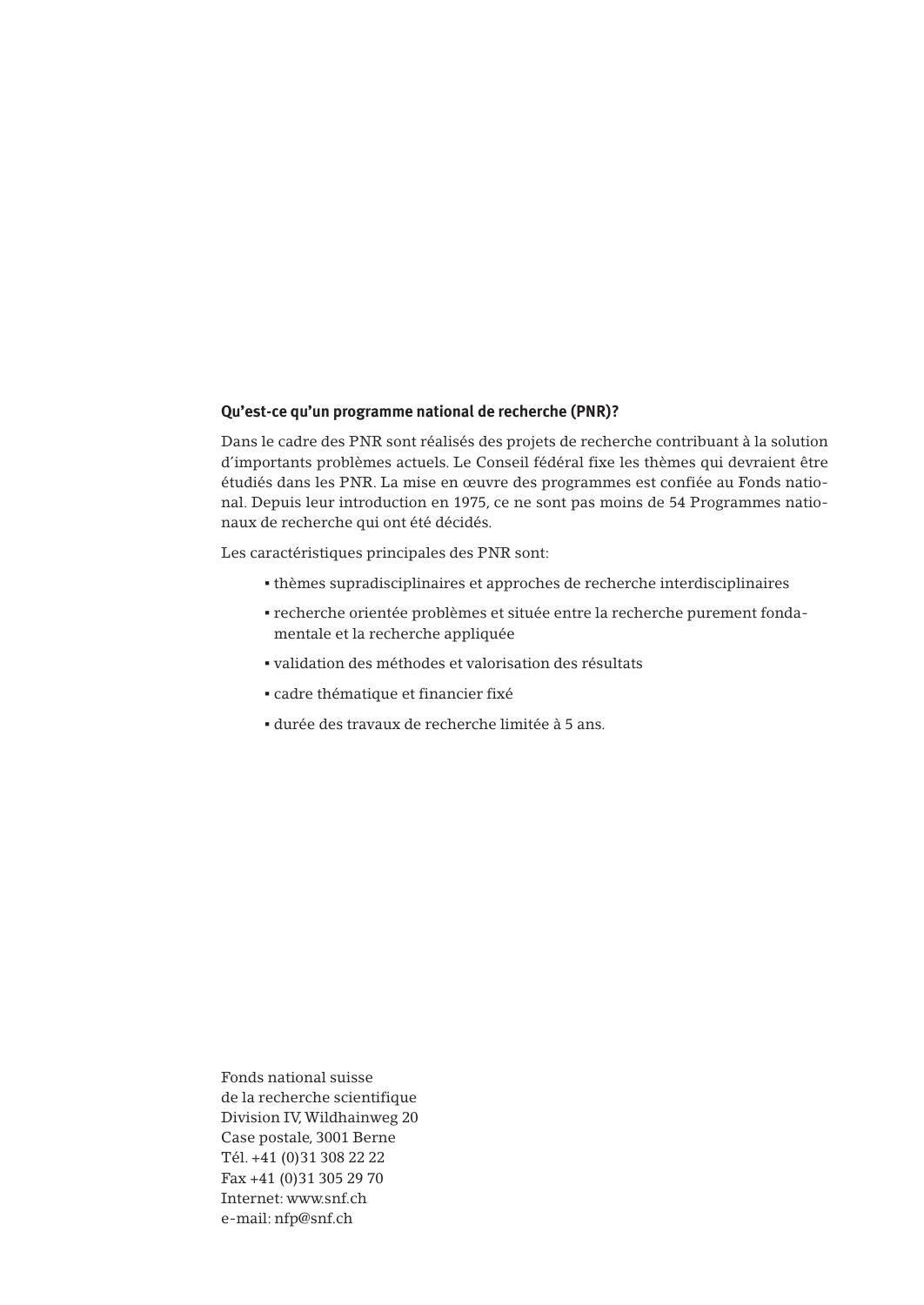# **1. Résumé**

Le présent programme national de recherche (PNR) a pour but de récolter de nouvelles données sur les conditions de vie ainsi que les besoins actuels et futurs des enfants et des jeunes en Suisse. Il accorde une attention particulière aux relations entre les générations et aux aspects juridiques, vu qu'il existe d'importantes lacunes en matière de recherche dans ces domaines en Suisse. Partant de là, le programme veut apporter des réponses à la question de savoir s'il existe un besoin d'action au niveau du politique, dans les administrations de la Confédération, des cantons et des communes, dans le secteur privé ainsi que dans les organisations de bienfaisance, et le cas échéant de l'identifier, et d'y réagir de manière adéquate. Pour ce faire, le PNR se base sur les thèmes centraux de la discussion internationale sur les enfants, les jeunes et les relations entre les générations, sur les rapports sociaux de différents pays ainsi que sur l'état actuel des recherches en sciences sociales.

Le PNR aborde ces thèmes en trois modules: *1. Conditions de vie des enfants et des jeunes dans le contexte intergénérationnel, 2. La famille et les systèmes qui complètent l'action de la famille, 3. Formation, loisirs, médias et consommation.* Au niveau du contenu, il s'oriente sur trois axes thématiques: *a) Diversité et pluralité b) Compétences personnelles et tâches de développement c) Contexte relationnel et interdépendance* qui devraient garantir des lieux interdisciplinaires et actuels entre divers projets de recherche et modules.

Les résultats de ce PNR doivent déboucher sur la conception d'une politique de l'enfance, de la jeunesse et de la famille, tournée vers l'avenir. Ils doivent en outre mettre en place les conditions pour une politique sociale et transgénérationnelle et promouvoir un meilleur ancrage en Suisse de la recherche en sciences sociales sur les parcours de vie. Les recherches devront livrer des bases concrètes et des propositions innovatrices pour renforcer, aux niveaux communal, cantonal et fédéral, les infrastructures familiales ou complémentaires à la famille, nécessaires au développement positif des enfants et des jeunes, ainsi que pour l'application des textes juridiques.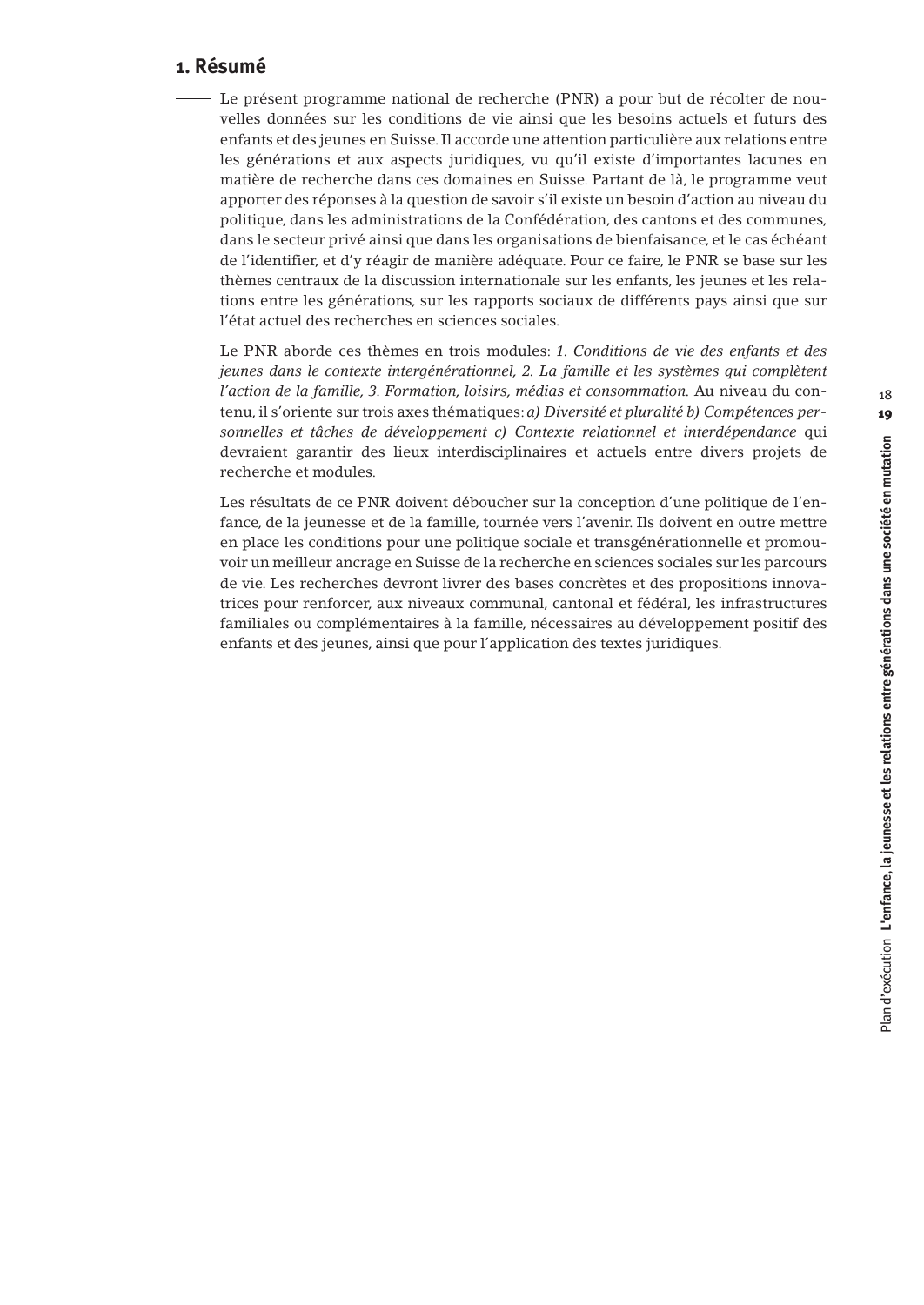# **2. Introduction**

L'objectif du Programme national de recherche 52 (PNR 52) est d'étudier les conditions de vie et les besoins des enfants et des jeunes en Suisse avec, comme prémisse, que les enfants comme les jeunes peuvent et doivent pouvoir influer sur leurs conditions d'existence. Partant de là, et à la lumière des mutations sociodémographiques actuelles, le programme doit apporter des réponses à la question de savoir s'il existe un besoin d'action au niveaudu politique, dans les administrations de la Confédération, des cantons et des communes, dans le secteur privé ainsi que dans les organisations de bienfaisance, et le cas échéant de l'identifier et d'y répondre de manière adéquate. Par ailleurs, ce PNR devra également permettre d'évaluer les programmes en cours dans le domaine. Enfin, le PNR se fonde sur les discussions internationales portant sur les thèmes de la politique sociale, de l'enfance, de la famille et de la société, sur les rapports sociaux dans d'autres pays ainsi que sur l'état actuel de la recherche en sciences sociales.

Le PNR accordera une attention toute particulière aux relations entre les générations. Cette approche tient compte du fait que les cycles de développement aux niveaux individuel, des groupes d'âge spécifiques et de la société, ne sont pas synchronisés. Elle permet en outre d'établir un lien pertinent entre les questions de la politique aux niveaux de l'enfance et de la jeunesse et celles d'une politique moderne en matière de société et de famille. On peut ainsi aborder les problèmes à traiter dans le cadre plus large d'une politique sociale globale et donner un contenu à l'idée d'un «nouveau contrat entre les générations».

Le PNR met également un accent important sur les questions juridiques. Il s'agit, d'une part, d'étudier l'importance pratique du droit pour les enfants et les jeunes, de faire des propositions dans le cadre des révisions de lois et d'élaborer de nouvelles normes. Dans ce domaine, la Suisse peut notamment s'inspirer des nombreux travaux de recherche effectués à l'étranger. D'autre part, on s'intéresse aussi aux approches de la recherche en sociologie juridique et en droit comparé, deux domaines encore en friche dans notre pays.

Au niveau du contenu, le PNR s'oriente sur trois axes thématiques *a) Différence et diversité b) Compétences personnelles et tâches de développement c) Dépendance relationnelle et interdépendance.* Il est divisé en trois modules *1. Conditions de vie des enfants et des jeunes dans un contexte intergénérationnel 2. La famille et les systèmes qui complètent l'action de la famille 3. Formation, loisirs, médias et consommation.* Sur le plan scientifique, la priorité sera donnée aux projets de recherche des disciplines qui accordent une place centrale à la thématique décrite (p. ex. pédagogie, psychologie, psychiatrie, sociologie, recherche genre, droit, histoire, sciences des médias et de la communication). Cependant, on attend également des contributions de disciplines qui sont encore peu intéressées aux enfants et aux jeunes (p. ex. économie, sciences politiques, écologie, démographie). Etant donné la complexité du domaine, les projets multidisciplinaires, les projets interdisciplinaires et transdisciplinaires sont particulièrement bienvenus. Dans la perspective de la mise en œuvre des résultats, on accordera une attention toute particulière aux travaux portant sur le droit des enfants et des jeunes, ainsi que sur leur place dans le droit. De la même manière, on favorisera les travaux abordant sous l'angle de la philosophie et de l'éthique sociale, l'aménagement du rôle des enfants et des jeunes et ceux qui portent sur les relations entre les générations.

Des recherches transversales, en rapport avec d'autres projets de recherche qui traitent ou ont traité, directement ou indirectement de l'enfance et de la jeunesse, sont également possibles. Sur la base des résultats de PNR achevés (p. ex. «Vieillesse», «L'efficacité de nos systèmes de formation» «Femmes droit et société – Voies vers l'égalité») et des synergies envisageables avec des PNR en cours (p. ex. «Migrations et relations interculturelles», «Violence au quotidien – crime organisé», «Formation et emploi», «Problèmes de l'Etat social») ainsi qu'avec le Programme prioritaire de recherche «Demain la Suisse», la continuité de la recherche sociale est garantie, de même qu'une prise en compte globale de l'enfance et de la jeunesse. Le nouveau PNR «Enfance, jeu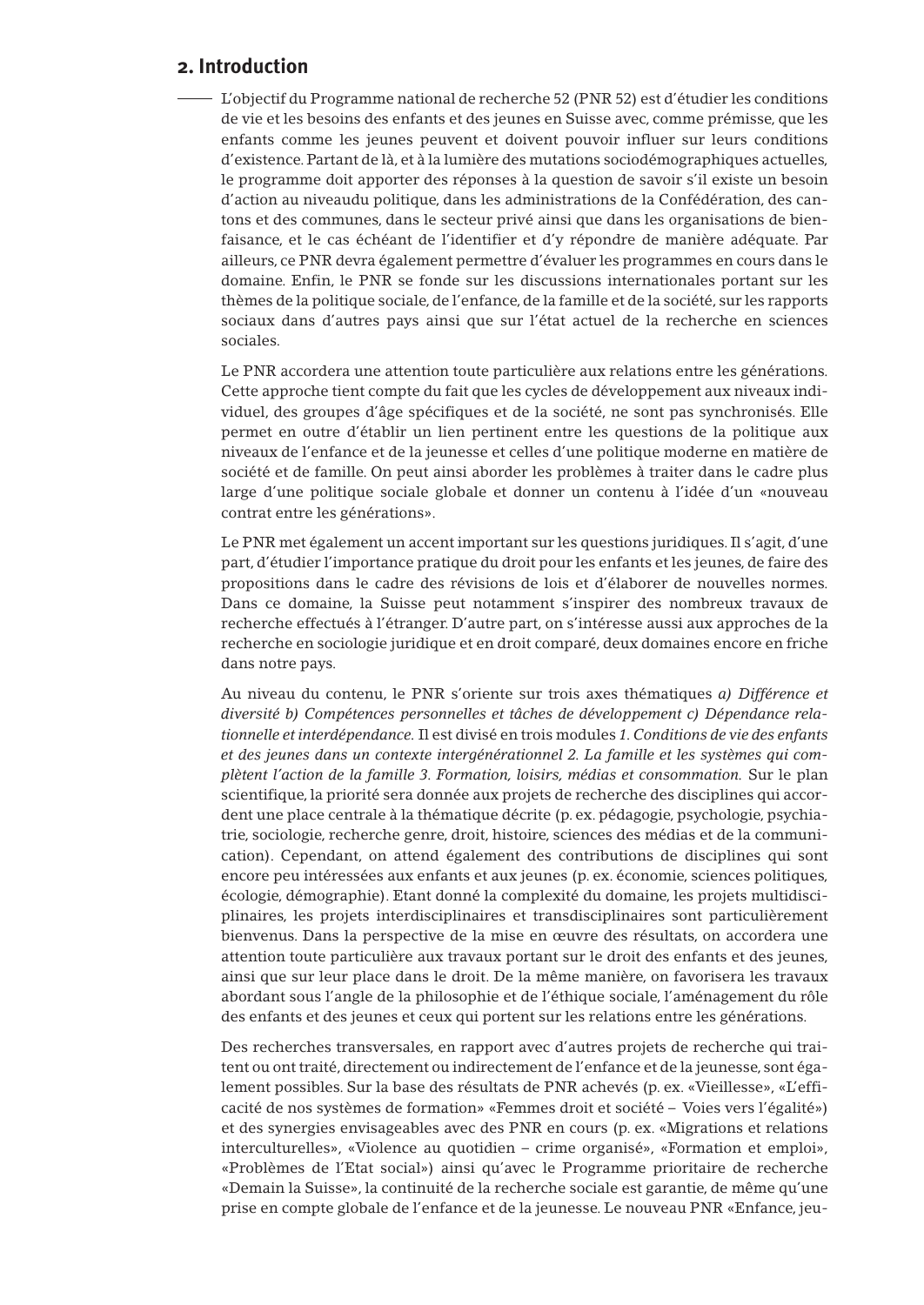nesse et relations entre générations dans une société en mutation» complète les recherches menées à ce jour ou en cours par son aspect intergénérationnel qui n'a pratiquement pas été exploré de manière systématique. Dans ce domaine, c'est la complexité des thèmes et leur brûlante actualité sociopolitique (notamment en ce qui concerne les conflits de générations, les menaces qui pèsent sur le soutien intergénérationnel au sein des familles) qui déterminent les priorités de l'agenda de recherche. Le programme contribuera en outre à renforcer les sciences sociales en Suisse et à les enrichir d'une nouvelle perspective: celle des enfants et des jeunes.

# **3. Historique du PNR**

Le 23 août 2000, le Conseil fédéral a approuvé le lancement de trois programmes nationaux de recherches additionnels et a donné mandat au Fonds national suisse de les mettre en œuvre.

Le nouveau programme «Enfance, jeunesse et relations entre générations dans une société en mutation» constitue l'un de ces trois programmes. Un crédit de 12 millions de francs lui a été alloué pour une période de cinq ans. Le Conseil de la recherche a élu un comité de direction de sept membres chargé de développer le plan d'exécution et d'assumer la responsabilité de la gestion stratégique. Ce comité (pour sa composition, voir ch. 6.2) est entré en fonction le 1er avril 2001 et a rédigé le présent plan d'exécution sur la base de l'esquisse de programme.

# **4. Objectifs du programme**

# **4.1. Objectifs méthodologiques**

Indépendamment de leur contenu thématique, les projets de recherche et leurs protocoles de recherche devront plus spécialement intégrer les aspects suivants:

a) **Perspective diachronique:** pour considérer de manière globale les phénomènes de société, il est nécessaire de prendre en compte leur *évolution dans le temps:* il faut donc mettre en relation les nouvelles observations avec celles du passé. La mention, «dans une société en mutation» souligne l'importance de cet axe méthodologique. La dynamique des changements sociaux est en effet déterminante pour l'évaluation du besoin d'action politique.

b) **Perspective interdisciplinaire et pluridisciplinaire:** vu les nombreuses disciplines qui ont pour objet de recherche les enfants, les jeunes et les relations entre générations, l'objectif de ce programme national de recherche est avant tout d'encourager le dialogue inter- et pluridisciplinaire. Des groupes de recherche pluridisciplinaires sont particulièrement aptes à remettre en question des barrières héritées du passé entre domaines scientifiques.

c) **Perspective internationale:** aux dimensions de temps et d'interdisciplinarité s'ajoute la dimension spatiale. Les nouvelles connaissances sur l'enfance, la jeunesse et les relations entre les générations doivent être évaluées à la lumière de la situation dans d'autres pays. Il s'agit surtout en l'occurrence de situer la Suisse dans le contexte international. L'approche comparative est également de première importance s'agissant des recommandations politiques

#### **4.2 Objectifs matériels**

#### **Axes thématiques**

Le PNR fixe trois axes thématiques qui doivent guider les projets de recherche, indépendamment de la discipline dont ils relèvent et de leur orientation interdisciplinaire.

a) **Diversité et pluralité:** les travaux de recherche doivent systématiquement tenir compte des divers facteurs de différenciations. Outre les groupes d'âge et les diffé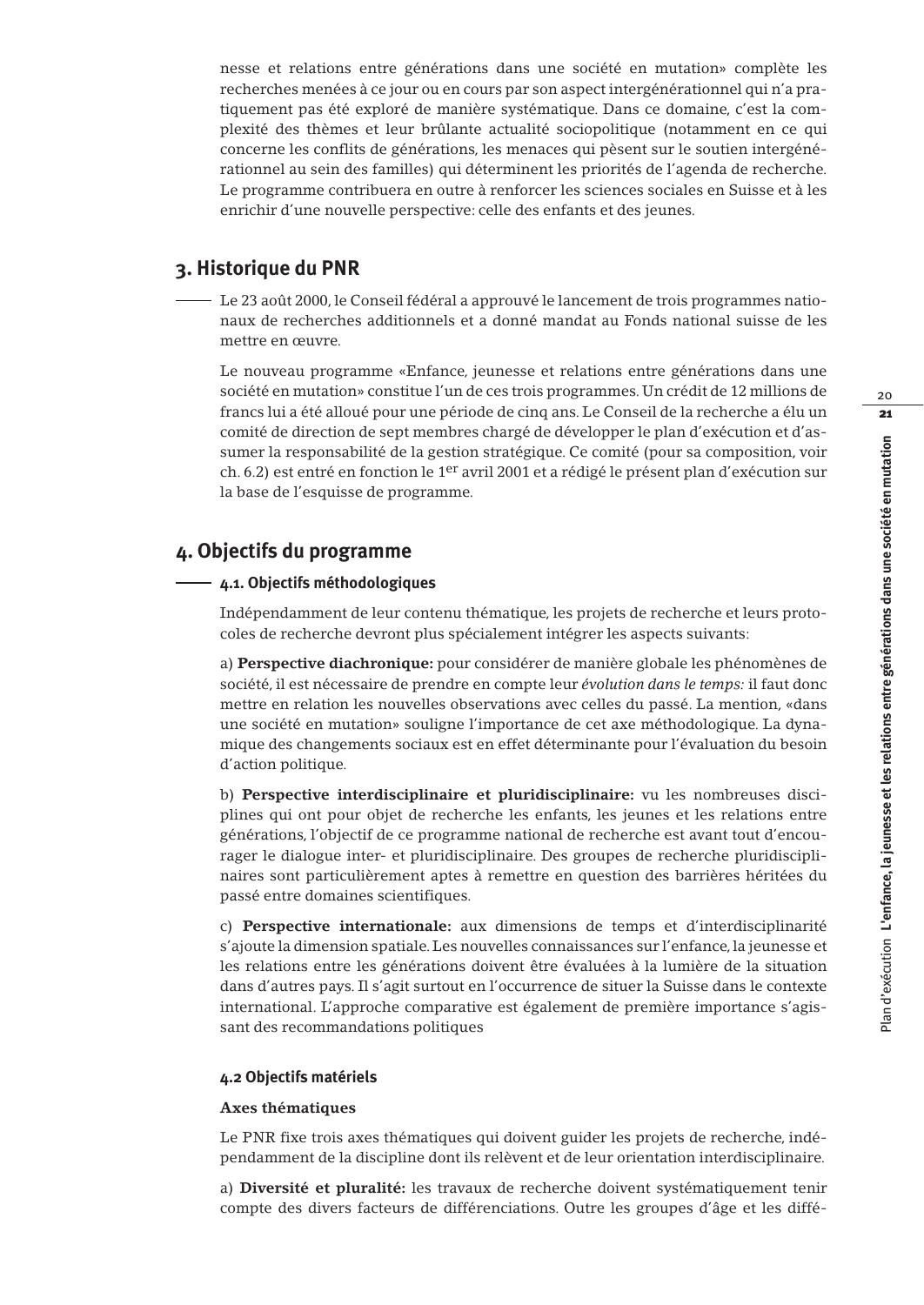rences-genre typiques et spécifiques, les chercheurs considéreront les différences sociales, ethniques, culturelles et régionales et détermineront quels facteurs engendrent des inégalités, ainsi que des similitudes. La notion d'équité est au centre des questions de diversité et de pluralité des conditions d'existence, principalement en ce qui concerne les manifestations de l'égalité des chances et de répartition. La question est ici de savoir ce que signifie l'équité en ce qui concerne la répartition des ressources disponibles entre les générations, mais également entre les enfants et les jeunes de divers milieux.

b) **Compétences personnelles et tâches de développement:** dès leur plus jeune âge, les enfants sont en mesure de contribuer à leur propre développement. Les enfants et les jeunes possèdent donc un potentiel de participation à l'aménagement de leur mode de vie et de leurs relations sociales, un potentiel qui, selon le contexte social, sera développé ou contrarié. L'encouragement différencié des compétences personnelles et leur mise en œuvre par une implication dans les décisions ou sous forme participative constituent un domaine important de la recherche sur les enfants et les jeunes. Le fait que les enfants et les jeunes dépendent de leurs parents et des autres adultes donne à ces derniers des responsabilités, et leur demande une adaptation constante aux besoins de chacun. Dans ce cadre, il est particulièrement important de souligner le rôle de la famille et de s'interroger sur ce que la société et le droit peuvent faire pour soutenir les parents et, partant, pour aider les enfants et les parents.

c) **Contexte relationnel et interdépendance:** individuellement ou en groupe, les enfants et les jeunes sont en permanence en relation avec des personnes plus jeunes, du même âge ou plus âgé, à l'intérieur comme à l'extérieur de la famille. Leurs parents, leurs grands-parents s'inscrivent aussi dans une succession de générations. Il importe dès lors de replacer les conditions et les styles de vie dans leur contexte, sans oublier le rapport démographique entre les générations (p. ex. assurances sociales). Les relations intergénérationnelles sont particulière importantes lors de l'analyse du rôle social des enfants et des jeunes dans la famille et à l'extérieur de celle-ci. Les projets de recherche sur les enfants et les jeunes qui traitent explicitement de leur intégration dans des structures relationnelles, des tensions qu'elle soulève et des conditions propices à l'aménagement de leurs relations sont à même de donner un contenu concret au postulat de «Solidarité» et aux valeurs qui y sont liées.

#### **Modules (axes de recherche)**

Les axes de recherche sont étroitement liés aux développements de la société, voire en découlent. Parmi ces développements, mentionnons les mutations démographiques (augmentation de l'espérance de vie, stagnation de la natalité), la nouvelle perception des relations entre les individus, la société et l'Etat, la transformation de la société industrielle en une société de l'information et de services, ainsi que la pluralisation des valeurs et des modes de vie.Avec la modernisation et les mutations démographiques de ces dernières décennies, les parcours de vie «classiques» tendent à disparaître et l'on assiste à des dysfonctionnements grandissants dans les formes traditionnelles de la vie communautaire. Le rapport entre les générations s'est modifié et certaines limites d'âge considérées jusqu'alors fiables se sont assouplies (p. ex. départ de la maison).

Sur la base des trois axes thématiques, ce PNR est articulé en trois modules (voir tableau ci-dessous). Dans le cadre du premier module, de portée générale, il s'agira de traiter des données empiriques, le cas échéant d'en réunir de nouvellesou de tirer au clair certains problèmes méthodologiques concernant la récolte de données relatives aux conditions de vie des enfants et des jeunes. Les deux modules suivants sont articulés selon la systématique socio-écologique internationale courante des conditions de vie, qui part de l'environnement le plus proche du développement primaire, soit la plupart du temps, la famille. Les familles sont donc en relation directe avec les domaines de vie qui les entourent.Au cours de l'évolution de l'enfant, elles sont progressivement remplacées par les instances extrafamiliales de l'acquisition du savoir et des loisirs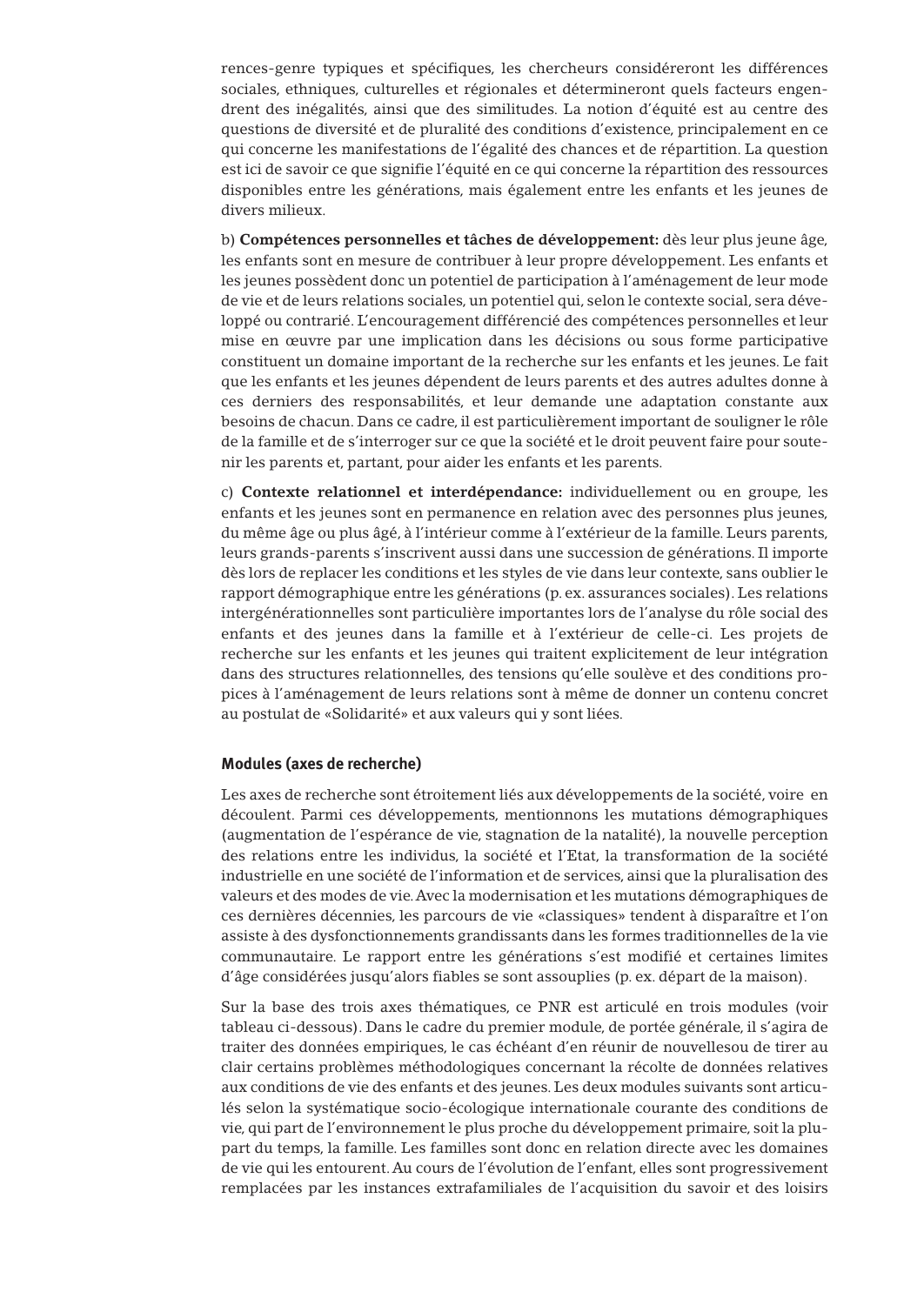(groupes de pairs, école, associations). Les médias et le comportement en matière de consommation jouent ici un rôle capital.

En plus des trois objectifs méthodologiques généraux (perspectives historique, interdisciplinaire et internationale), toutes les méthodes scientifiques rendues nécessaires par le thème des projets peuvent être utilisées (méthodes quantitatives, qualitative, recherche sociale empirique, analyse documentaire, etc.). On attend également des recherches intervention.

| ທ<br>نە<br>Ō<br>mati<br>۰ā<br>xes | pluralité<br>$\ddot{t}$<br>sité<br>ive: | et<br>S<br>développement<br>personn<br>$\mathcal{C}ompeten$<br>de<br>tâches | inter<br>et<br>lationnel<br>dépendance<br>ρ<br>Contexte | <b>Modules</b> |                                                                                                                                                                                                           |
|-----------------------------------|-----------------------------------------|-----------------------------------------------------------------------------|---------------------------------------------------------|----------------|-----------------------------------------------------------------------------------------------------------------------------------------------------------------------------------------------------------|
|                                   |                                         |                                                                             |                                                         |                | Module 1: conditions de vie des enfants et des jeunes dans le con-<br>texte intergénérationnel                                                                                                            |
|                                   |                                         |                                                                             |                                                         |                | Module 2: La famille et les systèmes qui complètent l'action de la<br>famille<br>a) Famille, société et Etat<br>b) Aspects psychosociaux des nouvelles relations fami-<br>liales et intergénérationnelles |
|                                   | $\vec{r}$                               |                                                                             |                                                         |                | Module 3: Formation, loisirs, média et consommation                                                                                                                                                       |

# **Module 1: conditions de vie des enfants et des jeunes dans le contexte des générations**

Les scientifiques, tout comme les politiques soucieux de mettre en place des mesures ciblées, ont un besoin impératif d'une description empirique aussi précise que possible des conditions de vie des enfants et des jeunes. Et c'est souvent après la prise de conscience d'un problème de société qu'on donne des impulsions spécifiques de recherche et qu'un questionnement scientifique apparaît. On en veut pour exemple la pauvreté des enfants, les abus sexuels ou les comportements déviants. Tant qu'on ne connaît pas précisément l'ampleur d'un phénomène, il est non seulement difficile de l'étudier scientifiquement, mais également d'y apporter une réponse politique adéquate. Les travaux de recherche à caractère empirique menés dans le cadre de ce module devront donc fournir des données fiables. Pour cette raison, ce module a un caractère transversal pour l'ensemble du programme de recherche.

Dans le cadre des recherches à mener, il s'agira en particulier de vérifier si les statistiques administratives fournissent des données suffisantes. Si l'on met en évidence des lacunes, on essaiera d'abord de les combler à l'aide d'enquêtes non-officielles, comme le Panel suisse de ménages avant de collecter des données quantitatives et qualitatives propres au PNR. Dans ce cas, les chercheurs devront prendre en compte les perspectives des enfants et des jeunes. On pense aussi ici à des entretiens avec des experts, à savoir des interviews de personnes actives dans des domaines professionnels variés et ayant en charge des enfants et des jeunes, ainsi qu'à des évaluations de données déjà disponibles.

Au sein de ce module, une recherche indépendante pourrait s'atteler à identifier les lacunes et à recommander des mesures concrètes – p. ex. à l'attention des statistiques officielles – afin d'y remédier.

Une autre possibilité serait d'élaborer une étude indépendante qui porterait sur des interviews d'enfants et de jeunes, une première pour la Suisse. Il faudrait alors résoudre des questions méthodologiques centrales, p. ex. conception de cohorte, taille de l'échantillon, question de la représentativité, structure longitudinale (et si oui, laquelle), orientation du questionnaire,technique de collecte des données, possibilité d'un cofinancement par d'autres partenaires au projet et autres.

Il serait aussi intéressant d'intégrer systématiquement l'ensemble des sources de données suisses se rapportant aux enfants et d'établir une comparaison au niveau inter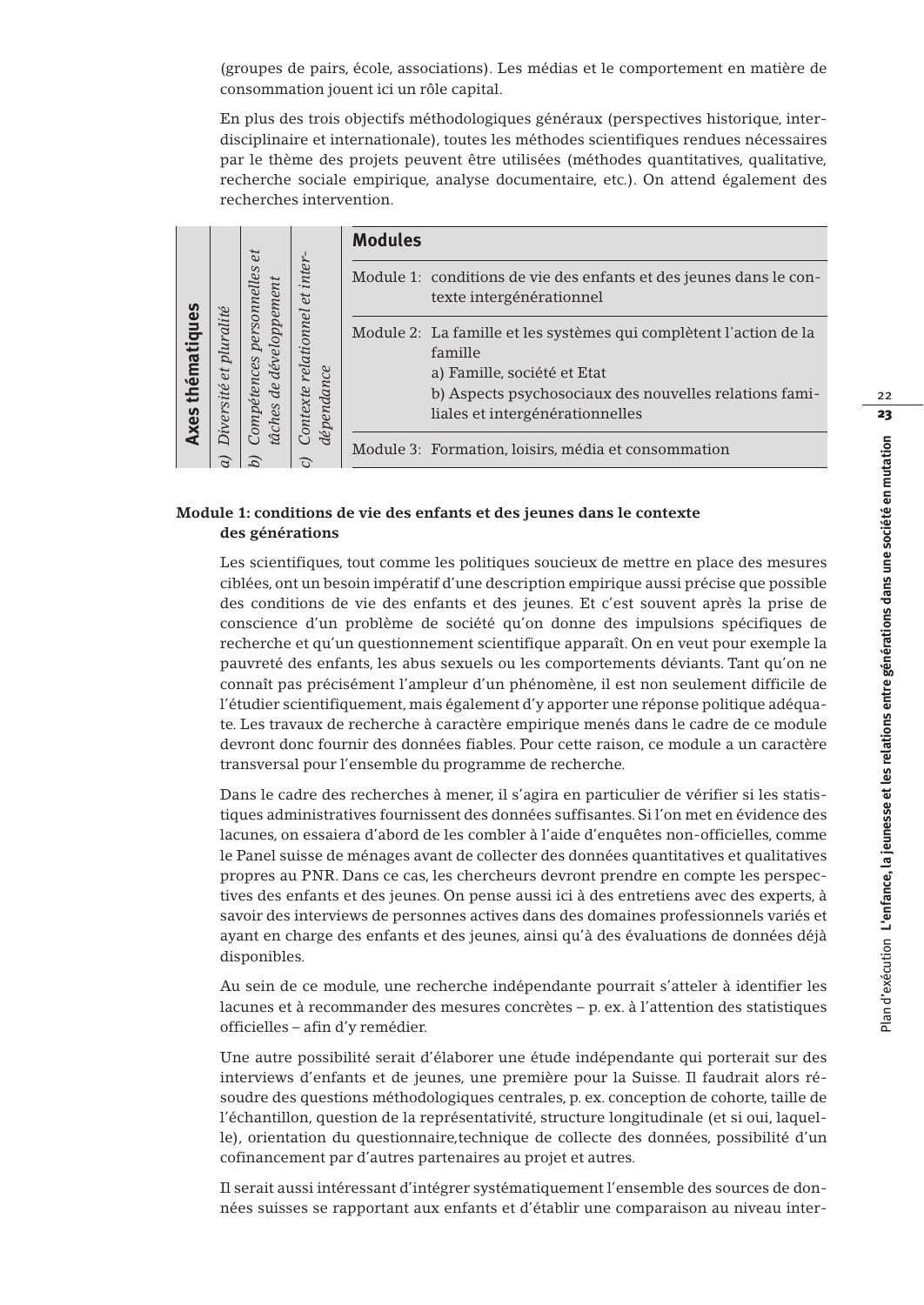national. Il s'agirait ici en première ligne de développer des indicateurs simples, fiables et valides. Dans le cadre de tels projets de recherche, les chercheurs pourraient envisager de coopérer avec des organisations internationales établies en Suisse (Unicef, OIT) ou avec le «European Observatory on Family Matters» de l'UE. Par ailleurs, à la manière des «Atlas suisse de la vieillesse» et «Atlas suisse des femmes et de l'égalité» on pourrait imaginer un «Atlas des enfants, des jeunes et des générations».

Environ 30% des moyens disponibles pour la recherche dans le cadre de ce PNR devraient être consacrés à ce module.

#### **Module 2: La famille et les systèmes qui complètent l'action de la famille**

Aujourd'hui encore, la majorité des enfants et des jeunes grandissent dans un cadre familial. Les modifications qui touchent la famille, mais aussi la société, se répercutent directement sur la réalité quotidienne des enfants et des jeunes.

Au cours du XXe siècle, des changements décisifs sont intervenus dans le domaine de la famille et des relations entre la famille, la société et l'Etat. Mentionnons les évolutions sociodémographiques les plus marquantes: la diminution du nombre de mariages et de naissances, l'augmentation du nombre des divorces, des naissances hors mariage, des couples non mariés et des familles recomposées, les conséquences de la médecine reproductive, la transformation de la structure des âges de la société, la nouvelle position de la femme dans la famille, la société et la vie professionnelle, les changements dans le monde du travail, etc.

Au vu de la complexité de la problématique, le module 2 est scindé en deux sousmodules: le premier sera consacré aux tâches spécifiques de la famille, des systèmes complémentaires à la famille, de l'Etat et de la société concernant le développement des enfants et des jeunes de même qu'à leurs interactions. Dans le second sous-module, on se penchera sur les implications psychosociales des nouvelles relations familiales et intergénérationnelles.

#### **a) Famille, société et Etat**

Dans ce contexte se pose premièrement la question de la politique étatique en faveur de l'enfance, de la jeunesse et de la famille. Comment celle-ci est-elle institutionnalisée en Suisse et quelles sont ses relations avec les domaines non institutionnels? Quels objectifs poursuit-elle? Comment détermine-t-elle les conditions de vie des enfants et des jeunes dans les quartiers d'habitation, les communes et les villes? A quoi pourrait ressembler une politique d'infrastructures favorable à la famille et quelles en seraient les conséquences?

Un deuxième ensemble thématique traite de la délimitation des tâches de la famille, de la société et de l'Etat. Par exemple, quel est le rapport entre le devoir d'entretien entre parents et les contributions de l'assistance publique? Quel est le rapport entre les prestations éducatives de la famille et les formes complémentaires en matière de soin et d'éducation? Quelle est l'interaction des différents mécanismes juridiques de régulation, notamment en matière du droit à l'entretien, du droit fiscal et social?

Un troisième point consiste à se pencher sur les droits de participation des enfants et des jeunes. Selon la Convention des droits de l'enfant des Nations Unies, les enfants doivent être non seulement entendus lors de toute procédure administrative ou judiciaire qui les concernent, mais ont également le droit de s'exprimer sur toute question qui les intéressent, comme par exemple en matière de santé et de formation.

La délimitation entre famille, société et Etat prend toute sa signification lors de la protection des enfants et des jeunes contre la violence et les abus sexuels, inscrite dans le cadre du droit privé, pénal et public.

Des problèmes bien spécifiques se posent en ce qui concerne les enfants étrangers. Quelles sont ici les conséquences de la Convention des droits de l'enfant des Nations Unies dans notre législation relative aux étrangers et à l'asile? Comment s'harmonise l'intérêt de l'enfant et le droit d'éducation des parents, surtout en présence de migrants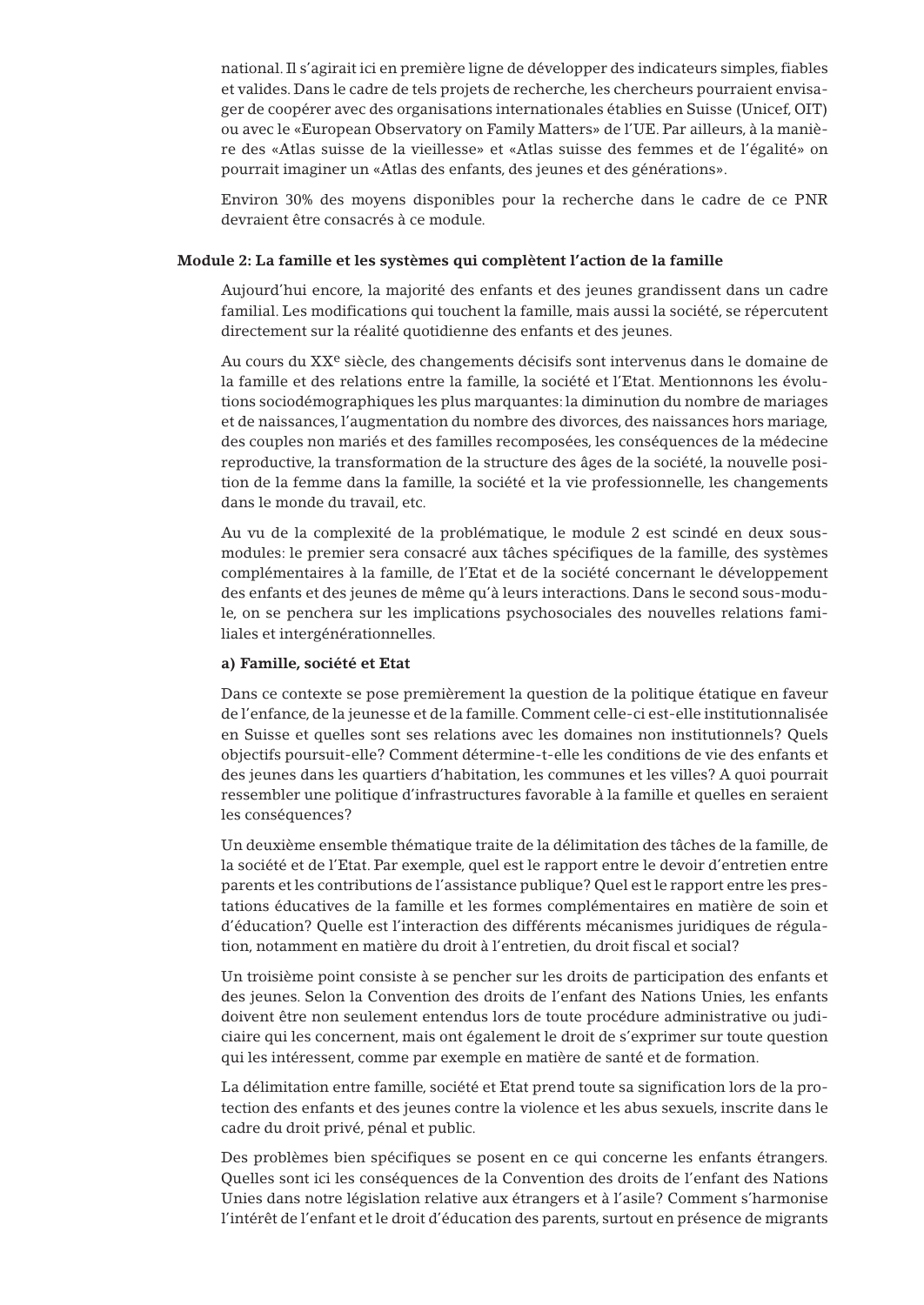de la première génération? Comment garantir les droits civiques et politiques des enfants et des jeunes de la première, deuxième et troisième générations de migrants? Quels problèmes particuliers se posent en cas d'adoption transculturelles et/ou transnationales?

### **b) Aspects psychosociaux des nouvelles relations familiales et entre les générations**

A la suite des modifications intervenues dans le contexte social, ainsi que dans les structures familiales, les enfants et les jeunes font des expériences de socialisation décisives dans divers groupes (crèche, jardin d'enfants, sociétés, écoles, groupes de pairs) en plus de celles qui sont faites dans le cadre familial. Il faut donc étudier dans quelle mesure ces autres formes de socialisation influencent le développement des enfants et des jeunes. Quelle est la relation entre les évolutions du contexte social – avant tout pour ce qui concerne la diversité des valeurs, le multiculturalisme, les diverses ressources socio-économiques, les nouvelles structures familiales et la redistribution des rôles entre les sexes – et les valeurs telles que les perçoivent les enfants et les jeunes, et dans quelle mesure leur style de vie s'en trouve-t-il influencé? On s'intéressa également à la question de savoir comment sont transmis les rôles traditionnels, voire les stéréotypes de chacun des sexes, et comment les enfants et les jeunes les vivent, tout particulièrement lors des phases de transition (puberté, choix d'un métier, d'études, départ de la maison). La participation des enfants et des jeunes à la vie de la société signifie également qu'ils ont le droit de créer et d'entretenir des relations qui leur sont propres. Il s'agit d'analyser dans ce contexte les effets qu'exercent sur l'univers existentiel et relationnel des petits enfants, des écoliers et des jeunes des conditions sociales et des relations intergénérations qui changent.

De plus en plus d'enfants et de jeunes font l'expérience d'un changement de la structure familiale (divorce, nouvelle relation d'un des deux parents) durant leur évolution; s'y ajoute le fait que, dans la plupart des familles, les deux parents travaillent à temps partiel ou à plein temps. On étudiera comment les enfants et les jeunes perçoivent et gèrent cette situation et comment ils s'en accommodent, comment leur évolution est influencée à long terme, dans quelle mesure leur avis est pris en considération et dans quelle mesure ils sont associés à ces phases de décisions cruciales. Quel est le rôle des enfants et des jeunes dans les procédures de divorce et de médiation, quelles dispositions règlent l'autorité parentale, le droit de visite, le devoir d'entretien, comment ces dispositions influencent-elles la situation après le divorce et quelle est l'influence du personnel des tribunaux sur les familles en crise? Après la dissolution de la famille de base, de nouvelles formes familiales ou des communautés de type familial émergent (p. ex. familles recomposées). Quelle est l'influence de cette nouvelle situation sur le développement des enfants et des jeunes, notamment sur leur comportement relationnel, leur sentiment de bien-être, leur santé? Comment se développe l'identité sexuelle de la jeune fille/du jeune garçon après le départ d'un des parents? Quelles sont les conséquences de la dissolution, du réaménagement des relations familiales sur les devoirs intrafamiliaux, particulièrement transgénérationnels (p. ex. grands-parents).

Dans le domaine des relations intergénérationnelles également, de profonds changements sont intervenus. Il en résulte que la confrontation entre les générations au sujet des modes de vie et des valeurs est devenue plus difficile. À la lumière des développements démographiques et des changements de société, se pose la question de l'importance des personnes âgées (p. ex. grands-parents) pour les enfants et les jeunes et viceversa. Dans ce contexte, on privilégiera notamment les projets visant à promouvoir la coopération quotidienne entre les générations.

Au cours de ces dernières années, on a constaté une recrudescence des problèmes comportementaux chez les jeunes et les enfants (Attention Deficit and Hyperactivity Disorder ADHD, états dépressifs et suicidaires, agressivité, troubles du comportement alimentaire, dépendances, troubles borderline). Par ailleurs, un nombre croissant d'enfants sont victimes de violence physique et/ou psychique et d'abus sexuels. On étudiera quelles sont les conditions-cadres individuelles et socioculturelles (facteurs de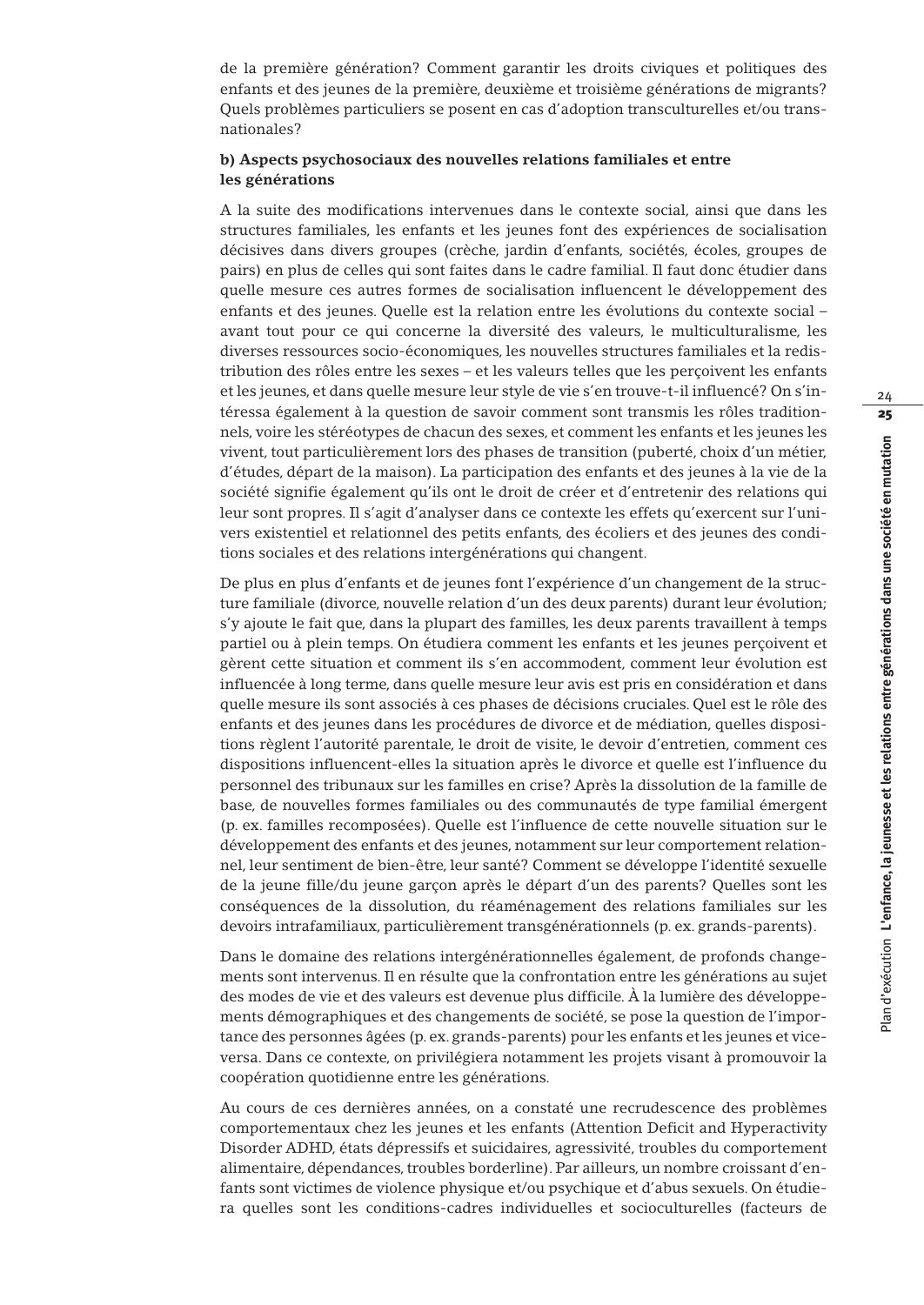risque, resp. de protection) qui influencent le développement des enfants et des jeunes, quels sont les facteurs qui favorisent les dysfonctionnements familiaux et quels sont les rapports existants entre la violence familiale, extrafamiliale et les abus des adultes envers les enfants et les jeunes, mais aussi entre les enfants et les jeunes. La recherche doit également combler les lacunes existant dans le domaine de l'élaboration et de l'évaluation des mesures de prévention et d'intervention ainsi que de l'utilisation différenciée des ressources thérapeutiques. On s'intéressera aussi aux liens qui peuvent être établis entre les problèmes et les maladies des enfants et des jeunes, mais aussi des parents, et le développement individuel et familial, le mode de fonctionnement intrafamilial, la charge économique et l'intégration sociale.

Le module 2, avec ses deux sous-modules constitue un pôle de recherche important de ce PNR ; environ 50% des budgets de recherche du PNR lui seront consacrés.

#### **Module 3: Formation, loisirs, médias et consommation**

Les changements intervenus au cours des dernières décennies dans la société et dans la technique n'ont pas seulement modifié les relations familiales et entre générations, ils ont également entraîné des changements dans les domaines extrafamiliaux et les formes de socialisation: groupe de pairs, école, médias, nouvelles technologies ainsi que les loisirs et la consommation jouent aujourd'hui un rôle grandissant dans la vie des enfants et des jeunes.

Le comportement de loisirs des enfants et des jeunes est de plus en plus influencé par la consommation de médias et de nouvelles technologies (Internet, téléphone portable, etc.). Les générations récentes sont en partie socialisées à travers les médias. Dans ce contexte, il serait intéressant d'étudier deux questions. D'une part, quelles sont les compétences différenciées que développent les enfants et des jeunes dans leurs rapports avec les médias et les nouvelles technologies. D'autre part, quelles sont les conséquences d'une consommation diversifiée (p. ex. en rapport avec la sensation de bienêtre, disposition à la violence, conflits familiaux, problèmes financiers, mais aussi stéréotypes quant aux rôles sexuels, rôles des âges, relations intergénérationnelles).

A cela s'ajoutent les activités traditionnelles de loisirs, sportives, culturelles, sociales et religieuses qui jouent un rôle significatif, qu'elles soient pratiquées seul ou en groupe. Compte tenu de l'évolution des formes de la cohabitation sociale, se pose la question de savoir quel doit être le rôle de la famille, des institutions familiales complémentaires à la famille dans le choix et l'aménagement des activités de loisir des enfants et des jeunes, et comment ceux-ci perçoivent leur participation et leur responsabilité personnelle dans ce processus. Il serait également intéressant de connaître, à l'époque de l'individu-roi, quelles sont les valeurs véhiculées par les activités associatives, à quels besoins spécifiques elles répondent et en quoi elles contribuent à une meilleure compréhension entre les générations. Enfin, on s'intéressera aux différentes possibilités d'accès, de choix et d'utilisation de ces offres ainsi qu'aux frontières subjectives, perçues et fixées, qui sont placées par les responsables d'enfants et par les jeunes euxmêmes entre performance et loisirs (disposition aux performances, surmenage, laxisme, p. ex. dans le sport, la musique, etc.) et de leur lien avec la santé physique et psychique.

Le contexte scolaire – enseigner et apprendre – est particulièrement touché par le passage de la société industrielle à celle des services, du savoir et de l'information. Les écoles et le corps enseignant sont confrontés à des exigences toujours plus élevées en matière de formation et de socialisation. Outre les questions de la surcharge des programmes et des enseignants, de l'apprentissage permanent, des formes et des possibilités de participation scolaire offertes aux enfants et aux jeunes, des formes de communication et de relations entre les intéressés (enfants, jeunes, enseignants, parents, autorités, etc.), on s'intéressera plus spécialement à la question de l'égalité des chances quant à l'accès au savoir et à l'information (différence – inégalité entre les sexes, les couches sociales et le milieu, l'origine ethnique).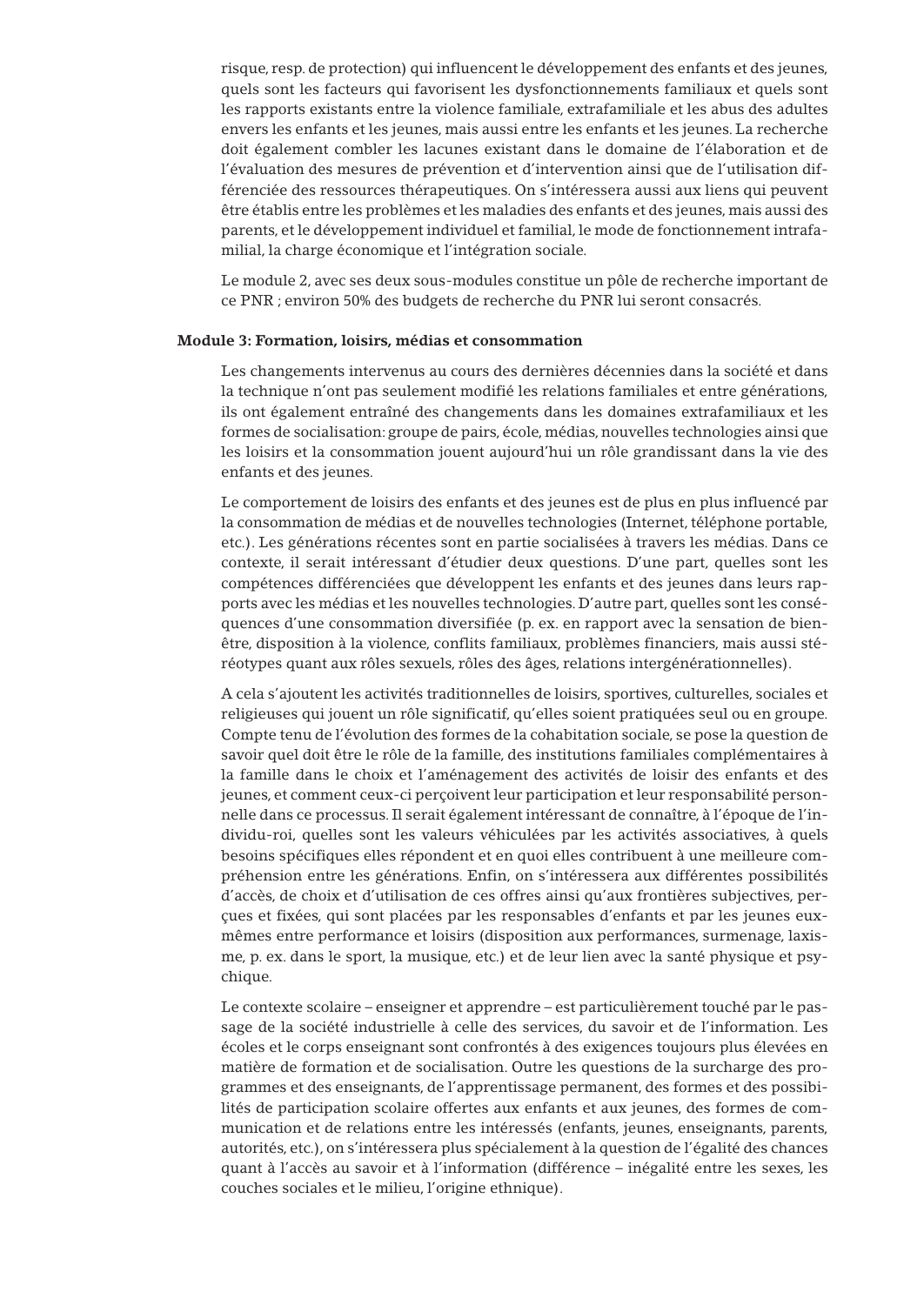Environ 20% du montant destiné à la recherche dans le cadre de ce PNR devra être consacré à ce module.

#### **4.3. Destinataires et champs d'application des résultats**

Les *destinataires* des résultats des recherches de ce PNR sont, en plus de la communauté nationale et internationale des chercheurs, les enfants et les jeunes, les parents et le personnel enseignant, le grand public, les autorités fédérales, cantonales et communales, les responsables d'institutions, les responsables de la politique de la famille, de l'enfant et des jeunes, les responsables d'organisations et de groupements de jeunes, l'économie, les associations professionnelles et les organisations de bienfaisance, les personnes travaillant dans les médias et les autorités en charge du développement des médias.

Sur la base des résultats, on devra pouvoir développer des programmes de prévention et d'intervention à moyen et long termes, prendre des décisions en matière de responsabilité et examiner des aspects financiers. Les données réunies, principalement dans le cadre du module 1, permettront d'établir des rapports dans le cadre de la Convention des Nations-Unies ou en lien avec des instances nationales et internationales. Les connaissances acquises par les projets de recherche pourront être appliquées lors de l'évaluation, l'amélioration et le développement des infrastructures importantes, les prescriptions légales ainsi que dans le cadre des initiatives visant à renforcer la participation dans différents domaines. Les résultats sont d'une importance cruciale pour la politique et la pratique juridique, notamment en ce qui concerne la procédure d'audition d'enfants et de jeunes, la médiation impliquant des spécialistes de diverses professions et la défense des intérêts par un «avocat des enfants».

Les recherches devraient donner des impulsions permettant d'offrir une information et une éducation moderne au sujet des médias, et impliquant activement les enfants et les jeunes. En outre, des débats sur l'impact des médias audio-visuels pourraient contribuer à un aménagement conséquent des programmes. Les recherches doivent également permettre d'identifier quelles sont les activités qui se déroulent hors du cadre associatif qui ont besoin d'un soutien et comment proposer les infrastructures nécessaires.

# **5. Organisation du PNR**

#### **5.1. Esquisses de projet et requêtes de recherche**

Les cinq années de recherche couvertes par le PNR seront divisées en deux phases dont la première durera trois années et la seconde au maximum deux années. La seconde phase doit permettre d'approfondir et d'élargir certains domaines thématiques, mais sera avant tout consacrée aux travaux de synthèse et de valorisation.

Pour une meilleure organisation du programme et pour mieux définir les priorités, une procédure de dépôt en deux phases a été mise en place. Les esquisses des projets devront être déposées en premier, puis ce sera au tour des requêtes de recherche. La rédaction en anglais des dossiers est indispensable pour permettre leur évaluation par un groupe comprenant des experts internationaux. Dans des cas dûment motivés, les esquisses et les demandes peuvent être remises en allemand ou en français.

Les chercheurs et chercheuses intéressé(e)s déposeront d'abord une esquisse de projet (au maximum cinq pages, dont trois pour la partie scientifique et deux pour la partie administrative sur le formulaire spécifique de ce PNR) comportant les informations suivantes:

- Résumé
- Thème et objectif précis du projet
- Approches théoriques et hypothèses de travail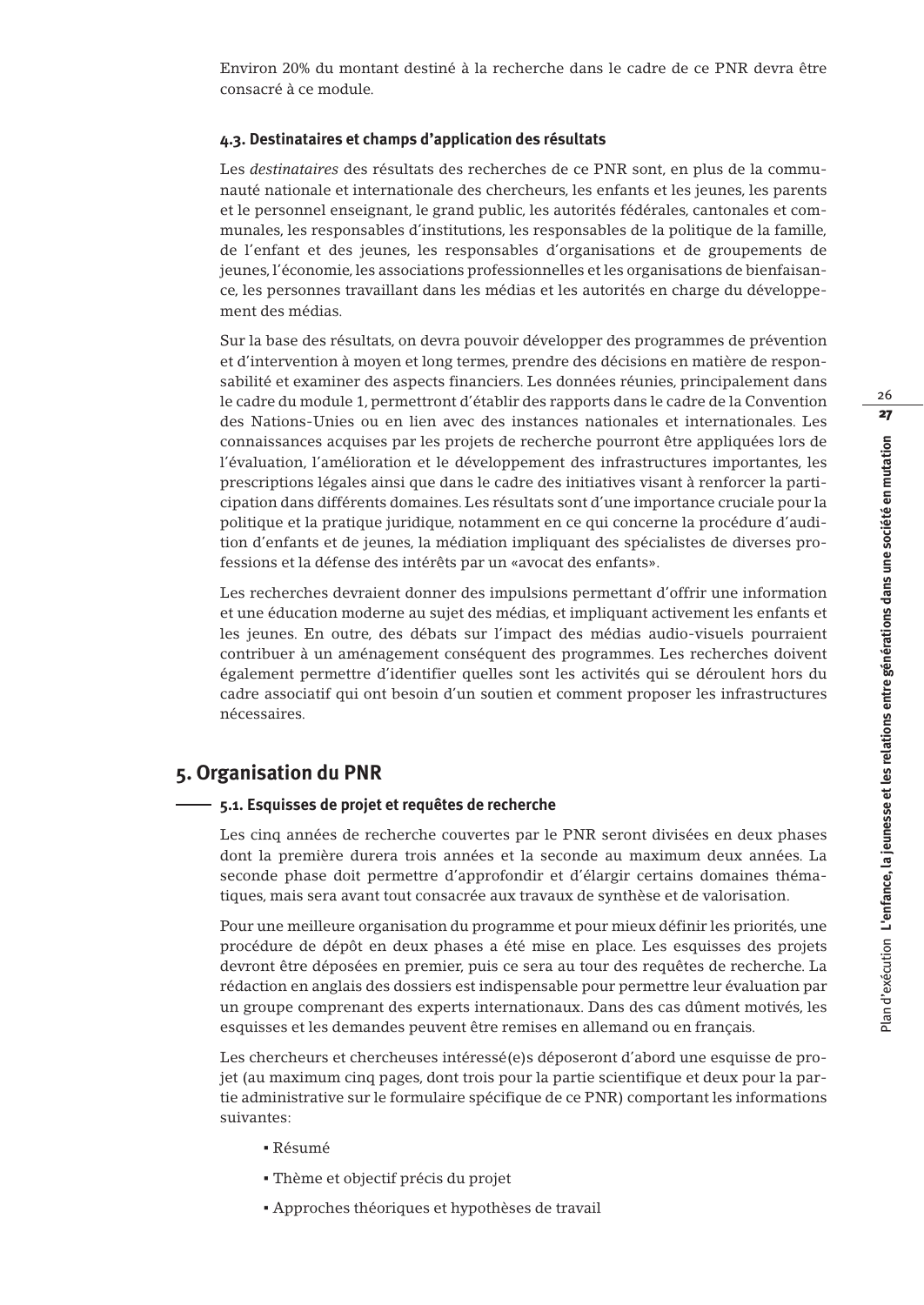- Méthodes
- Calendrier et étapes-clés
- Utilité prévue et valorisation des résultats escomptés
- Coopération avec des chercheurs/chercheuses d'autres disciplines et/ou avec des institutions privées ou publiques en Suisse et à l'étranger
- Estimation des besoins en personnel et financiers (salaires et coûts de matériel), apports de tiers

En se basant sur les résultats de la procédure d'évaluation des esquisses, le comité de direction sélectionnera différentes esquisses et invitera leurs auteurs à préparer une requête de recherche détaillée et à la soumettre à la Division IV du Fonds national suisse. Conformément aux directives du Fonds national, ces requêtes doivent être présentées sur les formulaires PNR et se limiter à une période de 36 mois au maximum. Les requêtes de recherche seront également examinées par des experts internationaux.

Le comité de direction sélectionnera les requêtes qui seront soumises au Conseil de la recherche (Division IV; Bureau du Conseil de la recherche)

#### **5.2. Critères de sélection**

La mise au concours des projets se fera de manière publique et compétitive à l'intérieur de la communauté scientifique suisse. Les esquisses de projets et les requêtes de recherche seront évaluées en fonction des critères suivants:

- **Concordance avec l'objectif:** les projets doivent refléter la thématique et les résultats attendus des points forts de recherche. Ils doivent s'inscrire dans le cadre général du PNR.
- **Qualité scientifique et originalité:** les projets doivent se conformer, sur les plans de la théorie et de la méthodologie, à l'état actuel des connaissances et des standards scientifiques internationaux. Ils doivent aborder des questions intéressantes pour l'avenir ou mettre en lumière de nouveaux aspects sur des problèmes connus.
- **Application et mise en valeur:** les programmes nationaux de recherche ont un mandat explicite de mise en valeur. C'est pourquoi la priorité sera donnée aux projets orientés vers l'application et la mise en valeur et qui sont pertinents pour la pratique.
- **Rapport coûts/bénéfices:** les esquisses de projet et requêtes de recherche seront également évaluées selon un critère de rentabilité.
- **Personnel et infrastructure:** le succès d'un projet dépend de l'expertise scientifique du groupe de recherche ou de la disponibilité d'une infrastructure adéquate.

#### **5.3. Calendrier**

Les dates suivantes ont été fixées:

| • Mise au concours publique:         | 4 mars 2002     |
|--------------------------------------|-----------------|
| • Délai pour le dépôt des esquisses: | 1 juin 2002     |
| • Invitation à déposer une demande:  | septembre 2002  |
| • Délai pour le dépôt des demandes:  | 2 décembre 2002 |
| • Début des travaux de recherche:    | 1 avril 2003    |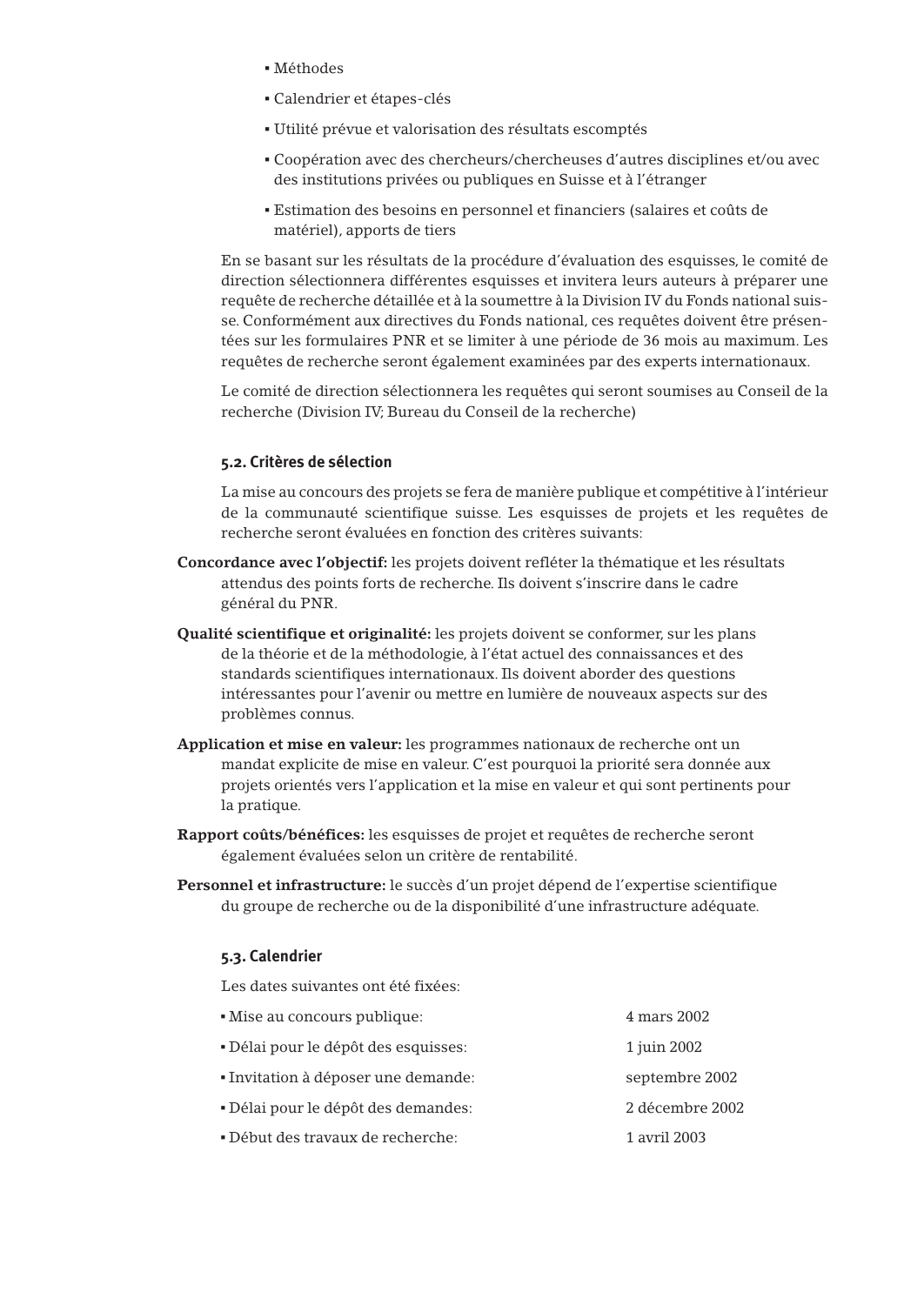Les esquisses de projet (en anglais) doivent être envoyées jusqu'au 1er juin 2002 au plus tard (date du sceau postal) à l'adresse suivante:

Fonds national suisse Division IV PNR «Enfance, jeunesse et les relations entre générations dans une société en mutation» Wildhainweg 20, CH-3001 Berne Tél. 031 308 22 22 Fax 031 305 29 70 e-mail: nfp@snf.ch Internet: http://www.snf.ch

Pour soumettre une esquisse de projet, il est indispensable d'utiliser les formulaires spécifiques à ce PNR. Selon les directives du Fonds national, les requêtes de recherche doivent être présentées sur les formulaires PNR. Ces deux documents peuvent être téléchargés à partir du site web www.snf.ch.

Les esquisses de projet et les requêtes de recherche doivent être envoyées au Fonds national par poste et par e-mail. Pour des raisons juridiques, les esquisses et les requêtes transmises uniquement par courrier électronique ne sont pas acceptées. L'examen du contenu des esquisses et projets est précédé d'un examen formel par le Secrétariat de la Division IV, qui contrôle les points suivants: utilisation des formulaires officiels, caractère complet du projet et dépôt dans les délais. Seules les requêtes qui satisfont à ces critères sont ensuite soumises à un examen du contenu.

Pour plus de renseignements, le secrétariat du PNR «Enfance, Jeunesse et relations entre générations dans une société en mutation» se tient volontiers à votre disposition.

#### **5.4. TVA**

Le Fonds national suisse soutient la recherche scientifique en Suisse sur la base de requêtes qui lui sont soumises. Il n'octroie aucun mandat de recherche.

Pour les bénéficiaires, les subsides du Fonds national ne sont pas soumis à la TVA.

# **6. Direction et administration du PNR**

#### **6.1. Acteurs principaux**



#### **Division IV du Conseil de la recherche, les rapporteurs**

La Division IV compte actuellement 18 membres qui représentent un large éventail de disciplines scientifiques. Au sein du Conseil de la recherche, elle assume la responsabilité globale pour la réalisation des PNR, des Programmes prioritaires de recherche et des Pôles de recherche nationaux. Le Bureau du Conseil de la recherche décide, sur proposition de la Division IV, de l'octroi ou du rejet de projets.

Le rapporteur représente au sein du Comité de direction la Division IV. Il soumet à la Division IV les propositions du Comité de direction pour approbation ou rejet.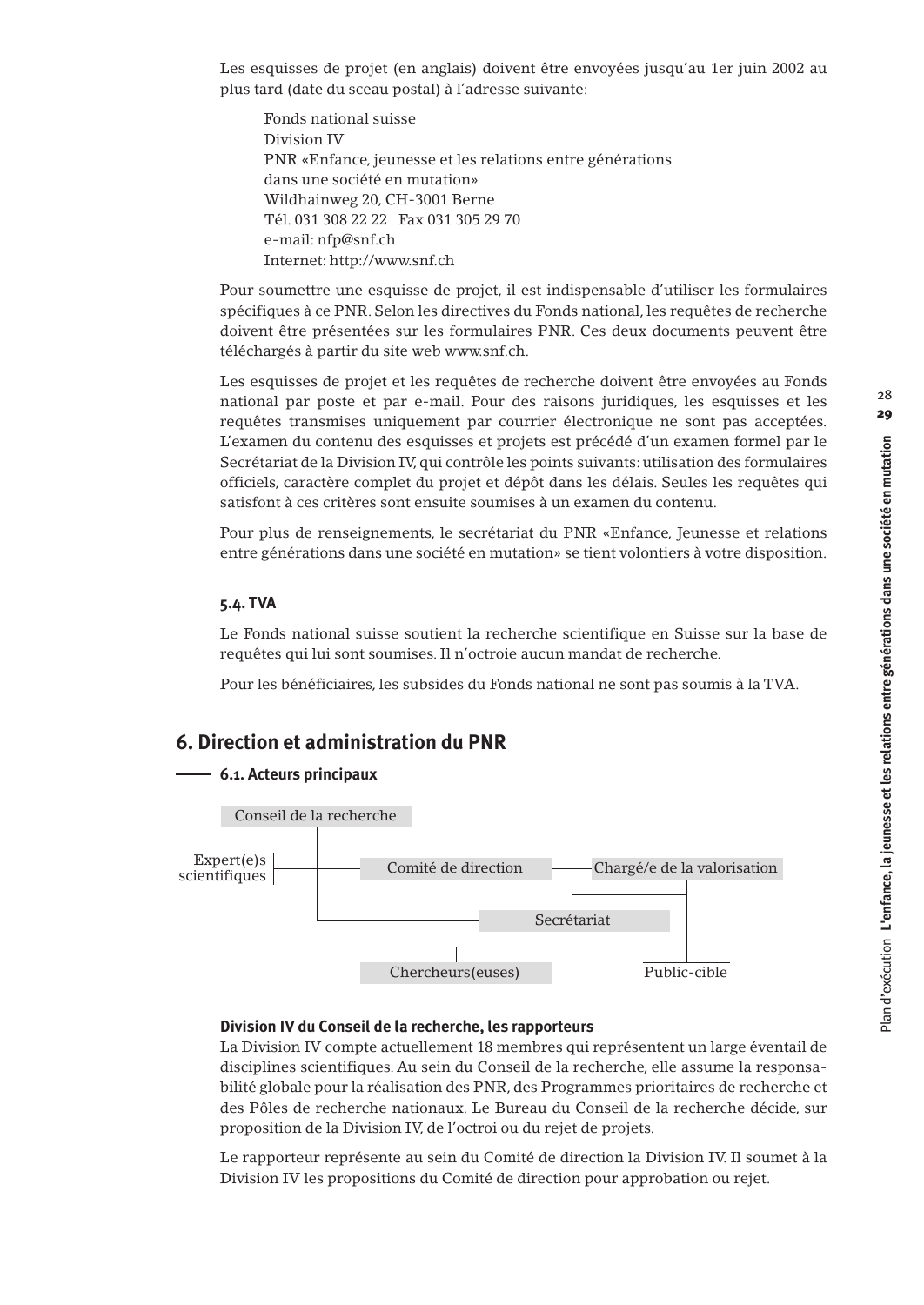### **Comité de direction**

Le Comité de direction est un organe restreint et flexible qui reste en place pendant toute la durée du programme; il a une fonction stratégique et porte la responsabilité de la réalisation du programme pour ce qui est de sa qualité scientifique et de la valorisation des résultats. Le Comité de direction est l'instance qui définit le programme, qui lui donne son profil et qui assure l'indispensable continuité et la cohérence dans les décisions.

Le Comité de direction est composé, en règle générale, de cinq membres et d'un(e) président(e). Les milieux scientifiques et ceux de la pratique doivent y être équitablement représentés. La science devrait y être représentée de préférence par des membres étrangers. Le Comité de direction est tenu de faire appel à des spécialistes compétents lors de tâches spéciales, comme par exemple l'élaboration du plan d'exécution, des expertises dans le cadre de l'évaluation des projets et les travaux de valorisation.

Le rapporteur et le/la collaborateur/collaboratrice scientifique de la Division IV du FNRS participent aux séances du Comité de direction.

#### **Secrétariat**

Le secrétariat de la Division IV du FNS est responsable de l'exécution des tâches courantes. Il applique les décisions du Conseil de la recherche et du Comité de direction. Il est l'organe de référence pour les questions administratives et financières et ce pour tous les intervenants. Il assure enfin l'accompagnement et la coordination des projets.

#### **Expert(e)s scientifiques**

Chaque PNR dispose d'un groupe scientifique d'accompagnement composé d'expert(e)s étrangers/ères pour la plupart. Ils/elles sont sollicité(e)s par le Comité de direction en cas de besoin et assurent la qualité scientifique des travaux.

#### **Chargé(e) de la valorisation**

Le (la) chargé(e) de la valorisation est nommé(e) par le Comité directeur en accord avec le Service de presse et d'information du Fonds national et élu(e) par le Conseil de la recherche. Elle/il est responsable, dans le cadre d'un mandat clairement défini, de concevoir la mise en valeur adéquate, de réaliser les mesures prévues de manière professionnelle et de veiller à la qualité des relations publiques. Elle/il travaille en étroite collaboration avec le secrétariat du Fonds national. La mise en valeur devrait assurer une plus-value profitable au programme dans son ensemble.

#### **6.2. Membres du Conseil de la Recherche et du Comité de direction**

#### **Division IV du Conseil de la recherche du FNS,**

Présidence: Prof. Marco Baggiolini (Président) Prof. Paul Messerli (Vice-président)

#### **Section Programmes nationaux de recherche (PNR):**

Prof. Paul Messerli, Geographisches Institut, Universität Bern (Präsident) Prof. Astrid Epiney, Institut de droit européen, Université de Fribourg Prof.Yves Flückiger, Faculté des sciences économiques, Université de Genève Prof. Felix J. Frey, Abteilung Nephrologie/Hypertonie, Inselspital, Universität Bern Prof.Thomas A. Kaden, Institut für anorganische Chemie, Universität Basel Prof. Ulrich Klöti, Institut für Politikwissenschaften, Universität Zürich Prof. André Musy, Institut d'Aménagement des Terres et des Eaux, EPFL Lausanne Prof. Isabel Roditi, Institut für Zellbiologie, Universität Bern Prof. Christian Suter, Professur für Soziologie, ETH Zürich Prof. Béatrice E.Veyrassat-Herren, Département d'Histoire économique, Université de Genève

Prof. Danielle Yersin, Tribunal Fédéral Suisse, Lausanne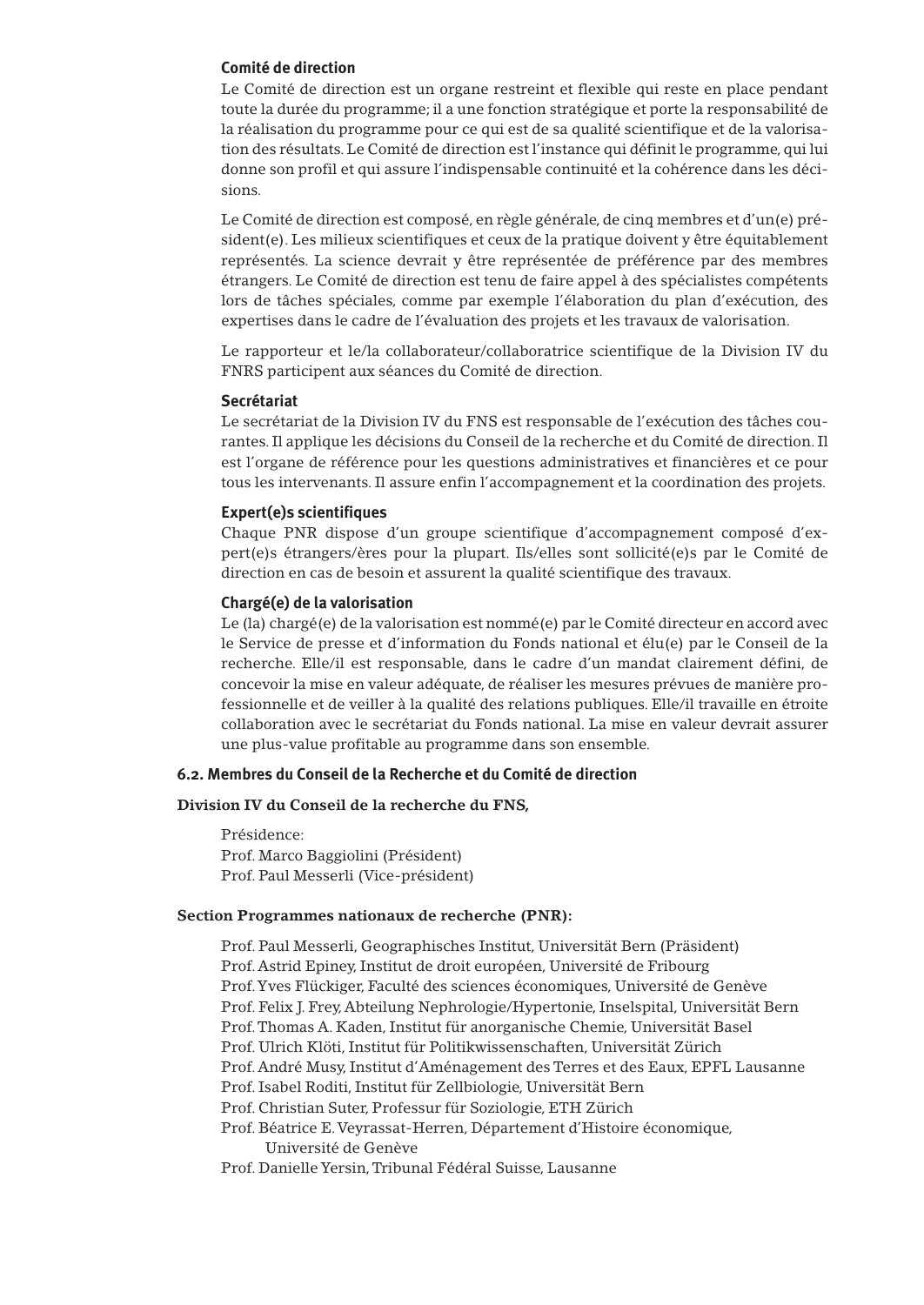Délégué avec voix consultative: Gerhard M. Schuwey, Directeur de l'Office fédéral de l'éducation et de la science (OFES), Berne

### **Section Pôles de recherche nationaux (PRN):**

Prof. Marco Baggiolini,Theodor Kocher-Institut, Universität Bern (Präsident) Prof. Martin Hasler, Département d'électricité, EPF-Lausanne Prof. Dieter Imboden, ETH Zürich Dr. Phil Janson, IBM Forschungslabor, Rüschlikon Mme Véronique Jost Gara, 1322 Croy Prof. René Levy, Institut d'anthropologie et de sociologie, Université de Lausanne Prof.Wolf Linder, Institut für Politikwissenschaft, Universität Bern Dr. Jürg Meier, Novartis International AG, Basel Prof. Louis Schlapbach, EMPA Dübendorf

Délégués avec voix consultative: Dr. Oreste Ghisalba, Novartis Pharma AG, Basel Dr. Paul-Erich Zinsli,Vizedirektor des Bundesamtes für Bildung und Wissenschaft (BBW), Bern

# **PNR «L'enfance, la jeunesse et les relations entre générations dans une société en mutation»**

### **Comité de direction**

La présidente:

- PD Dr. Pasqualina Perrig-Chiello, Institut für Psychologie Universität Bern und Institut Universitaire Kurt Bösch, Sion
- Les membres:
- PD Dr. Felix Büchel, Max-Planck-Institut für Bildungsforschung, Berlin, Deutschland
- PD Dr. Barbara Buddeberg-Fischer, Abteilung für Psychosoziale Medizin, Psychiatrische Poliklinik, Universitätsspital Zürich
- Dr. Regula Gerber, Zentralstelle für Familienfragen, Bundesamt für Sozialversicherung, Bern
- Prof. Dr. Cléopâtre Montandon, Faculté de psychologie et des sciences de l'éducation, Université de Genève
- Prof. Dr. Franz Schultheis, Département de Sociologie, Université de Genève

Prof. Dr. Ingeborg Schwenzer, Institut für Rechtswissenschaft, Universität Basel

### **Chargé de la valorisation:**

N.N.

#### **Rapporteur, Division IV du Conseil de la recherche:**

Prof. Christian Suter, Professur für Soziologie, ETH Zürich

#### **Collaboratrice scientifique du FNRS:**

Dr. Barbara Flückiger Schwarzenbach

#### **Office fédéral de l'éducation et de la science (OFES), Berne:**

lic. phil. Sama Bose Thoma, Adjointe scientifique, section institutions nationales de recherche

30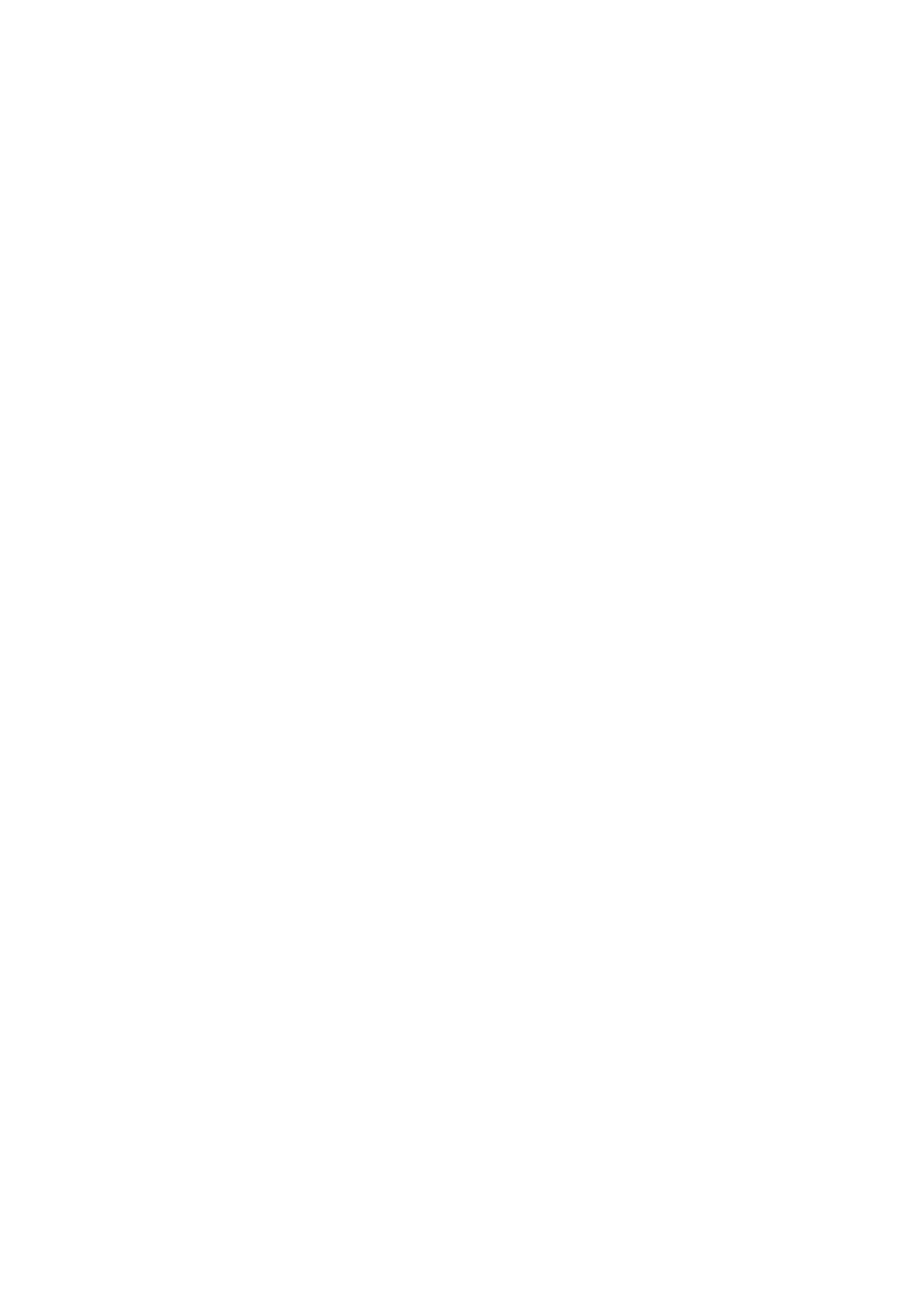# NF**P**NR

Nationales Forschungsprogramm Kindheit, Jugend und Generationenbeziehungen im gesellschaftlichen Wandel Ausführungsplan

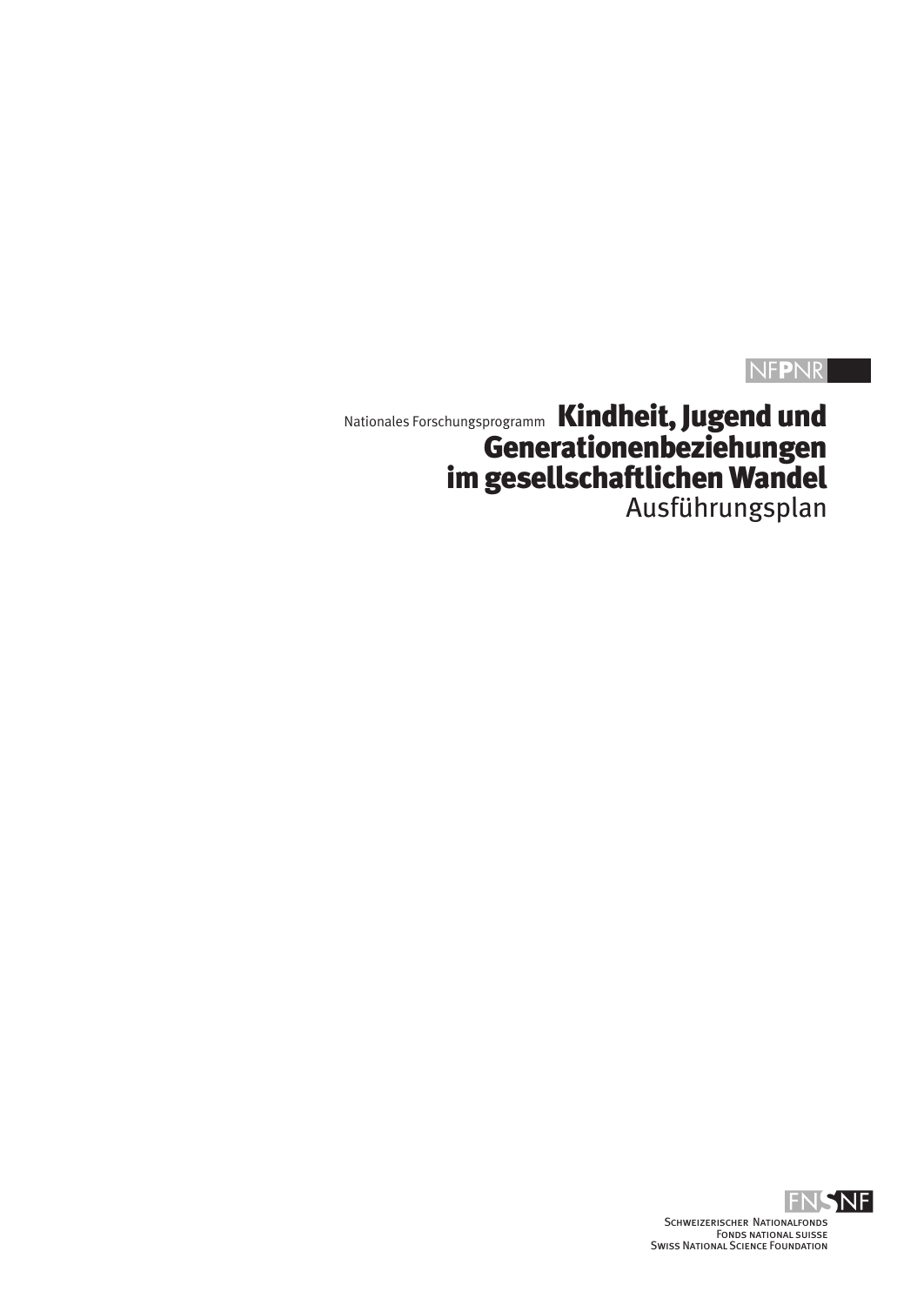### **Was ist ein Nationales Forschungsprogramm (NFP)?**

Im Rahmen der NFP werden Forschungsprojekte durchgeführt, die einen Beitrag zur Lösung wichtiger Gegenwartsprobleme leisten. Der Bundesrat bestimmt die Fragestellungen, die in den NFP untersucht werden sollen. Für die Durchführung der Programme zeichnet der Schweizerische Nationalfonds verantwortlich. Seit ihrer Einführung im Jahre 1975 sind bislang 54 Nationale Forschungsprogramme beschlossen worden.

Die Hauptmerkmale der NFP sind:

- Fachübergreifende Fragestellungen und interdisziplinäre Forschungsansätze
- Problemorientierte Forschung zwischen reiner Grundlagen- und angewandter Forschung
- Validierung der Methodik und Umsetzung der Forschungsresultate
- Der inhaltliche und finanzielle Rahmen ist vorgegeben
- Die Dauer der Forschungsarbeiten ist auf 5 Jahre beschränkt.

Schweizerischer Nationalfonds Abteilung IV,Wildhainweg 20 Postfach, 3001 Bern Tel. +41 (0)31 308 22 22 Fax +41 (0)31 305 29 70 Internet: www.snf.ch e-mail: nfp@snf.ch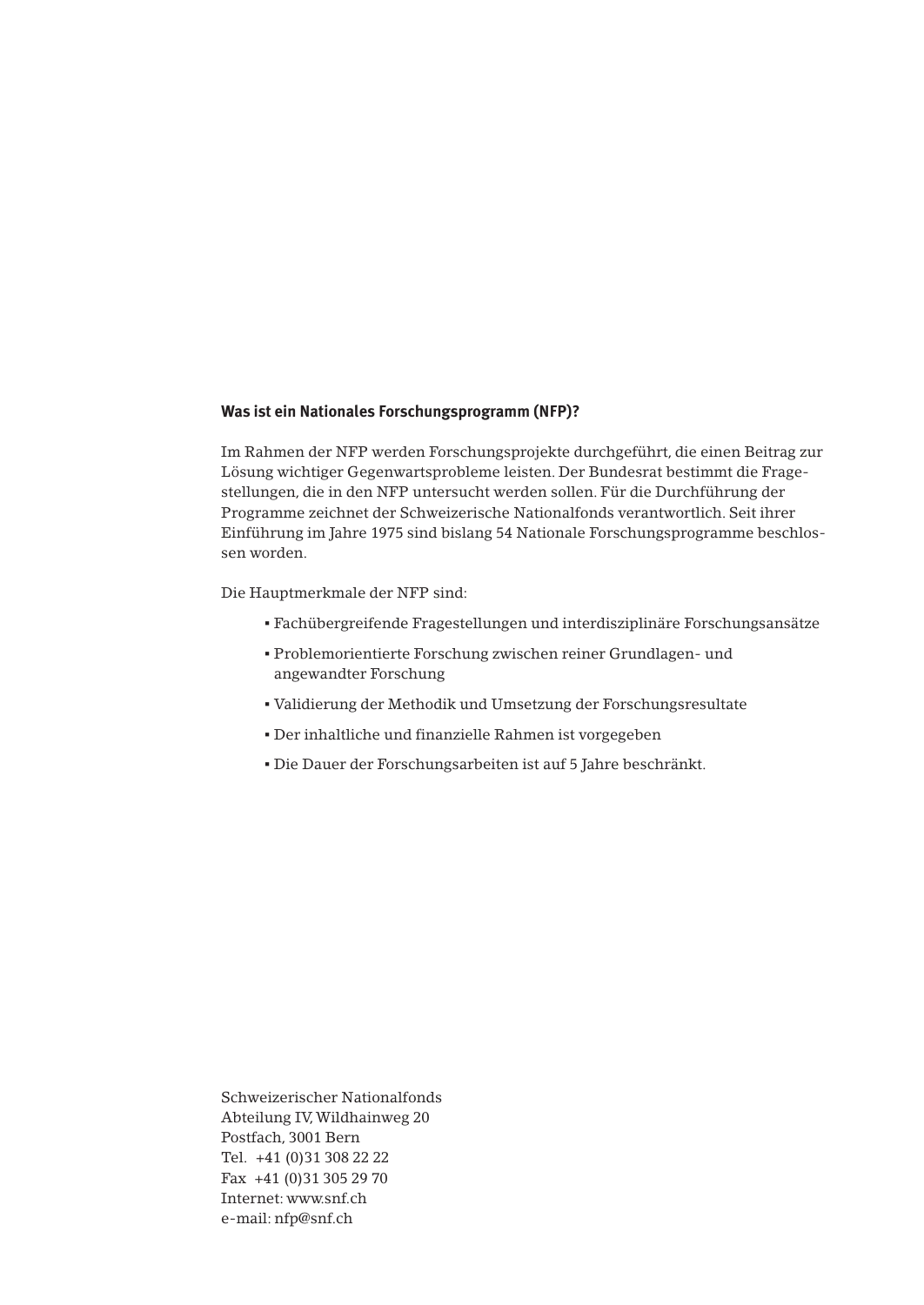# **1. Zusammenfassung**

Ziel dieses Nationalen Forschungsprogrammes (NFP) ist es, über die gegenwärtigen und zu erwartenden Lebensverhältnisse sowie Bedürfnisse von Kindern und Jugendlichen in der Schweiz neue Einsichten zu gewinnen. Besonderes Augenmerk wird intergenerationellen sowie rechtlichen Aspekten geschenkt, da in der Schweiz diesbezüglich erhebliche Forschungslücken bestehen. Basierend darauf sollen Beiträge zur Klärung der Frage geleistet werden, ob und gegebenenfalls welcher Handlungsbedarf in der Politik, in den Verwaltungen von Bund, Kantonen und Gemeinden, in der Wirtschaft sowie in den Organisationen der freien Wohlfahrt besteht und wie entsprechend zu reagieren ist. Das NFP orientiert sich an zentralen Themen der internationalen Diskussion über Kinder, Jugendliche und Generationenbeziehungen, an der Sozialberichterstattung aus verschiedenen Ländern sowie am Status-quo des internationalen sozialwissenschaftlichen Forschungsstandes.

Das NFP greift entsprechende Fragestellungen in drei Modulen auf: *1. Lebensverhältnisse von Kindern und Jugendlichen im Generationenverbund, 2. Familie und familienergänzende Systeme, 3. Lernen, Freizeit, Medien und Konsum.* Es orientiert sich inhaltlich an drei thematischen Leitlinien: *a) Verschiedenheit und Vielfalt, b) Persönliche Handlungskompetenzen und Entwicklungsaufgaben, c) Beziehungsgebundenheit und Interdependenz,* die einen interdisziplinären und zeitdiagnostischen Zusammenhang zwischen den einzelnen Forschungsprojekten bzw. Modulen ergeben.

Die Forschungsergebnisse aus diesem NFP sollen in die Konzeption einer zukunftsgerichteten Kinder- und Jugendpolitik, bzw. Familienpolitik münden und den Kontext zu einer allgemeinen, generationenübergreifenden Sozial- und Gesellschaftspolitik herstellen, sowie eine bessere Verankerung der sozialwissenschaftlichen Lebenslaufforschung in der Schweiz promovieren. Im einzelnen werden die Ergebnisse praxisnahe Grundlagen und innovative Vorschläge zur Stärkung der für eine positive Entwicklung von Kindern und Jugendlichen notwendigen familialen und familienergänzenden Infrastrukturen auf kommunaler, kantonaler sowie auf Bundesebene sowie zur Umsetzung rechtlicher Regelungen liefern.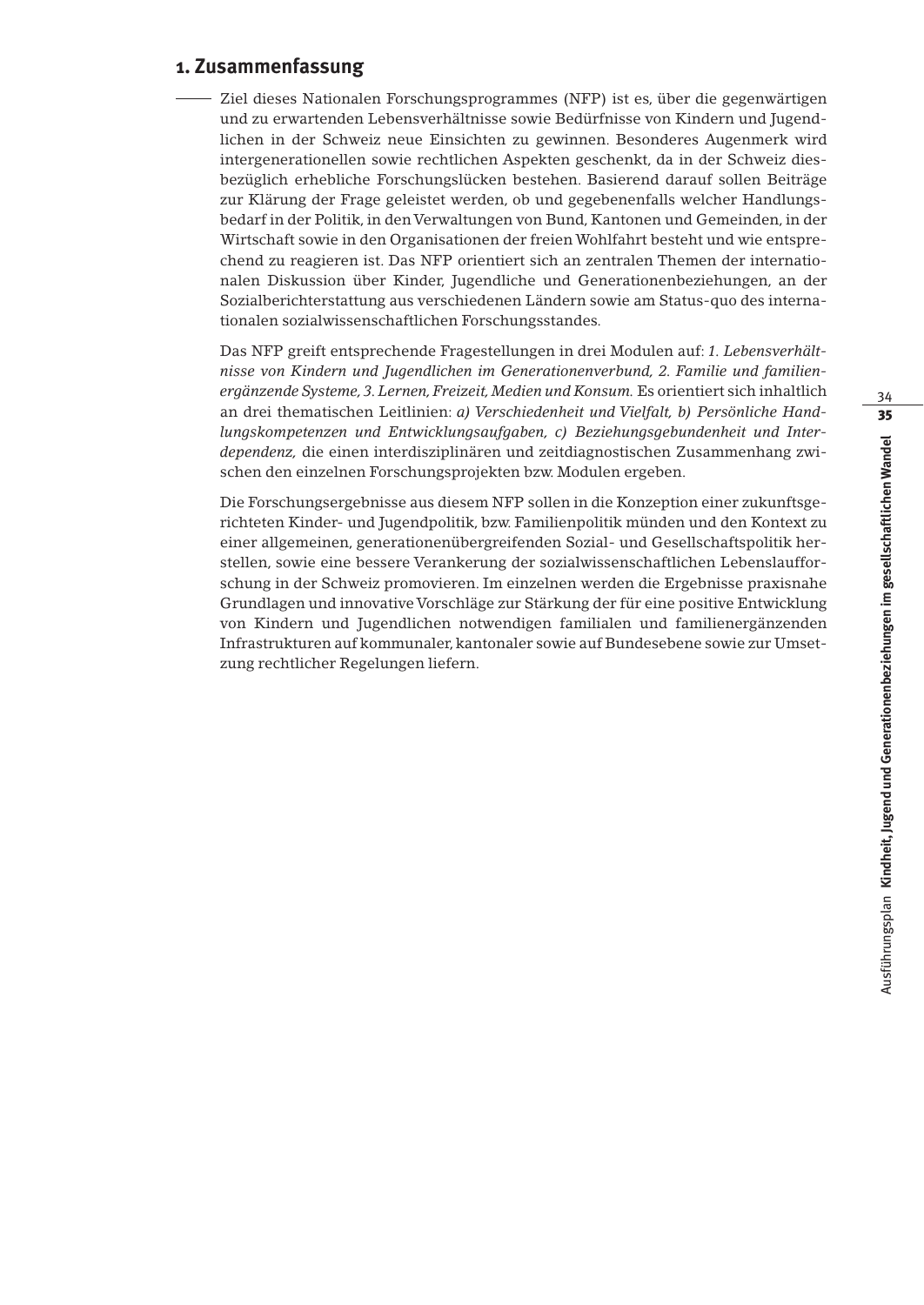# **2. Einleitung**

Ausgehend von den gegenwärtig stattfindenden demographischen und gesellschaftlichen Veränderungen will dieses Nationale Forschungsprogramm (NFP) die Lebensverhältnisse und Bedürfnisse von Kindern und Jugendlichen in der Schweiz erforschen, wobei von der Prämisse ausgegangen wird, dass Kinder und Jugendliche ihre Lebenswelten aktiv mitgestalten können und sollten. Basierend darauf sollen Beiträge zur Klärung der Frage geleistet werden, welcher Handlungsbedarf in der Politik, in den Verwaltungen von Bund, Kantonen und Gemeinden, in der Gesetzgebung, in der Wirtschaft sowie in den Organisationen der freien Wohlfahrt besteht und wie entsprechend reagiert werden soll. Im Rahmen dieses NFP sollen auch laufende Interventionsprogramme evaluiert werden können. Das NFP orientiert sich an kinder-, familien-, sozial- und gesellschaftspolitischen Themen in der internationalen Diskussion, am Stand der Sozialberichterstattungen aus verschiedenen Ländern sowie am Status quo der sozialwissenschaftlichen Forschung.

Das NFP wird den Generationenbeziehungen besonderes Augenmerk schenken. Die Orientierung an der Generationenfolge trägt den ungleichen zeitlichen Rhythmen der individuellen, altersgruppenspezifischen und gesellschaftlichen Entwicklung Rechnung. Sie bietet Gelegenheit, Fragen der Kinder- bzw. Jugendpolitik mit den Anliegen einer zeitgemässen Familien- und Sozialpolitik sinnvoll zu verknüpfen. Probleme, die behandelt werden sollen, lassen sich auf diese Weise in einen übergeordneten Rahmen der Gesellschaftspolitik einordnen. Zudem ermöglicht dieser Ansatz, die Idee des «neuen Generationenvertrages» inhaltlich zu konkretisieren.

Mit dem Einbezug rechtlicher Fragen setzt das NFP einen wichtigen Akzent. Es geht einerseits darum, die praktische Relevanz des Rechts für Kinder und Jugendliche zu untersuchen und Vorschläge für Gesetzrevisionen bzw. neue Normen auszuarbeiten. Im Ausland existiert bereits eine vielfältige Implementationsforschung, deren Erkenntnisse auch in der Schweiz nutzbar gemacht werden sollten.Andererseits interessieren auch rechtssoziologische und rechtsvergleichende Forschungsansätze, die in der Schweiz noch weitgehend fehlen.

Das NFP orientiert sich inhaltlich an drei thematischen Leitlinien: *a) Verschiedenheit und Vielfalt, b) Persönliche Handlungskompetenzen und Entwicklungsaufgaben, c) Beziehungsgebundenheit und Interdependez.* Das Programm ist in drei Module (Themenschwerpunkte) unterteilt: *1) Lebensverhältnisse von Kindern und Jugendlichen im Generationenverbund, 2) Familie und familienergänzende Systeme, 3) Lernen, Freizeit, Medien und Konsum.* In wissenschaftlicher Hinsicht werden primär Forschungsprojekte aus Disziplinen/Subdisziplinen erwartet, die sich zentral mit der umschriebenen Thematik befassen (z.B. Pädagogik, Psychologie, Psychiatrie, Soziologie, Geschlechterforschung, Rechtswissenschaften, Geschichte, Kommunikations-/Medien/Publizistikwissenschaft). Es sind jedoch auch Beiträge aus Disziplinen erwünscht, die sich bisher wenig mit den Belangen von Kindern und Jugendlichen auseinandergesetzt haben (z.B. Ökonomie, Politikwissenschaften, Umweltwissenschaften, Demographie). Angesichts der Komplexität des Problemfeldes sind disziplinübergreifende, inter- und transdisziplinäre Forschungsprojekte besonders willkommen. Im Hinblick auf die Umsetzung der Forschungsergebnisse verdienen Arbeiten zum Recht der Kinder und Jugendlichen bzw. zu deren Stellung innerhalb des Rechts besondere Aufmerksamkeit. Ebenso sind neue Erkenntnisse zur philosophischen und sozialethischen Gestaltung der Rolle von Kindern und Jugendlichen bzw. zu den Generationenbeziehungen notwendig.

Verschiedene Querbezüge zu anderen Forschungsvorhaben, die sich unmittelbar oder mittelbar mit der Kindheit und mit Jugendlichen befassen bzw. befasst haben, bieten sich an.Aufbauend auf den Ergebnissen abgeschlossener NFP (z.B.Alter,Wirksamkeit unserer Bildungssysteme, Frauen in Recht und Gesellschaft) und den möglichen Synergien zu laufenden NFP (z.B. Migration und interkulturelle Beziehungen, Gewalt im Alltag und organisierte Kriminalität, Bildung und Beschäftigung, Probleme des Sozialstaats) sowie zum SPP Zukunft Schweiz kann eine Kontinuität der Erforschung und eine ganzheitlichere Betrachtung der Lebenswelten von Kindern und Jugendlichen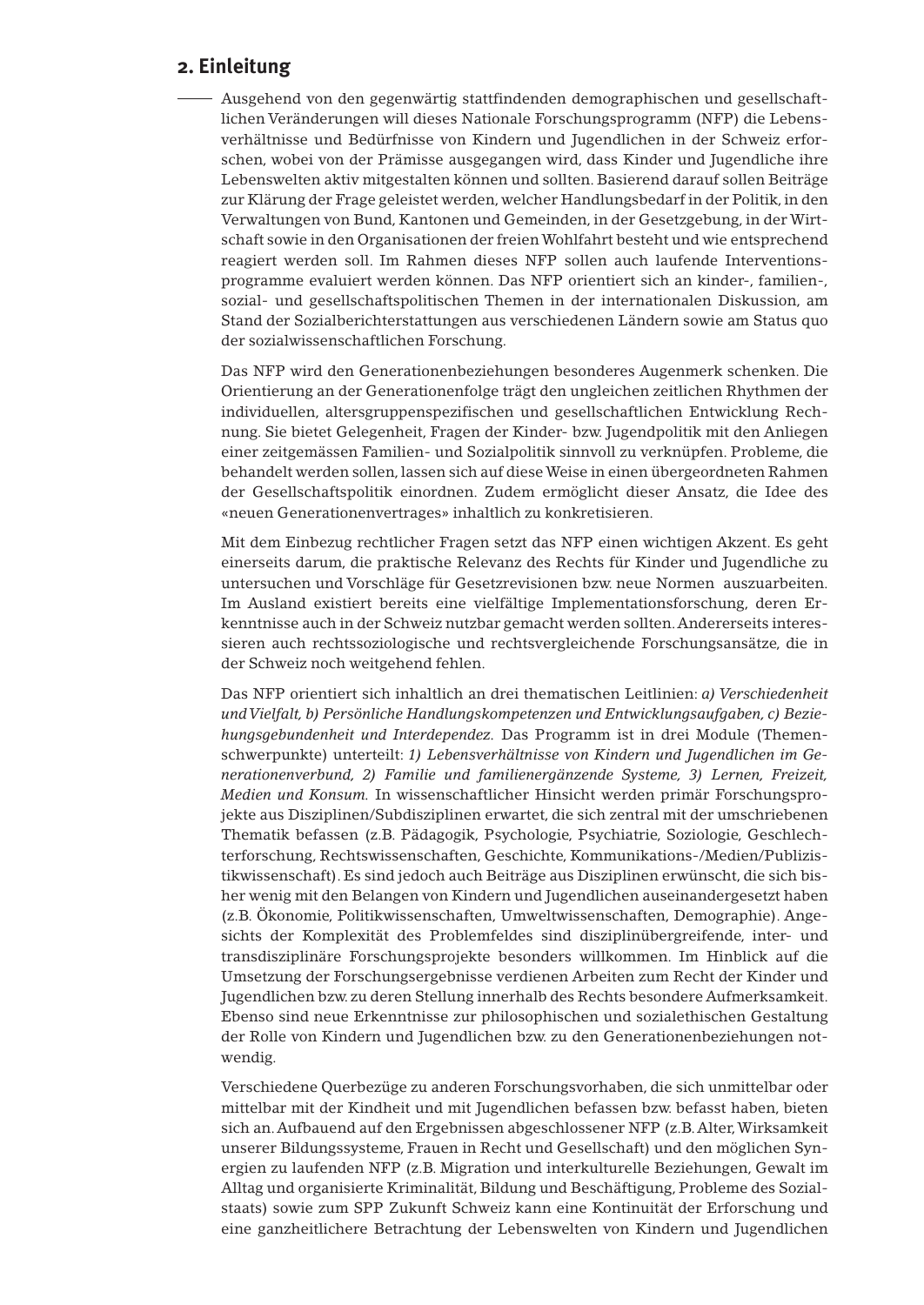garantiert werden. Das neue NFP «Kindheit, Jugend und Generationenbeziehungen im gesellschaftlichen Wandel» ergänzt die bisherige und laufende Forschung mit dem Aspekt der Generationenbeziehungen, welche bisher kaum systematisch untersucht wurden. Die sozialpolitische Aktualität und Brisanz des Themas (Generationenkonflikte, gefährdete innerfamiliale intergenerationelle Unterstützung, u.a.) sowie die Komplexität des Phänomens begründen die Priorität in der Forschungsagenda. Des weiteren wird hiermit ein wichtiger Beitrag zur Stärkung der Sozialwissenschaften in der Schweiz geleistet und diese um eine neue Perspektive, die Sicht und die Erfahrung der Kinder und Jugendlichen, bereichert.

# **3. Entstehung des NFP**

Am 23. August 2000 hat der Bundesrat die Lancierung von drei zusätzlichen Nationalen Forschungsprogrammen gutgeheissen und den Schweizerischen Nationalfonds mit der Durchführung betraut.

Das neue Programm «Kindheit, Jugend und Generationenbeziehungen im gesellschaftlichen Wandel» ist eines dieser Programme. Für die Durchführung dieses NFP wurden Mittel in der Höhe von insgesamt 12 Millionen Franken für die Dauer von fünf Jahren bewilligt. Der Forschungsrat hat eine siebenköpfige Leitungsgruppe gebildet, deren Aufgabe es ist, den Ausführungsplan auszuarbeiten und die Verantwortung für die strategische Führung zu übernehmen. Diese Gruppe (Zusammensetzung siehe Ziffer 6.2) hat ihre Arbeit am 1. April 2001 aufgenommen und auf der Basis der Programmskizze den vorliegenden Ausführungsplan verfasst.

# **4. Programmziele**

# **4.1. Methodologische Ziele**

Unabhängig vom ihrem thematischen Inhalt sollen Forschungsprojekte in ihren Untersuchungsanordnungen folgenden Aspekten besondere Aufmerksamkeit schenken:

a) **Intertemporaler Bezug:** Gesellschaftliche Phänomene können umfassend nur aus einer Perspektive bewertet werden, welche die *zeitliche Entwicklung* mitberücksichtigt. Neue Befunde sollen somit in Beziehung zu früher Beobachtetem gesetzt werden. Diese methodologische Leitlinie dokumentiert ihren zentralen Stellenwert durch den Einbezug des Zusatzes «im gesellschaftlichen Wandel» im Programmtitel. Die Dynamik gesellschaftlicher Veränderungen ist entscheidend für die Bewertung des politischen Handlungsbedarfs.

b) **Inter- und multidisziplinärer Bezug:** Angesichts der vielen wissenschaftlichen Disziplinen, die sich mit Kindern, Jugendlichen und Generationenbeziehungen als Untersuchungsgegenstand befassen, will dieses Nationale Forschungsprogramm vor allem den *inter- und multidisziplinären* Diskurs fördern. Multidisziplinär zusammengesetzte Forschungsgruppen sind besonders dazu geeignet, historisch gewachsene Grenzen zwischen wissenschaftlichen Teildisziplinen zu überwinden.

c) **Internationaler Bezug:** Neben der zeitlichen und disziplinären wird zusätzlich eine *räumliche Bezugsdimension* angestrebt. Neue Erkenntnisse über Kindheit, Jugend und Generationenbeziehungen in der Schweiz sollen in Relation zu der Situation in anderen Ländern bewertet werden. Dabei geht es insbesondere um die Frage, wie sich die Schweiz im internationalen Vergleich situiert. Auch diese Vergleichsebene ist für Politikempfehlungen von hervorgehobener Bedeutung.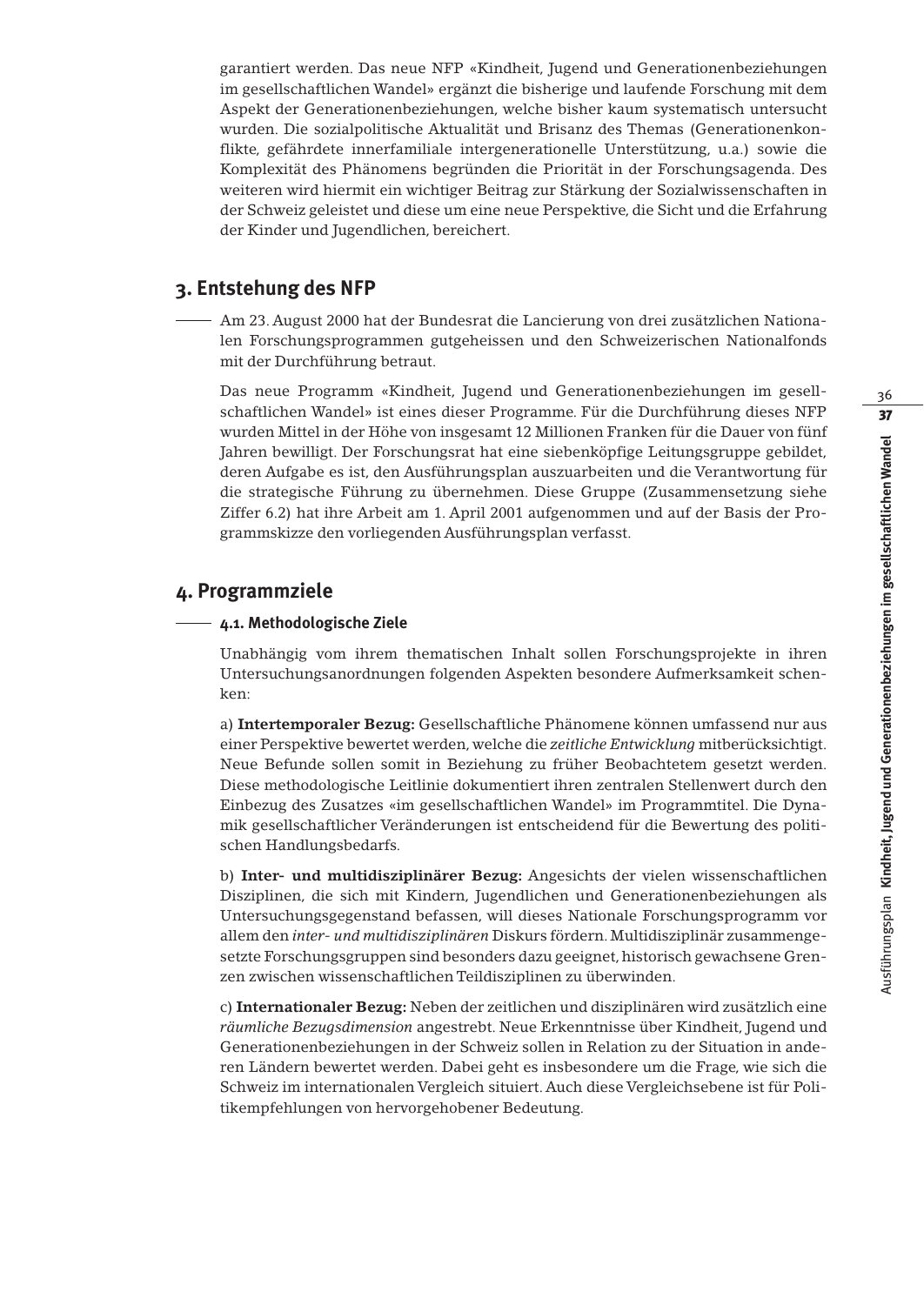#### **4.2 Inhaltliche Ziele**

#### **Thematische Leitlinien**

Es werden drei thematische Leitlinien vorgegeben, anhand derer sich die einzelnen Forschungsprojekte – unabhängig von ihrer disziplinären Provenienz und interdisziplinären Ausrichtung – orientieren müssen.

a) **Verschiedenheit und Vielfalt:** Differentielle Aspekte sollten systematisch in den Forschungsarbeiten berücksichtigt werden. Neben Altersgruppen- und geschlechtstypischen bzw. -spezifischen Unterschieden, sollen vor allem auch soziale, ethnische, kulturelle und regionale Differenzen berücksichtigt werden. Es gilt insbesondere abzuklären, wo Anlass zu Ungleichheiten bzw. Gemeinsamkeiten besteht. Für Fragestellungen im Zusammenhang mit Verschiedenheit und Vielfalt der Lebensverhältnisse ist die Gerechtigkeit von zentraler Bedeutung, vor allem hinsichtlich der unterschiedlichen Ausprägung von Verteilungs- und Chancengleichheit. Hier stellt sich etwa die Frage, was Gerechtigkeit bezüglich der Aufteilung der verfügbaren Ressourcen zwischen den Generationen aber auch zwischen Kindern und Jugendlichen verschiedener Lebenswelten bedeutet.

b) **Persönliche Handlungskompetenzen und Entwicklungsaufgaben:** Kinder sind bereits im frühen Alter fähig, ihre eigene Entwicklung aktiv mitzugestalten. Demnach besitzen Kinder und Jugendliche bezüglich sozialer Beziehungen und Lebensführung Gestaltungspotentiale, die je nach spezifischer Lebenswelt, sowohl gefördert als auch gehemmt werden können. Dem unmittelbaren Wohn- und Lebensraum aber auch der Umwelt im weiteren Sinne kommt dabei ebenfalls eine grosse Bedeutung zu. Die differenzierte Förderung von Handlungskompetenzen und ihre Umsetzung in Formen der Mitbestimmung bzw. Partizipation sind bedeutsam für die Kinder- und Jugendforschung. Das Angewiesensein von Kindern und Jugendlichen auf Eltern und andere Erwachsene erfordert von Letzteren Verantwortung und ständige Anpassung der gegenseitigen Bedürfnisse. Dabei ist insbesondere die Rolle der Familie zu betonen und zu fragen, was die Gesellschaft und das Recht tun können, um die Eltern zu stärken und so den Kindern und Jugendlichen zu helfen.

c) **Beziehungsgebundenheit und Interdependenz:** Kinder und Jugendliche stehen als Individuen, aber auch als Gruppe, stets in Beziehung zu Gleichaltrigen sowie zu jüngeren und zu älteren Menschen innerhalb wie ausserhalb der Familie. Genauso sind aber auch ihre Eltern und Grosseltern in eine Generationenfolge eingebunden. Dabei spielen die Lebensverhältnisse und Lebensstile im historischen Kontext eine wichtige Rolle. Auch ist das zahlenmässige Verhältnis der Generationen zueinander von Bedeutung (z.B. hinsichtlich sozialer Sicherheit). Aus diesem Grunde muss der Generationenverbund bei der Analyse der gesellschaftlichen Rolle von Kindern und Jugendlichen innerhalb wie ausserhalb der Familien besonders berücksichtigt werden. Forschungsprojekte über Kinder und Jugendliche, welche explizit die Einbettung in Beziehungsstrukturen, die Spannungsfelder sowie die Bedingungen für gelingende Beziehungsgestaltung untersuchen, sind geeignet, das Postulat der «Solidarität» und die damit verbundenen Wertorientierungen mit konkreten Inhalten zu füllen.

#### **Module (Forschungsschwerpunkte)**

Die Forschungsschwerpunkte stehen in engem Zusammenhang mit gesellschaftlichen Entwicklungen bzw. ergeben sich aus diesen. Zu nennen sind namentlich der demographische Wandel (verlängerte Lebensdauer bei stagnierenden Geburtsraten), die veränderte Auffassung der Beziehung zwischen Individuum, Gesellschaft und Staat, die Transformation der Industrie- in eine Dienstleistungs- und Informationsgesellschaft, sowie die Pluralisierung der Werte und Lebensformen. Im Zuge der Modernisierung und der demographischen Veränderungen der letzten Dezennien ist eine zunehmende Destandardisierung der Biographien und eine verstärkte Dysfunktion der herkömmlichen Formen des Zusammenlebens beobachtbar. Das zahlenmässige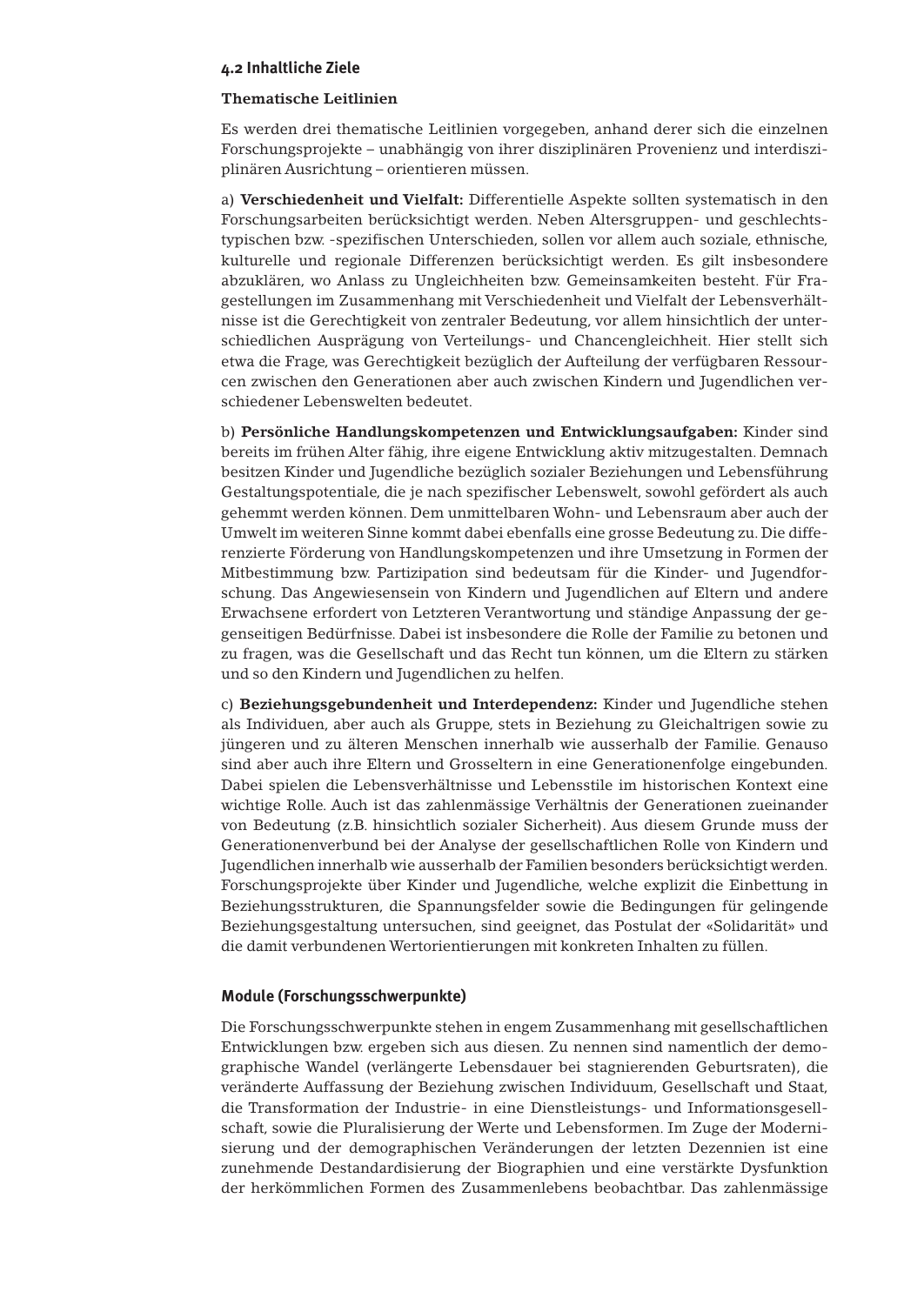Verhältnis der Generationen zueinander hat sich verändert, bisher verlässliche Altersgrenzen wurden aufgeweicht (z.B. Auszug aus dem Elternhaus).

Ausgehend von den genannten Leitlinien wird dieses NFP in drei Module gegliedert (siehe untenstehende Tabelle). Im Rahmen eines ersten allgemeinen Moduls sollen empirische Daten aufgearbeitet, gegebenenfalls neu erhoben bzw. methodische Fragen der Datenerhebung geklärt werden, welche die Lebensverhältnisse von Kindern und Jugendlichen dokumentieren. Die Anordnung der beiden anderen Module orientiert sich an der international gängigen sozialökologischen Systematik der Lebenswelten, wonach zuerst der engste Lebensbereich der primären Entwicklung betrachtet wird; das ist in den meisten Fällen die Familie. Familien stehen sodann in unmittelbarem Verhältnis zu den sie umgebenden Lebensbereichen. Im Laufe der Entwicklung des Kindes werden ausserfamiliale Beziehungsnetze und Instanzen der Wissensaneignung und Freizeitbetätigung (Peer-Group, Schule, Vereine) zunehmend wichtiger. Hierbei kommt den Medien und dem Konsumverhalten eine zentrale Rolle zu.

Neben den drei allgemeinen methodologischen Zielen (intertemporaler, interdisziplinärer und internationaler Bezug) können alle für die Fragestellungen der Projekte erforderlichen spezifischen Forschungsmethoden zur Anwendung kommen (quantitative und qualitative Methoden der empirischen Sozialforschung, Dokumentenanalyse usw.). Erwünscht sind auch Interventionsstudien.

|                                          |                                    |                                                | pun                                      | <b>Module</b> |                                                                                                                                                                   |
|------------------------------------------|------------------------------------|------------------------------------------------|------------------------------------------|---------------|-------------------------------------------------------------------------------------------------------------------------------------------------------------------|
| ien<br>itlini<br>$\omega$<br>Thematische | Vielfalt<br>und<br>Verschiedenheit | Handlungskompe<br>Entwicklungsauf <sup>.</sup> |                                          |               | Modul 1: Lebensverhältnisse von Kindern und Jugendlichen<br>im Generationenverbund                                                                                |
|                                          |                                    | Persönliche<br>und<br>tenzen<br>gaben          | Beziehungsgebundenheit<br>Interdependenz | Modul 2:      | Familie und familienergänzende Systeme<br>a) Familie, Gesellschaft und Staat<br>b) Psychosoziale Aspekte der veränderten Familien-<br>und Generationenbeziehungen |
|                                          |                                    |                                                | $\widehat{\phantom{a}}$                  |               | Modul 3: Lernen. Freizeit. Medien und Konsum                                                                                                                      |

### **Modul 1: Lebensverhältnisse von Kindern und Jugendlichen im Generationenverbund**

Die möglichst genaue empirische Beschreibung der Lebensverhältnisse von Kindern und Jugendlichen ist eine unerlässliche Grundlage nicht allein für die Politik, die zielgerichtete Interventionsmassnahmen implementieren will, sondern auch für die Wissenschaft. Häufig ergibt sich ein spezifischer Forschungsimpuls und damit eine wissenschaftliche Problemstellung erst aus der Wahrnehmung eines gesellschaftlichen Problems. Beispiele hierfür sind Kinderarmut, gefährliche oder verarmte Lebensumwelten, sexuelle Ausbeutung, oder deviantes Verhalten. Die gewählten Beispiele zeigen exemplarisch wichtige Forschungslücken auf. Solange der Umfang oder gar die Dimension interessierender Phänomene unbekannt sind, werden eine weiterführende wissenschaftliche Beschäftigung mit dem Phänomen und damit auch eine adäquate politische Reaktion erheblich behindert. Es ist Aufgabe der im Rahmen dieses Moduls durchgeführten empirisch orientierten Forschungsarbeiten, gesicherte Fakten zu vermitteln. In diesem Sinne besitzt dieses Modul Querschnittcharakter für das gesamte Forschungsprogramm.

Im Zuge der durchzuführenden Arbeiten ist insbesondere zu prüfen, ob die Daten der amtlichen Statistik hinreichende Erkenntnisse liefern können. Sofern Defizite erkannt werden, ist zu untersuchen, ob nicht-amtliche Erhebungen wie beispielsweise das Schweizer Haushalt-Panel (SHP) die fehlenden Informationen liefern können. Sofern dies nicht der Fall ist, können auch eigene Daten erhoben werden. Dies kann quantitativ oder qualitativ erfolgen. Sofern eigene Daten erhoben werden, so sollten diese auch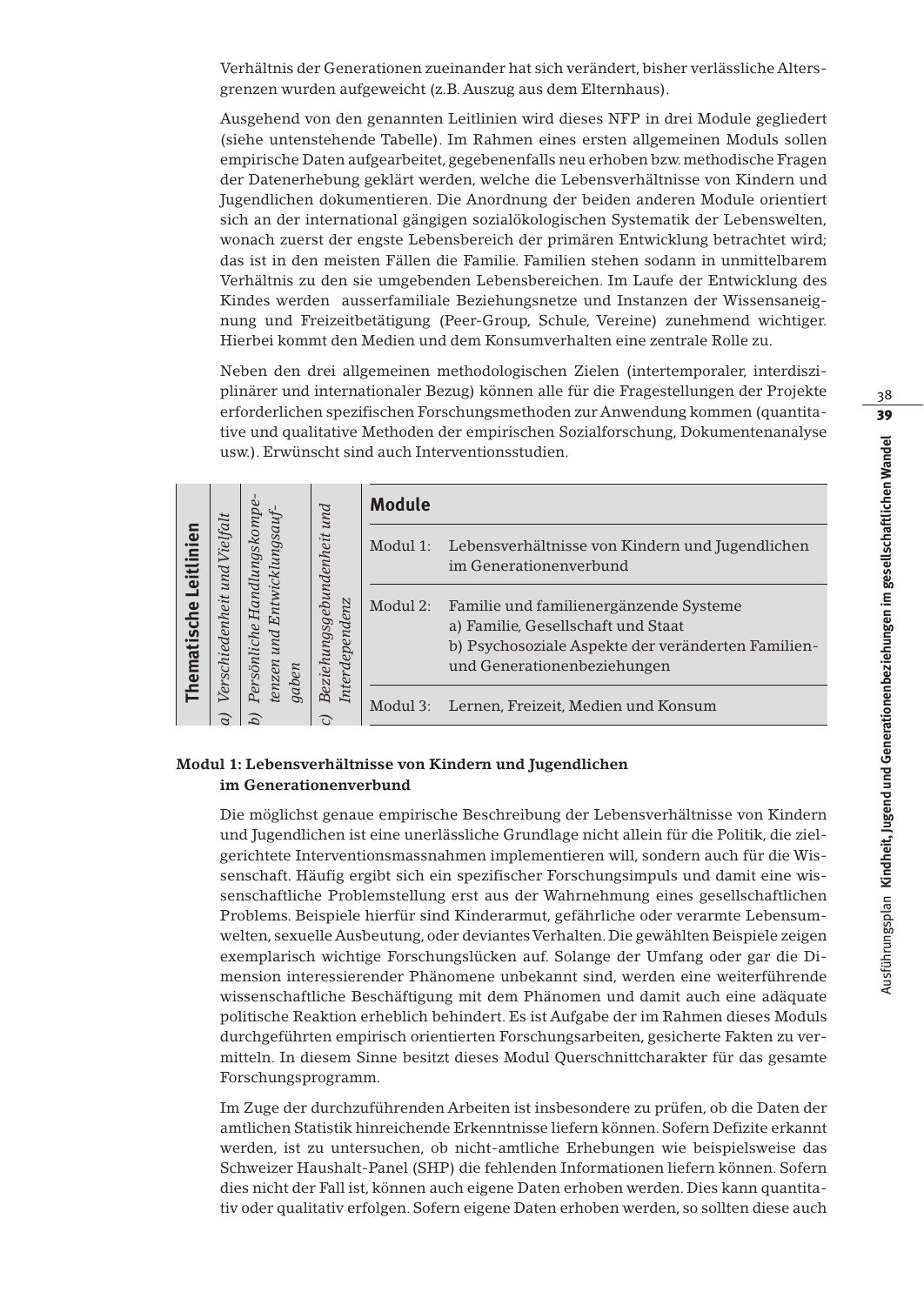die Perspektive der Kinder und Jugendlichen mitberücksichtigen. Möglich sind jedoch auch eigene Expertenbefragungen, das heisst Interviews mit Personen, die sich beruflich in den verschiedensten Kontexten mit Kindern und Jugendlichen befassen, bzw. eigene Auswertungen bereits erhobener Datensätze.

Eine eigenständige Forschungsleistung in diesem Modul könnte auch darin bestehen, dass Defizite benannt werden und konkrete Handlungsempfehlungen – beispielsweise an die Adresse der amtlichen Statistik – ausgesprochen werden, um dem Abhilfe zu verschaffen.

Denkbar wäre auch eine Forschungsarbeit, die sich zum Ziel setzt, einen eigenständigen Kinder- und Jugendlichen-Survey zu konzipieren, der erstmals in der Schweiz Kinder und Jugendliche als Befragungspersonen umfasst. Hier wären zunächst zentrale methodologische Fragen zu klären, wie diejenige nach einem Kohorten-Design, dem Umfang der Stichprobe, den Anforderungen an hinreichender Repräsentativität, einer Längsschnitt-Strukur (und wenn ja: welcher), der inhaltlichen Ausrichtung des Fragebogens, der Erhebungstechnik, der Möglichkeit einer Ko-Finanzierung durch andere Projektträger, und anderem mehr.

Ebenfalls von Interesse wäre eine systematische Zusammenstellung der Schweizer Datenquellen zu Kindern und Jugendlichen und ein anschliessender Vergleich in einem internationalen Kontext. Hier ginge es in erster Linie darum, einfache und robuste, aber dennoch valide Indikatoren zu entwickeln. Forschungsvorhaben in diesem Bereich können beispielsweise Kooperationen mit den in der Schweiz ansässigen internationalen Organisation (Unicef, ILO) oder mit dem «European Observatory on Family Matters» der EU anstreben.Vorstellbar ist auch das Erarbeiten eines «Atlasses der Kinder, Jugendlichen und Generationen», analog zum bereits vorliegenden «Atlas suisse de la vieillesse» und dem «Frauen- und Gleichstellungsatlas Schweiz».

Insgesamt sollen rund 30% der für die Forschung im Rahmen dieses NFP zur Verfügung stehenden Mittel für dieses Modul aufgewendet werden.

#### **Modul 2: Familie und familienergänzende Systeme**

Kinder und Jugendliche wachsen nach wie vor überwiegend in Familien auf.Veränderungen, die Familie und Gesellschaft betreffen, wirken sich deshalb unmittelbar auf die Lebenswirklichkeit von Kindern und Jugendlichen aus.

Im vergangenen Jahrhundert haben sich im Hinblick auf Familien sowie für das Verhältnis von Familie, Gesellschaft und Staat einschneidende Veränderungen ergeben. Es können hier nur die wichtigsten soziodemographischen Veränderungen erwähnt werden: Rückgang der Zahl der Heiraten und Geburten insgesamt, Zunahme der Zahl der Scheidungen, der nichtehelichen Geburten und der nichtehelichen Lebensgemeinschaften sowie der sogenannten Patchwork-Familien, Konsequenzen der Reproduktionsmedizin, Veränderungen der Altersstruktur der Gesellschaft, die veränderte Stellung der Frau in Familie, Gesellschaft und Berufsleben, Veränderungen der Arbeitswelt etc.

Modul 2 ist aufgrund der Komplexität der Problematik in zwei Submodule unterteilt: In einem ersten Submodul werden die Aufgaben von Familie und familienergänzenden Systemen sowie von Staat und Gesellschaft für die Entwicklung von Kindern und Jugendlichen in ihrer je spezifischen Eigenheit und ihrem Zusammenwirken thematisiert, im zweiten Submodul geht es um die psychosozialen Implikationen der veränderten Familien- und Generationenbeziehungen.

#### **a) Familie, Gesellschaft und Staat**

Als erstes stellt sich in diesem Zusammenhang die Frage nach der staatlichen Kinder-, Jugend- und Familienpolitik. Wie ist diese in der Schweiz institutionalisiert, wie verhält sie sich zu den nicht institutionellen Bereichen? Welche Ziele verfolgt sie? Wie bestimmt sie die Lebenswelten von Kindern und Jugendlichen in Wohnquartieren,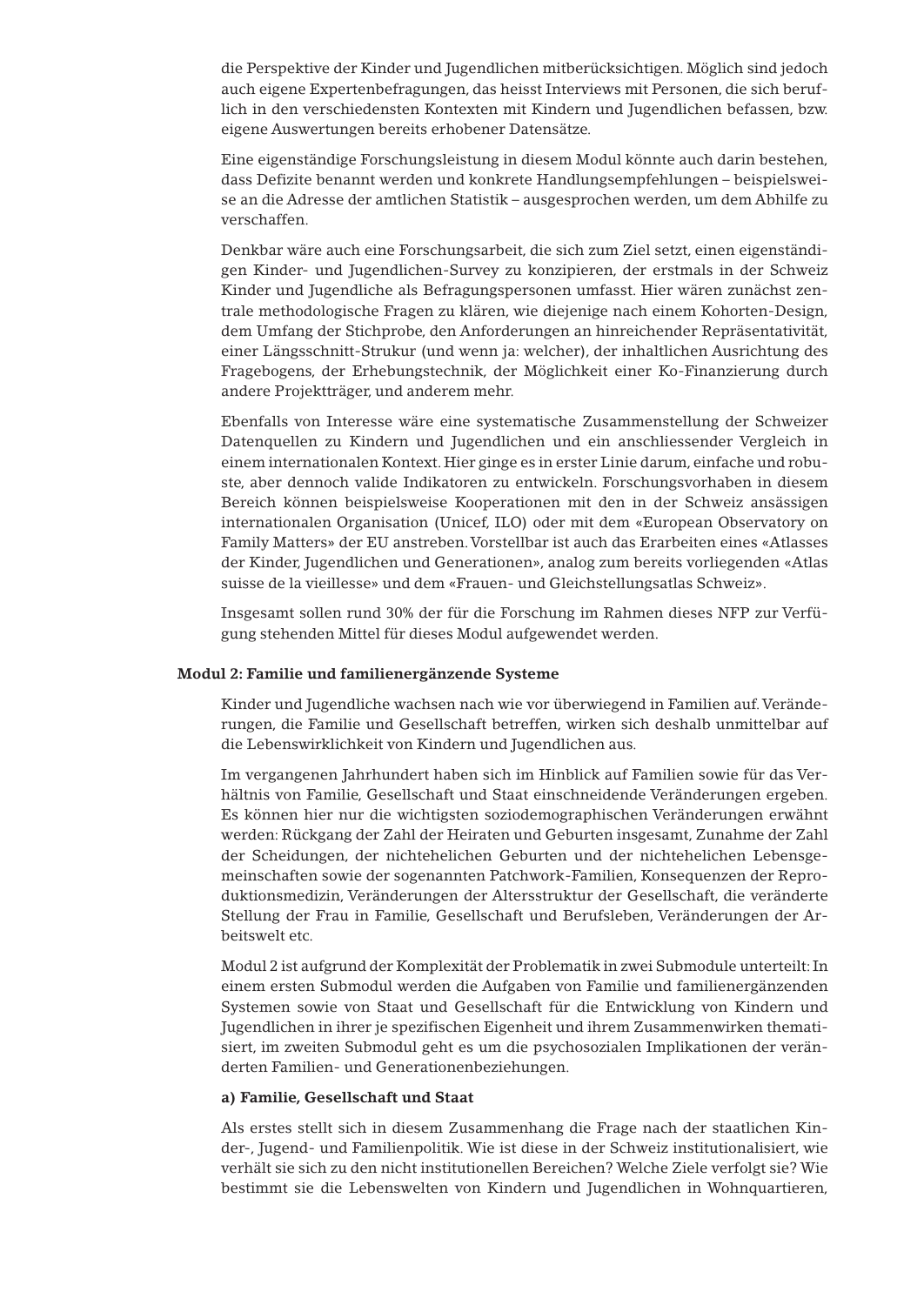Gemeinden und Städten? Wie könnte eine familienförderliche Infrastrukturpolitik aussehen und welche Konsequenzen zieht sie nach sich?

Ein zweiter Themenkomplex berührt die Frage der Abgrenzung der Aufgaben von Familie, Gesellschaft und Staat. So geht es beispielsweise um die Frage des Verhältnisses zwischen der Unterstützungspflicht zwischen Verwandten und staatlichen Fürsorgeleistungen, um Erziehungsleistungen der Familie und familienergänzende Formen der Pflege und Erziehung, sowie um das Zusammenspiel verschiedener rechtlicher Regelungsmechanismen namentlich im Unterhalts-, Steuer- und Sozialrecht.

Ein dritter Themenkreis betrifft die Beteiligungsrechte von Kindern und Jugendlichen. Solche sind nach der UN-Kinderrechtskonvention in sämtlichen Kinder und Jugendliche betreffenden Verfahren vorzusehen. Aber auch in anderen Bereichen, wie zum Beispiel im Gesundheits- und Bildungswesen sind Kinderrechte und -interessen zu thematisieren.

Die Abgrenzung zwischen Familie, Gesellschaft und Staat erlangt besondere Bedeutung im Bereich des Kinder- und Jugendschutzes im Zivil-, Straf- und öffentlichen Recht, wo es heute insbesondere um den Schutz von Kindern und Jugendlichen vor Gewalt und sexueller Ausbeutung geht.

Besondere Probleme bestehen im Hinblick auf ausländische Kinder. Welche Auswirkungen zeigt hier die UN-Kinderrechtskonvention im Ausländer- und Asylrecht. Wie verhalten sich Kindesinteressen und elterliches Erziehungsrecht, insbesondere bei Einwanderern der ersten Generation? Wie gestalten sich Bürgerrecht und politische Mitbestimmung von Kindern und Jugendlichen der ersten, zweiten und dritten Einwanderungsgeneration? Welche besonderen Probleme stellen sich bei transkulturellen Adoptionen?

### **b) Psychosoziale Aspekte der veränderten Familien- und Generationenbeziehungen**

Mit den gesellschaftlichen Bedingungen verändern sich für Kinder und Jugendliche die familialen Strukturen aber auch die prägendenden Sozialisationsstrukturen ausserhalb der Familien. (Krippen, Horte, Vereine, Schulgemeinschaft, Peer-Gruppe). Es gilt zu untersuchen, in welcher Weise sich diese alternativen Sozialisationsformen auf die Entwicklung von Kindern und Jugendlichen auswirken. In welcher Beziehung stehen die veränderten gesellschaftlichen Bedingungen – vor allem im Hinblick auf die Wertevielfalt, die Multikulturalität, die unterschiedlichen sozioökonomischen Ressourcen, die veränderten familialen Strukturen sowie die sich verändernden Geschlechterrollen – zu den Wertvorstellungen von Kindern und Jugendlichen und wie werden dadurch ihre Lebensstile beeinflusst? Weiter interessiert, wie traditionelle, gegebenenfalls geschlechterstereotype, Rollenmuster weitergegeben werden und wie Kinder und Jugendliche insbesondere in transitorischen Phasen (Pubertät, Berufs-, Studienwahl, Auszug aus dem Elternhaus) damit umgehen. Partizipation von Kindern und Jugendlichen an der Gesellschaft beinhaltet auch ihre Rechte auf eigenständige Beziehungen. Es gilt zu analysieren in welcher Weise sich veränderte gesellschaftliche Bedingungen und Generationenbeziehungen auf die Lebens- und Beziehungswelt von Kleinkindern, Schulkindern und Jugendlichen je untereinander auswirken.

Eine steigende Zahl von Kindern und Jugendlichen erfährt im Laufe ihrer Entwicklung eine Veränderung der Familienverhältnisse (Scheidung oder neuer Partnerschaft eines Elternteils); zudem sind in vielen Familien beide Elternteile ganz oder teilzeitlich erwerbstätig. Hier gilt es zu untersuchen, wie Kinder und Jugendliche diese Sachverhalte wahrnehmen und bewältigen, wie ihre Entwicklung dadurch längerfristig beeinflusst wird und schliesslich in welcher Weise sie hier ein Mitbestimmungs- bzw. Mitgestaltungsrecht haben. Welche Rolle spielen Kinder und Jugendliche in Scheidungsund Mediationsverfahren, welche Regelungen bestehen bezüglich elterlicher Sorge, Besuchsrecht und Unterhalt, wie wirken sich diese auf die Nachscheidungssituation bei dem Betroffenen aus und welchen Einfluss haben Gerichtspersonen auf die Familie in der Krise? Nach Auflösung der Kernfamilie bilden sich in der Regel neue Famili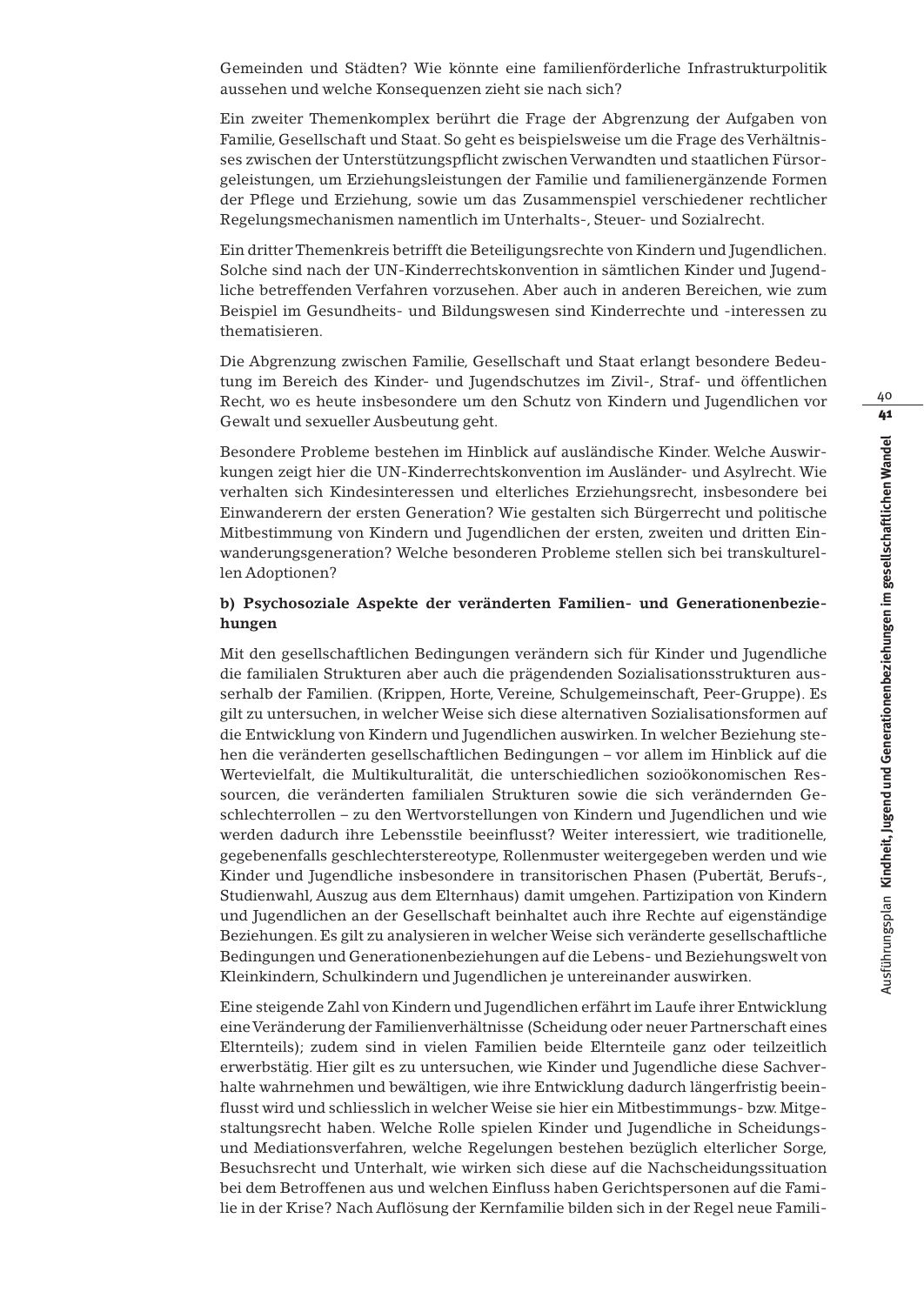enformen oder familienähnliche Lebensgemeinschaften (z.B. Patchworkfamilien).Wie wirkt sich die veränderte Situation auf die Entwicklung von Kindern und Jugendlichen aus, insbesondere auf Bindungen, Befindlichkeit und Gesundheit? Wie verläuft der Prozess der Identitätsbildung in Abhängigkeit vom Geschlecht des/der Jugendlichen und dem aus der Familie ausziehenden Elternteil? Welche Auswirkungen haben Auflösung und Neugestaltung familialer Beziehungen auf intrafamiliäre und insbesondere transgenerationale Verpflichtungen (z.B. Grosselternschaft).

Auch die intergenerationellen Beziehungen haben sich grundlegend verändert. Dadurch ist eine Auseinandersetzung mit Lebensstilen und Wertorientierungen zwischen den Generationen schwieriger geworden. Angesichts der demographischen Entwicklung und des gesellschaftlichen Wandels stellt sich die Frage, welche Bedeutung ältere Menschen (z.B. Grosseltern) für Kinder und Jugendliche haben und umgekehrt, welchen Stellenwert Letztere für die älteren Leute einnehmen. Handlungsbedarf besteht auch hinsichtlich der Entwicklung von Programmen zur Förderung der alltäglichen Kooperation zwischen den Generationen.

In den letzten Jahren wurde eine Zunahme von Verhaltensauffälligkeiten bei Kindern und Jugendlichen festgestellt (Attention Deficit and Hyperactivity Disorder, ADHD, Depressivität, Aggressivität, Suizidalität, Essstörungen, Suchtprobleme, Borderline-Störungen). Viele Kinder und Jugendliche leiden zunehmend unter physischer und/ oder psychischer Gewalt und sexueller Ausbeutung. Es gilt zu untersuchen, welche soziokulturellen und individuellen Rahmenbedingungen (Risiko- bzw. Schutzfaktoren) die Entwicklung von Kindern und Jugendlichen beeinflussen, wie dysfunktionale Familienmuster begünstigt werden und inwieweit familiale und extrafamiliale Gewalt und Ausbeutung von Erwachsenen gegenüber Kindern und Jugendlichen, aber auch innerhalb der Kinder-/Jugendlichengeneration zusammenhängen. Forschungsbedarf besteht zudem hinsichtlich der Entwicklung und Evaluation von Präventions- und Interventionsmassnahmen, sowie der differentiellen Nutzung von therapeutischen Ressourcen. Andererseits interessiert die Rückkoppelung, welche die Probleme und Krankheiten der Kinder und Jugendlichen aber auch der Eltern auf die individuelle und familiale Entwicklung, die intrafamiliäre Funktionsweise, ökonomische Belastung und soziale Integration haben.

Das Modul 2 stellt mit seinen beiden Submodulen einen wichtigen Schwerpunkt dieses NFP dar und soll mit ca. der Hälfte (50%) der für die Forschung im Rahmen dieses NFP zur Verfügung stehenden Mittel unterstützt werden.

#### **Modul 3: Lernen, Freizeit, Medien und Konsum**

Der gesellschaftliche und technische Wandel der letzten Jahrzehnte hat nicht nur die Familien- und Generationenbeziehungen selbst, sondern auch die ausserfamilialen Lebensbereiche und Sozialisationsformen verändert: neben der Peer-Group und der Schule, spielen Medien und neue Technologien sowie Freizeit und Konsum heute im Leben von Kindern und Jugendlichen eine immer grössere Rolle.

Das Freizeitverhalten von Kindern und Jugendlichen wird in zunehmender Weise geprägt vom Konsum von Medien und neuen Technologien (Internet, Handy, etc.). Die jüngeren Generationen wurden denn auch in bedeutsamen Masse durch die Medien sozialisiert. In diesem Zusammenhang interessieren einerseits differentielle Aspekte und Prädiktoren der Handlungskompetenz von Kindern und Jugendlichen im Umgang mit Medien und neuen Technologien, andererseits die unterschiedlichen Auswirkungen eines diversifizierten Konsums (z.B. hinsichtlich Befindlichkeit, Gewaltbereitschaft, Familienkonflikte, finanzielle Probleme, aber auch Stereotypien bezüglich Geschlechtsrollen, Altersrollen, Generationenverhältnis).

Daneben spielen aber auch herkömmliche Freizeitbetätigungen – wie sportliche, kulturelle, soziale und kirchliche Aktivitäten – sei es auf individueller als auch auf Vereinsbasis – immer noch eine bedeutsame Rolle.Angesichts der sich verändernden Formen sozialen Zusammenlebens stellt sich nun die Frage, welche Rolle der Familie bzw. den familienergänzenden Institutionen bei der Wahl und Gestaltung der Freizeitakti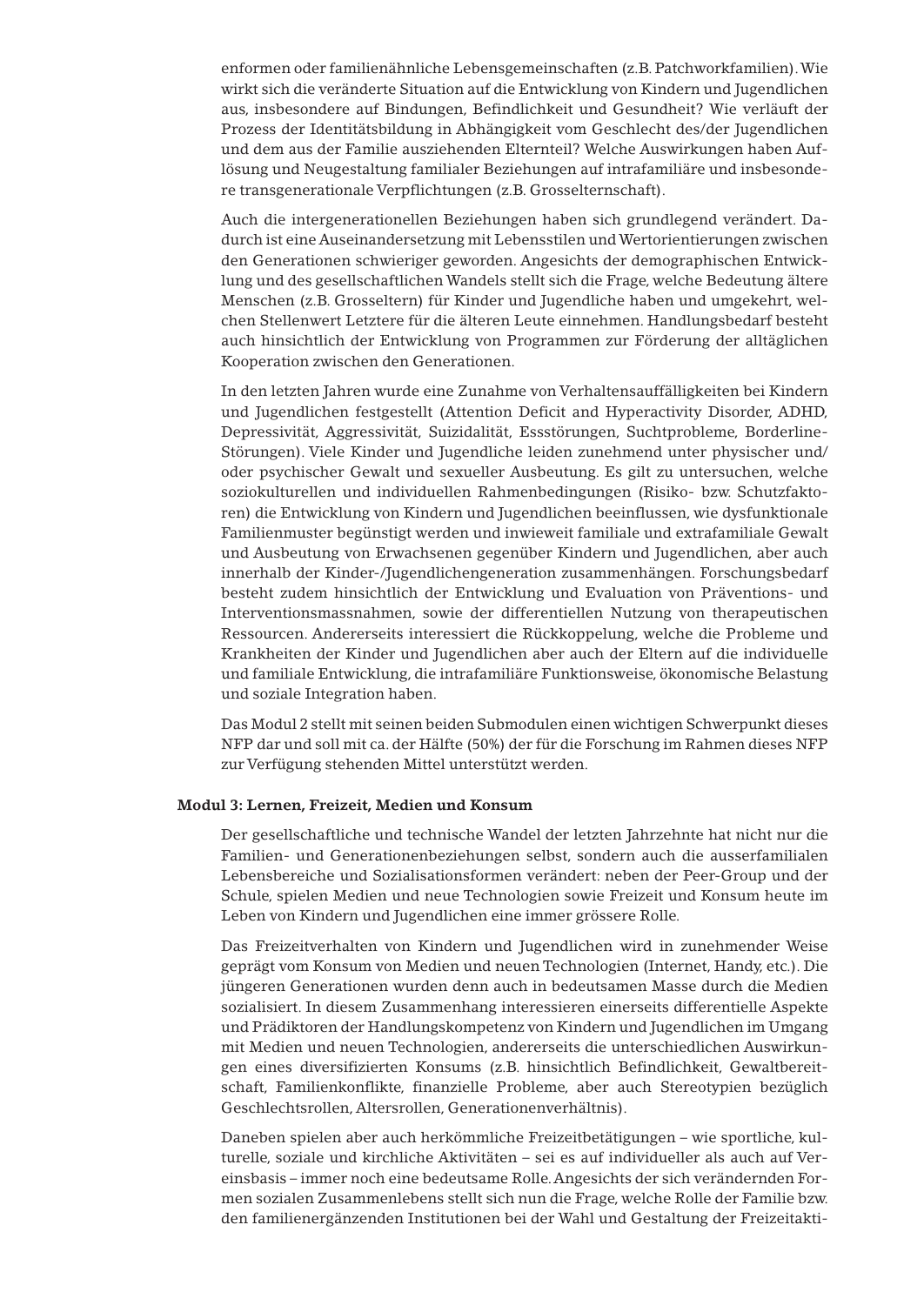vitäten von Kindern und Jugendlichen zukommt und wie letztere Partizipation und Eigenverantwortung in diesem Prozess wahrnehmen. Ferner interessiert, welchen Stellenwert Vereinsaktivitäten heute – im Zeitalter der Individualisierung – noch zukommt, welche spezifischen Bedürfnisse sie erfüllen und welchen Beitrag zur Generationenverständigung sie zu leisten vermögen. Neben den differentiellen Zugangs-, Wahl- und Nutzungsoptionen interessieren aber auch die subjektiv wahrgenommenen und gesetzten Grenzen, welche von Verantwortlichen und von Kindern und Jugendlichen zwischen Leistung und Musse gesetzt werden (Leistungsbereitschaft und Überund Unterforderung z.B. im Sport, in der Musik, etc.) und in welchem Zusammenhang diese mit der Befindlichkeit und Gesundheit stehen.

Der schulische Kontext, das Lehren und Lernen, ist durch den Wandel von der Industrie- zur Dienstleistungs-, Wissens- und Informationsgesellschaft besonders betroffen. Schule und Lehrpersonal sehen sich zunehmenden und umfassenderen Bildungsund Sozialisationsanforderungen gegenüber. Neben Fragen der Lern- und Lehrbelastung, des lebenslangen Lernen, der schulischen Partizipationsformen und -möglichkeiten von Kinder und Jugendlichen, den Kommunikations- und Beziehungsformen zwischen den Beteiligten (Kinder, Jugendliche, Lehrpersonal, Eltern, Behörden etc.) stellt sich in diesem Zusammenhang insbesondere die Frage nach der Chancengleichheit im Zugang zu Wissen und Information (Differenz vs. Ungleichheit bezüglich Geschlecht, sozialer Schicht und Milieu, ethnische Herkunft).

Insgesamt sollen circa 20% der für die Forschung im Rahmen dieses NFP zur Verfügung stehenden Mittel für dieses Modul aufgewendet werden.

#### **4.3. Adressaten und Anwendungsbereiche der Resultate**

Adressaten der Forschungsergebnisse dieses NFP sind – neben der nationalen wie internationalen Forschungsgemeinschaft – Kinder und Jugendliche, Eltern und Lehrpersonen, die Öffentlichkeit, Behörden in Bund, Kantonen und Gemeinden, die (potentiellen) Träger von Einrichtungen, die Verantwortlichen für Familien-, Kinderund Jugendpolitik, die Verantwortlichen in Organisationen und Vereinen sowie Jugendverbände, die Wirtschaft, (Berufs-)verbände sowie Organisationen der freien Wohlfahrt, Medienschaffende und die für die Medienentwicklung zuständigen Behörden.

Es wird erwartet, dass auf der Basis der Ergebnisse mittel- und langfristige Präventions- und Interventionsprogramme entwickelt, Entscheidungen betreffend Trägerschaften gefällt oder finanzielle Aspekte überprüft werden können. Die vor allem im Modul 1 gewonnenen Daten können ferner die für die UN-Konvention und andere nationale sowie internationale Gremien notwendige Berichterstattung unterstützen. Die in den Forschungsprojekten gewonnenen Einsichten können bei der Evaluation, Verbesserung und Weiterentwicklung der wichtigen infrastrukturellen Einrichtungen, der gesetzlichen Regelungen, sowie im Rahmen von Initiativen zur stärkeren Partizipation innerhalb der verschiedenen Lebenswelten Anwendung finden. Die Ergebnisse sind für die Rechtspolitik und für die Rechtspraxis relevant – auch was die Anhörungsverfahren von Kindern und Jugendlichen, die Mediation unter Einbezug von Fachleuten aus unterschiedlichen Professionen sowie die Interessevertretung «Anwalt des Kindes» betrifft.

Aus den Forschungsbeiträgen können Impulse für eine zeitgemässe, Kinder und Jugendliche aktiv miteinbeziehende Medienerziehung/-aufklärung gewonnen werden. Debatten über die Medienwirkungen können versachlicht werden und erlauben es, entsprechend Konsequenzen für die Programmgestaltung zu ziehen. Die Forschungsergebnisse werden des Weiteren aufzeigen, wo ein Bedarf zur Förderung nicht vereinsgebundener Aktivitäten besteht und wie die entsprechende Infrastruktur gestaltet werden muss.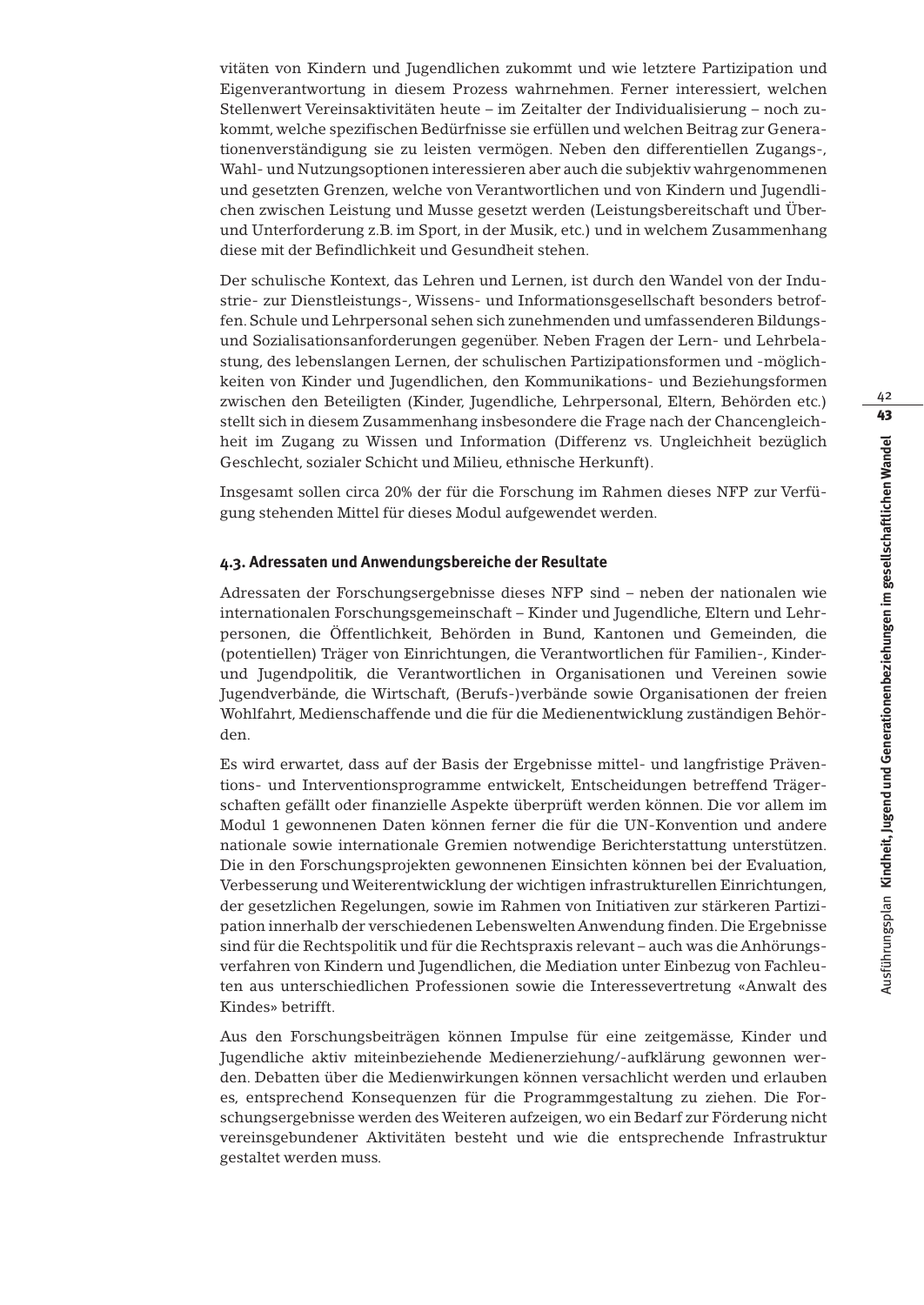# **5. Organisation des NFP**

### **5.1. Projektskizzen und Forschungsgesuche**

Die fünfjährige Forschungsdauer des NFP wird in zwei Phasen aufgeteilt. Die erste Phase soll drei, die zweite Phase höchstens zwei Jahre dauern. Die zweite Phase soll die Vertiefung und Erweiterung einzelner Themenbereiche ermöglichen, ist aber schwergewichtig den Synthese- und Umsetzungsarbeiten gewidmet.

Um die Forschungsvorhaben besser aufeinander abzustimmen und bei der Auswahl der Projekte entsprechende Schwerpunkte setzen zu können, wird ein zweistufiges Eingabeverfahren angewendet.Als Erstes sind die Projektskizzen und danach die Forschungsgesuche einzureichen. Damit die Projekte von einer Gruppe internationaler Expertinnen und Experten begutachtet werden können, sollten Projektskizzen und Forschungsgesuche in englischer Sprache verfasst werden. In begründeten Fällen können Skizzen und Gesuche auch in deutscher oder französischer Sprache eingereicht werden.

Interessierte Forschende reichen in einem ersten Schritt eine Projektskizze (maximal 5 Seiten: davon drei Seiten wissenschaftlicher Teil und 2 Seiten administrativer Teil; auf speziellem Formular zu diesem NFP) mit folgenden Angaben ein:

- Zusammenfassung
- Problemstellung und Ziel des Projektes
- Theoretische Ansätze und Arbeitshypothesen
- Methodik
- Zeitplan und Meilensteine
- Angestrebter Nutzen und praktische Umsetzung der erwarteten Resultate
- Zusammenarbeit mit Forschenden anderer Fachrichtungen und/oder mit privaten beziehungsweise öffentlichen Institutionen im In- und Ausland
- Schätzung des personellern und finanziellen Aufwandes (Personal- und Materialkosten)/Drittmittel

Gestützt auf die Resultate der Evaluation der Projektskizzen wird die Leitungsgruppe eine Auswahl unter den verschiedenen Skizzen treffen und ihre Verfasserinnen und Verfasser auffordern, ein ausführliches Forschungsgesuch auszuarbeiten und bei der Abteilung IV des Schweizerischen Nationalfonds einzureichen. Die Forschungsgesuche sind gemäss den Richtlinien des Nationalfonds auf den NFP-Formularen einzureichen und auf eine Dauer von höchstens 36 Monaten zu beschränken. Die Forschungsgesuche werden ebenfalls von internationalen Expertinnen und Experten begutachtet.

Die Leitungsgruppe entscheidet, welche Forschungsgesuche dem Forschungsrat (Abteilung IV;Ausschuss) zur Genehmigung beziehungsweise Ablehnung unterbreitet werden.

# **5.2. Auswahlkriterien**

Die Ausschreibung der Projekte findet in einem offenen, kompetitiven Rahmen innerhalb der schweizerischen Forschergemeinschaft statt. Die Beurteilung der eingereichten Projektskizzen beziehungsweise Forschungsgesuche erfolgt auf der Basis der folgenden Kriterien:

- **Zielkonformität:** Die Projekte müssen die Thematik und die erwarteten Ergebnisse der Forschungsschwerpunkte widerspiegeln und in den Gesamtrahmen des NFP passen.
- **Wissenschaftliche Qualität und Originalität:** Die Projekte müssen theoretisch wie methodisch dem Wissensstand und den internationalen wissenschaftlichen Standards der heutigen Forschung genügen. Sie müssen für die Zukunft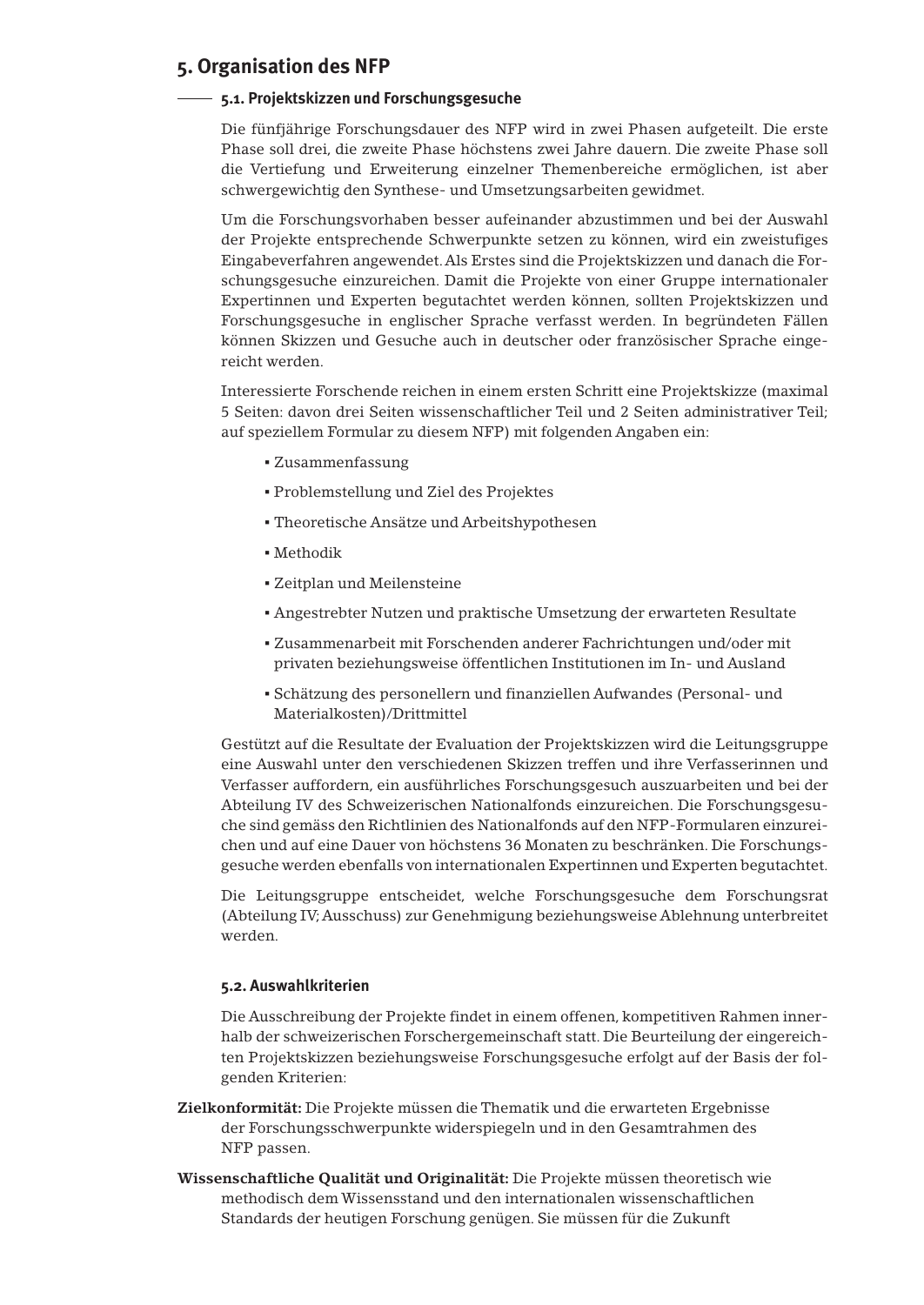relevante Fragen bearbeiten oder neue Aspekte zu bekannten Problemstellungen einbringen.

- **Anwendung und Umsetzung:** Nationale Forschungsprogramme haben einen expliziten Umsetzungsauftrag. Hohe Priorität kommt deshalb anwendungs- und umsetzungsorientierten Vorhaben mit hoher Praxisrelevanz zu.
- **Kosten-/Nutzenverhältnis:** In die Beurteilung von Projektskizzen und Forschungsgesuchen wird auch das zu erwartende Kosten-/Nutzenverhältnis miteinbezogen.
- **Personal und Infrastruktur:** Der Erfolg eines Projektes kann von der Forschungserfahrung der Forschergruppe oder vom Vorhandensein einer adäquaten Forschungsinfrastruktur abhängen.

### **5.3. Zeitplan**

▪ Folgende Daten wurden beschlossen:

| • Öffentliche Ausschreibung:                        | 4. März 2002     |
|-----------------------------------------------------|------------------|
| · Eingabeschluss für Projektskizzen:                | 1. Juni 2002     |
| • Einladung für die Eingabe von Forschungsgesuchen: | September 2002   |
| <b>Eingabeschluss für Gesuche:</b>                  | 2. Dezember 2002 |
| • Beginn der Forschung:                             | 1. April 2003    |

Die Projektskizzen sind (in englischer Sprache) bis spätestens am 1. Juni 2002 (Datum des Poststempels) an folgende Adresse einzureichen:

Schweizerischer Nationalfonds Abteilung IV NFP «Kindheit, Jugend und Generationenbeziehungen im gesellschaftlichen Wandel» Wildhainweg 20, CH-3001 Bern Tel.: 031 308 22 22 Fax: 031 305 29 70 E-Mail: nfp@snf.ch Internet: http://www.snf.ch

Für die Einreichung von Projektskizzen ist unbedingt das für dieses NFP entwickelte Formular zu verwenden. Die Forschungsgesuche sind gemäss den Richtlinien des Nationalfonds auf den NFP-Formularen einzureichen. Beide Vorlagen sind über die Internetseite www.snf.ch abrufbar.

Projektskizzen und Forschungsgesuche müssen dem Nationalfonds sowohl per Post wie auch per E-Mail zugestellt werden. Nur elektronisch übermittelte Skizzen und Gesuche können aus rechtlichen Gründen nicht akzeptiert werden. Der inhaltlichen Begutachtung vorangestellt wird eine formale Prüfung durch das Sekretariat der Abteilung IV. Folgende Kriterien kommen zur Anwendung: Benutzung der offiziellen Formulare,Vollständigkeit der Angaben und termingerechte Eingabe. Nur Projekteingaben, die diese Kriterien erfüllen, werden einer materiellen Beurteilung unterzogen.

Für weitere Auskünfte steht das Sekretariat des NFP «Kindheit, Jugend und Generationenbeziehungen im gesellschaftlichen Wandel» gerne zur Verfügung.

#### **5.4. Mehrwertsteuer**

Die Beitragsempfängerinnen und Beitragsempfänger entrichten auf den Zusprachen des SNF keine Mehrwertsteuer, weil der SNF im Rahmen der Programmforschung keine Forschungsaufträge erteilt, sondern einzig Beiträge zur Förderung der wissenschaftlichen Forschung in der Schweiz vergibt.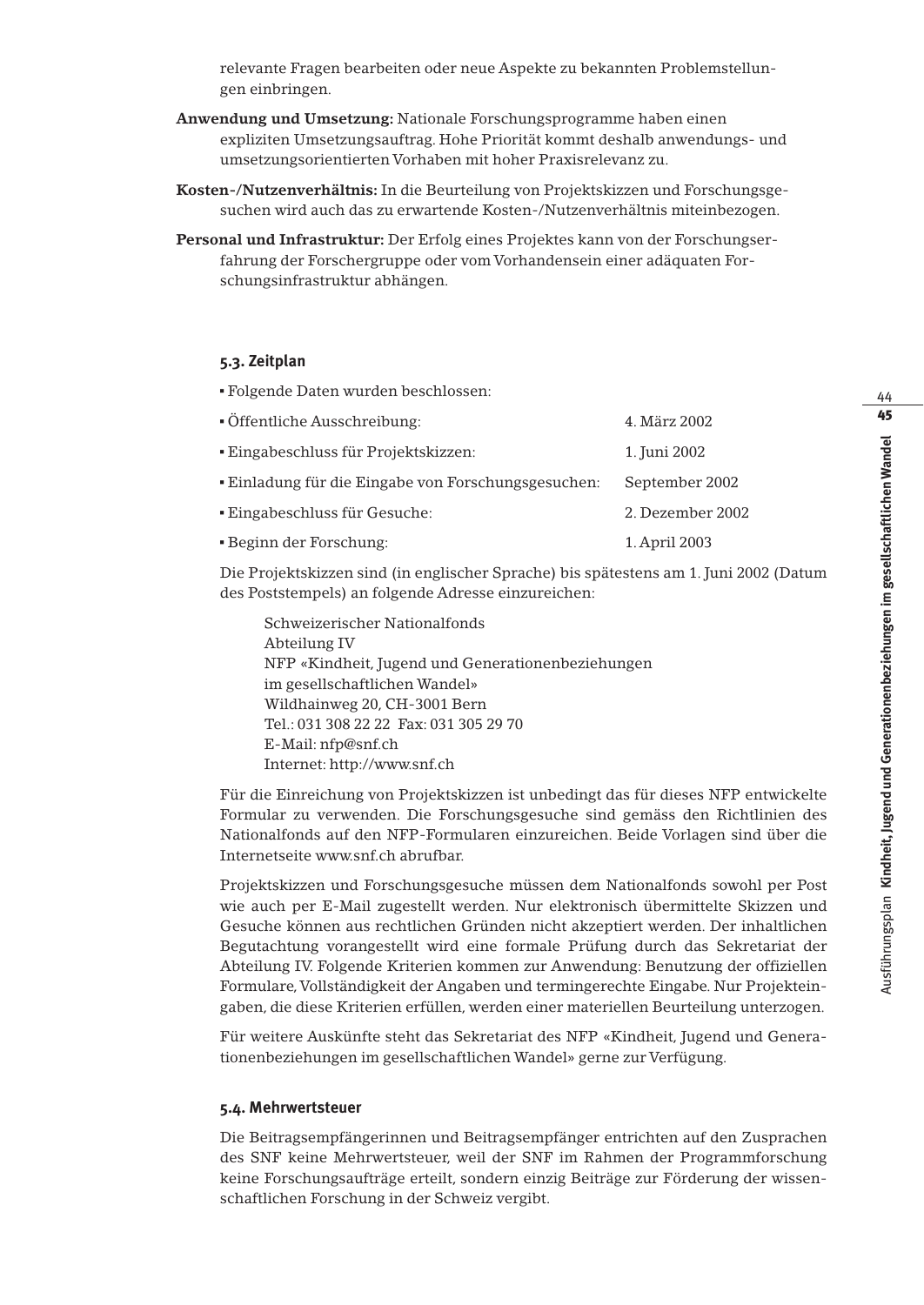# **6. Leitung und Verwaltung des NFP**

# **6.1. Hauptakteure**



# **Abteilung IV des Forschungsrates; ReferentInnen**

Die Abteilung IV zählt 20 Mitglieder, die ein breites Spektrum von wissenschaftlichen Disziplinen abdecken. Sie trägt innerhalb des Forschungsrates die Gesamtverantwortung für die Durchführung der Nationalen Forschungsprogramme (NFP), der Schwerpunktprogramme (SPP) und der Nationalen Forschungsschwerpunkte (NFS). Der Ausschuss des Forschungsrats entscheidet auf Antrag der Abteilung IV über Bewilligung oder Ablehnung von Projekten.

Die Referentin/der Referent vertritt den Forschungsrat der Abteilung IV in der Leitungsgruppe. Sie/er unterbreitet dem Forschungsrat die Anträge der Leitungsgruppe zur Bewilligung oder Ablehnung.

# **Leitungsgruppe**

Die Leitungsgruppe ist ein kleines, flexibles Gremium, das über die ganze Programmdauer vornehmlich strategisch tätig ist. Sie trägt die Verantwortung für die Durchführung des Programms bezüglich wissenschaftlicher Qualität und Umsetzung. Sie ist das gestaltende Gremium, verleiht dem Programm sein Profil und gewährt die nötige Kontinuität und Kohärenz in den Entscheidungen.

Idealerweise besteht sie aus fünf Mitgliedern und einer Präsidentin/einem Präsidenten. Die Wissenschaft und die Praxis sollen in einem ausgewogenen Verhältnis vertreten sein; die Wissenschaft soll bevorzugt durch ausländische Mitglieder vertreten sein. Die Leitungsgruppe ist gehalten, für spezielle Aufgaben bestgeeignete Fachleute beizuziehen, wie etwa zur Erarbeitung des Ausführungsplans, für Gutachten im Rahmen der Projektevaluation und die Umsetzungsarbeiten.

Die Referentin/der Referent und ein/e wissenschaftliche/r Mitarbeiter/in der Abteilung IV des SNF nehmen an den Sitzungen der Leitungsgruppe teil.

# **Geschäftsstelle**

Die Geschäftsstelle der Abteilung IV des SNF ist verantwortlich für die operative Geschäftsführung. Sie setzt die Beschlüsse des Forschungsrates und der Leitungsgruppe um. Sie ist in administrativen und finanziellen Belangen Ansprechstelle für sämtliche Akteure und organisiert die Projektbegleitung und -koordination.

# **Wissenschaftliche Fachexpertinnen und -experten**

Zur externen Begutachtung von Projekten des NFP besteht eine Gruppe ausländischer Fachexpertinnen und Fachexperten. Diese wird von der Leitungsgruppe nach Bedarf beigezogen und nimmt die wissenschaftliche Qualitätssicherung wahr.

# **Umsetzungsbeauftragte/r**

Die/der Umsetzungsbeauftragte wird von der Leitungsgruppe in Absprache mit dem Presse- und Informationsdienst des Schweizerischen Nationalfonds nominiert und durch den Forschungsrat gewählt. Sie/er ist in einem klar umschriebenen Mandatsverhältnis für die themengerechte Konzipierung der Umsetzung, für die Realisierung der Umsetzungsmassnahmen nach professionellen Standards und für die Qualitätssicherung im Bereich der Öffentlichkeitsarbeit verantwortlich. Sie/er arbeitet eng mit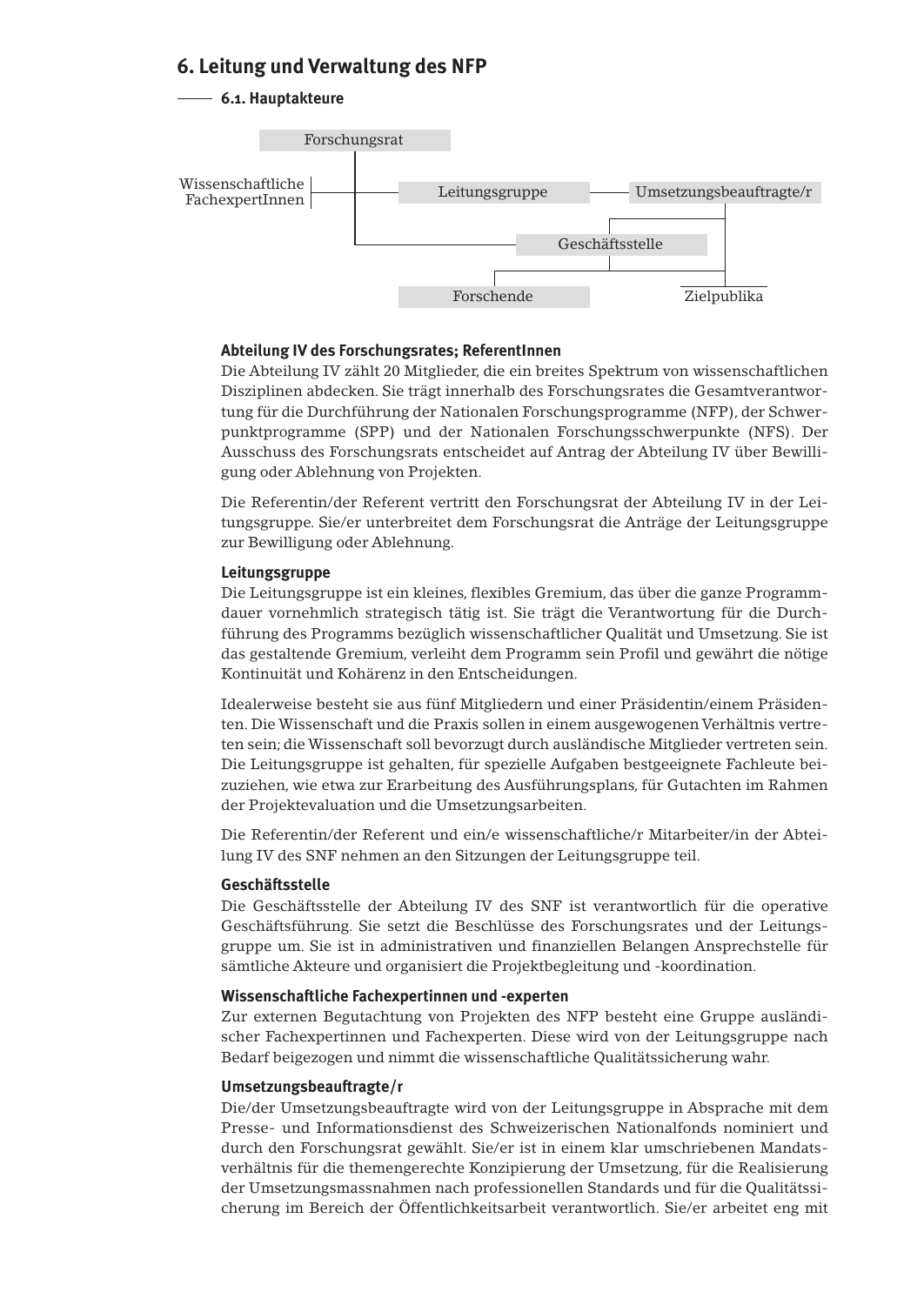der Geschäftsstelle des Nationalfonds zusammen. Mit der Umsetzung soll ein für das Gesamtprogramm vorteilhafter Zusatznutzen (added value) erzielt werden.

#### **6.2. Mitglieder des Forschungsrates der Abteilung IV und der Leitungsgruppe**

#### **Abteilung IV des Forschungsrates des SNF**

Präsidium: Prof. Marco Baggiolini (Präsident) Prof. Paul Messerli (Vizepräsident)

#### **Sektion Nationale Forschungsprogramme (NFP):**

Prof. Paul Messerli, Geographisches Institut, Universität Bern (Präsident) Prof. Astrid Epiney, Institut de droit européen, Université de Fribourg Prof.Yves Flückiger, Faculté des sciences économiques, Université de Genève Prof. Felix J. Frey, Abteilung Nephrologie/Hypertonie, Inselspital, Universität Bern Prof.Thomas A. Kaden, Institut für anorganische Chemie, Universität Basel Prof. Ulrich Klöti, Institut für Politikwissenschaften, Universität Zürich Prof. André Musy, Institut d'Aménagement des Terres et des Eaux, EPFL Lausanne Prof. Isabel Roditi, Institut für Zellbiologie, Universität Bern Prof. Christian Suter, Professur für Soziologie, ETH Zürich Prof. Béatrice E.Veyrassat-Herren, Département d'Histoire économique, Université de Genève Prof. Danielle Yersin,Tribunal Fédéral Suisse, Lausanne Mit beratender Stimme: Gerhard M. Schuwey, Direktor des Bundesamtes für Bildung und Wissenschaft (BBW), Bern

#### **Sektion Nationale Forschungsschwerpunkte (NFS):**

Prof. Marco Baggiolini,Theodor Kocher-Institut, Universität Bern (Präsident) Prof. Martin Hasler, Département d'électricité, EPF-Lausanne Prof. Dieter Imboden, ETH Zürich Dr. Phil Janson, IBM Forschungslabor, Rüschlikon Mme Véronique Jost Gara, 1322 Croy Prof. René Levy, Institut d'anthropologie et de sociologie, Université de Lausanne Prof.Wolf Linder, Institut für Politikwissenschaft, Universität Bern Dr. Jürg Meier, Novartis International AG, Basel Prof. Louis Schlapbach, EMPA Dübendorf

Mit beratender Stimme: Dr. Oreste Ghisalba, Novartis Pharma AG, Basel Dr. Paul-Erich Zinsli,Vizedirektor des Bundesamtes für Bildung und Wissenschaft (BBW), Bern

#### **NFP «Kindheit, Jugend und Generationenbeziehungen im gesellschaftlichen Wandel»**

#### **Leitungsgruppe**

PräsidentIn:

PD Dr. Pasqualina Perrig-Chiello, Institut für Psychologie Universität Bern und Institut Universitaire Kurt Bösch, Sion

Mitglieder:

PD Dr. Felix Büchel, Max-Planck-Institut für Bildungsforschung, Berlin, Deutschland PD Dr. Barbara Buddeberg-Fischer, Abteilung für Psychosoziale Medizin,

Psychiatrische Poliklinik, Universitätsspital Zürich